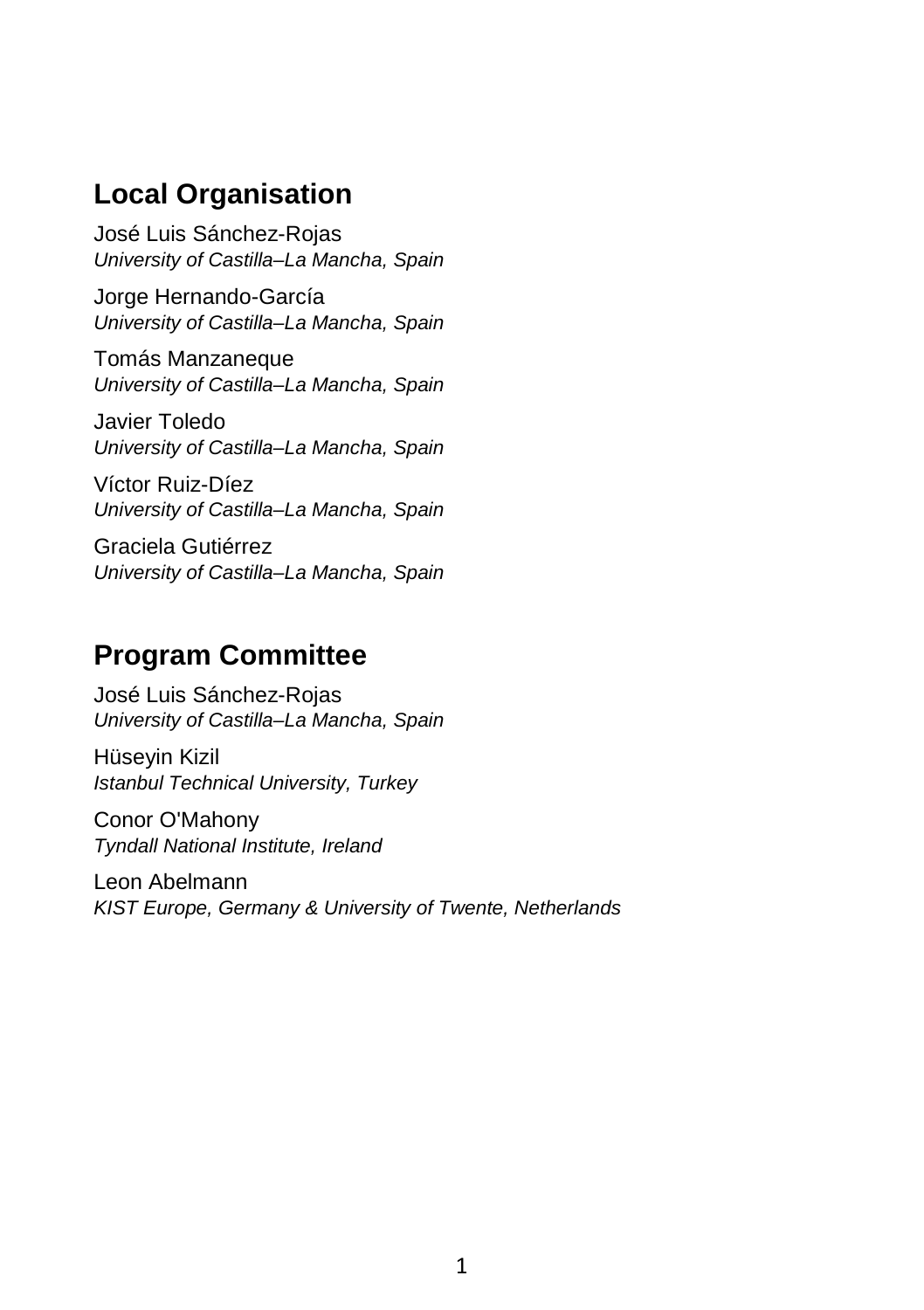#### **Steering Committee**

Leon Abelmann (Chairman) *KIST Europe, Germany & University. of Twente, Netherlands* 

Peter Enoksson *Chalmers University of Technology, Sweden*

Sami Franssila *Aalto University, Finland*

Jose Higino Correia *DEI, University of Minho, Guimarães, Portugal*

Martin Hill *Cork Institute of Technology, Cork, Ireland*

Hüseyin Kizil *Istanbul Technical University, Turkey*

José Luis Sánchez-Rojas *University of Castilla–La Mancha, Spain*

Per Ohlckers *Vestfold University College, Norway*

Robert Puers *KU Leuven, Belgium*

Uwe Schnakenberg *IWE-RWTH-Aachen, Aachen, Germany*

Harish Bhaskaran *Oxford University, UK*

Herbert Shea *EPFL, Switzerland*

Daniel Garcia Sanchez *UPMC, France*

Ulrich Schmid *Vienna University of Technology, Austria*

Jacopo Iannacci *Fondazione Bruno Kessler, Italy*

#### **Sponsors**



**Journal of Micromechanics** and Microengineering Structures, devices and systems



Amsterdam University Press





INSTITUTE FOR NANOTECHNOLOGY



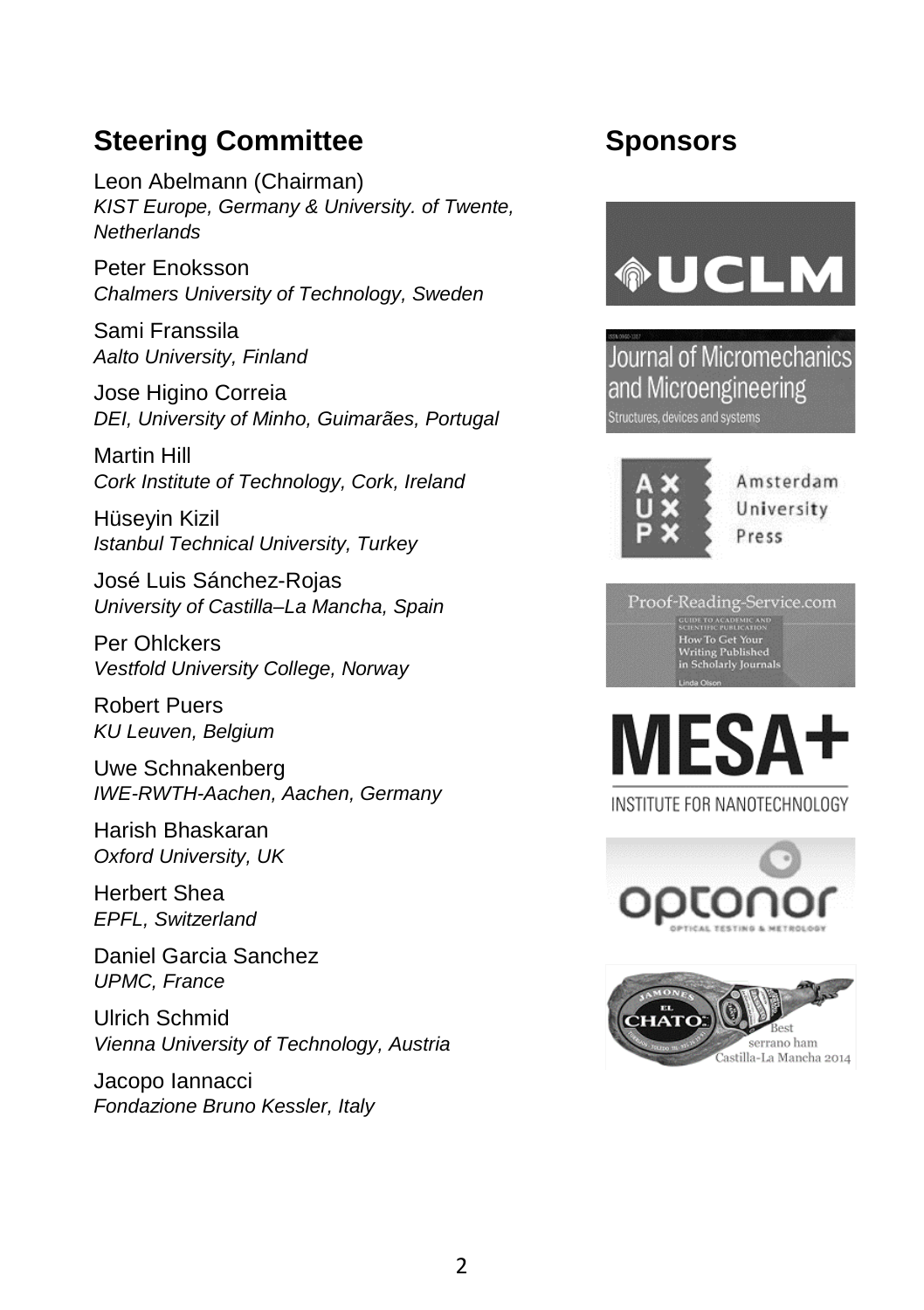# MME 2015 - PROGRAM AT A GLANCE

#### Sunday, 20 September

| 18:00-20:00 Registration at San Pedro Martir |  |  |  |
|----------------------------------------------|--|--|--|
| 19:00-21:00   Welcome Reception              |  |  |  |
| 22:00- Live Concert: MAUREEN CHOI QUARTET.   |  |  |  |
| Plaza Ayuntamiento                           |  |  |  |

#### Monday, 21 September

| $8:30-9:00$   | <b>Registration and Welcome</b>                       |  |  |
|---------------|-------------------------------------------------------|--|--|
| $9:00-10:15$  | Invited speaker I (Prof. John E. Sader, University of |  |  |
|               | Melbourne)                                            |  |  |
| 10:15-11:00   | Poster Flash presentations A                          |  |  |
| $11:00-12:15$ | Poster session A                                      |  |  |
| 12:30-13:30   | Lunch                                                 |  |  |
| 13:45-14:30   | Poster Flash presentations B                          |  |  |
| 14:30-15:45   | Poster session B                                      |  |  |
| *16:15-18:00  | Paper review session                                  |  |  |
| *19:00-21:30  | <b>Conference Dinner</b>                              |  |  |
|               |                                                       |  |  |

#### Tuesday, 22 September

| $8:30-9:00$   | Registration                                           |
|---------------|--------------------------------------------------------|
| 9:00-10:00    | Invited speaker II (Prof. Laura Lechuga, ICN2,         |
|               | Barcelona)                                             |
| 10:15-11:00   | Poster Flash presentations C                           |
| $11:00-12:15$ | Poster session C                                       |
| 12:30-13:30   | Lunch                                                  |
| 13:45-14:45   | Invited speaker III (Prof. Ad Lagendijk, University of |
|               | Twente)                                                |
| 14:45-15:15   | Poster Flash presentations D                           |
| 15:15-16:15   | Poster session D                                       |
| 16:15-16:45   | MME2016, poster award and closing remarks              |
| 17:00-21:30   | Toledo guided tour and Tapas session                   |
|               |                                                        |

<span id="page-2-0"></span><sup>\*</sup> Location[: Cardenal Lorenzana Building](https://www.google.es/maps/@39.8591458,-4.0258562,3a,75y,39.57h,97.07t/data=!3m6!1e1!3m4!1sj-KbaQky__-O1jOEpR2rWg!2e0!7i13312!8i6656)

 $\overline{a}$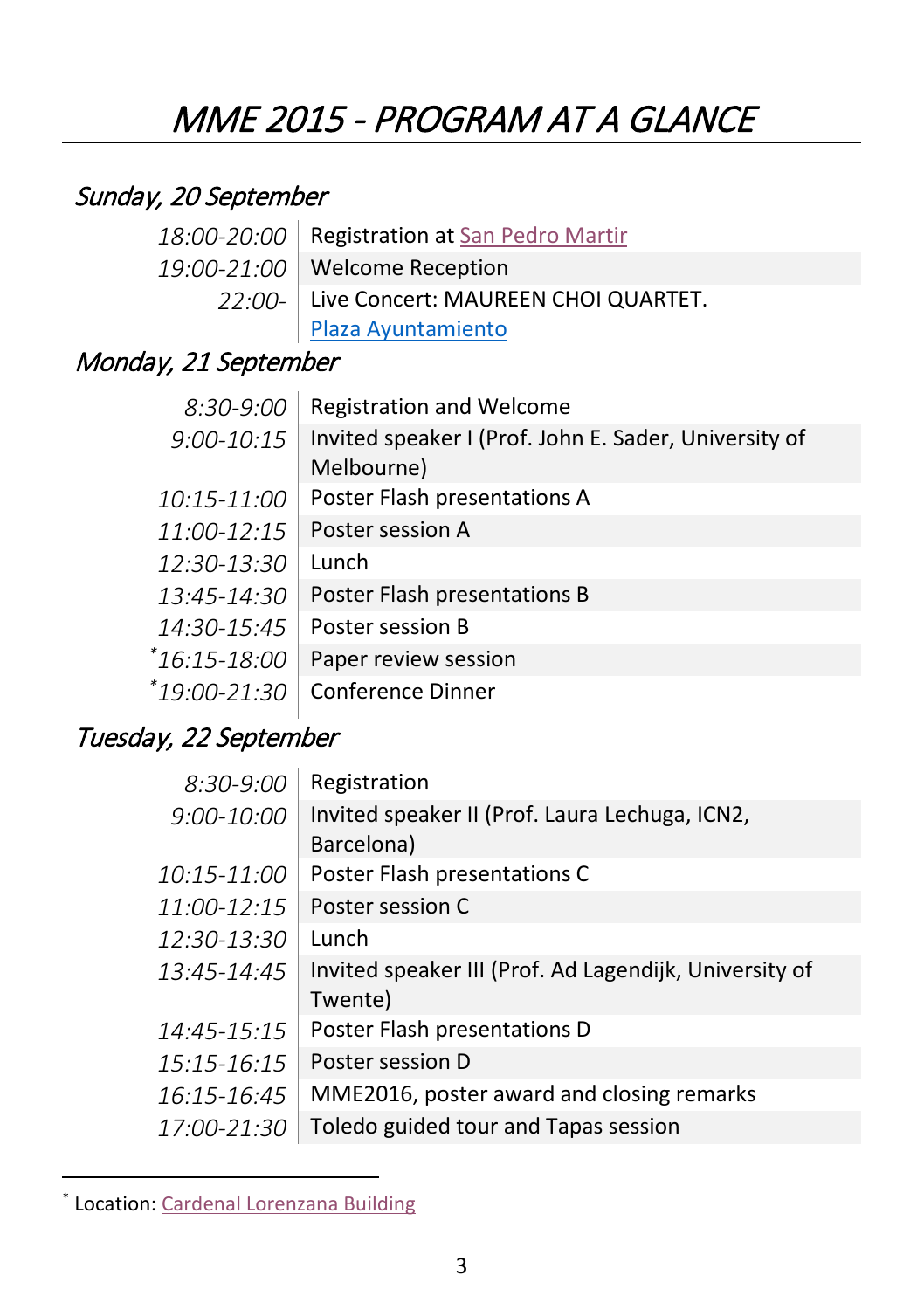#### **From Convent of San Pedro Mártir to Cardenal Lorenzana Building**

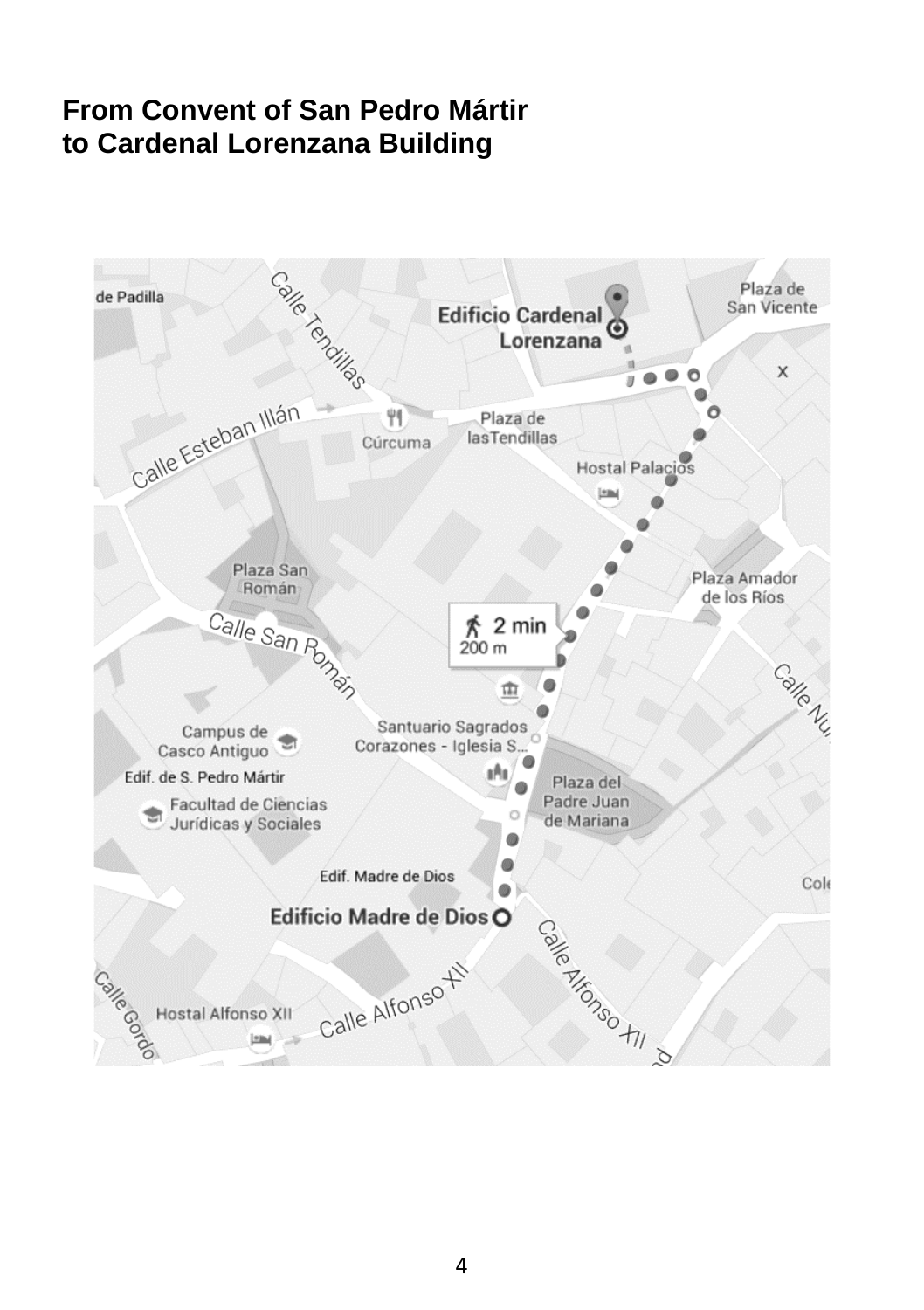# INVITED SPEAKER I (Monday 9:00-10:15)

#### *Prof. John E. Sader, University of Melbourne*  **"FLUID-STRUCTURE INTERACTION OF MICRO/NANO DEVICES"**

# SESSION A (Monday 10:15-12:15)

| Laura Stöber          | <b>A1: HIGH TEMPERATURE BEHAVIOR OF SPUTTER</b><br>DEPOSITED MOLYBDENUM NITRIDE THIN FILMS                                       |
|-----------------------|----------------------------------------------------------------------------------------------------------------------------------|
| Ilya Uvarov           | A2: MEMS SWITCH WITH THE ACTIVE CONTACT<br><b>BREAKING MECHANISM</b>                                                             |
| Mohammad Beygi        | A3: DESIGN AND MICROFABRICATION OF A STRAIN-<br>GAUGE ARRAY ON POLYMER SUBSTRATE FOR TACTILE<br><b>NEUROPROSTHESES IN RATS</b>   |
| Irene Sancho          | A4: EXPERIMENTAL AND NUMERICAL ANALYSIS OF<br>THE DEPOSITION OF MAGNETIC BEADS ON THE WALL<br>OF A MICROCHANNEL                  |
| Conor O'Mahony        | <b>A5: SYSTEM MONITORING SENSORS FOR SMART</b><br>MICRO TRANSDERMAL INTERFACE PLATFORMS<br>(MICROTIPS)                           |
| Anette Wolff          | A6: EVALUATION OF A NOVEL SEEDING TECHNIQUE IN<br><b>MICROFLUIDIC CHIPS</b>                                                      |
| Laura Geukens         | A7: TOWARDS AN ELECTROWETTING-DRIVEN<br>MICROCONVEYOR: USING DROPLETS FOR MOVING A<br><b>PLATFORM</b>                            |
| Seung Hee Jeong       | A8: SOFT BENDABLE THERMOELECTRIC GENERATOR<br>FOR UNEVEN SURFACE IMPLEMENTATION                                                  |
| Víctor Ruiz-Díez      | <b>A9: MODELLING AND CHARACTERIZATION OF THE</b><br>ROOF TILE-SHAPED MODES OF ALN-BASED<br>CANTILEVER RESONATORS IN LIQUID MEDIA |
| <b>Gerard Cummins</b> | A10: CARBON SCREEN PRINTED ELECTRODES ON LOW<br>TEMPERATURE CO-FIRED CERAMICS FOR LABEL FREE<br><b>MOLECULAR DIAGNOSTICS</b>     |
| Marc P.Pichel         | A11: U-TURN TRAJECTORIES OF MAGNETOTACTIC<br><b>BACTERIA IN MICROFLUIDICS</b>                                                    |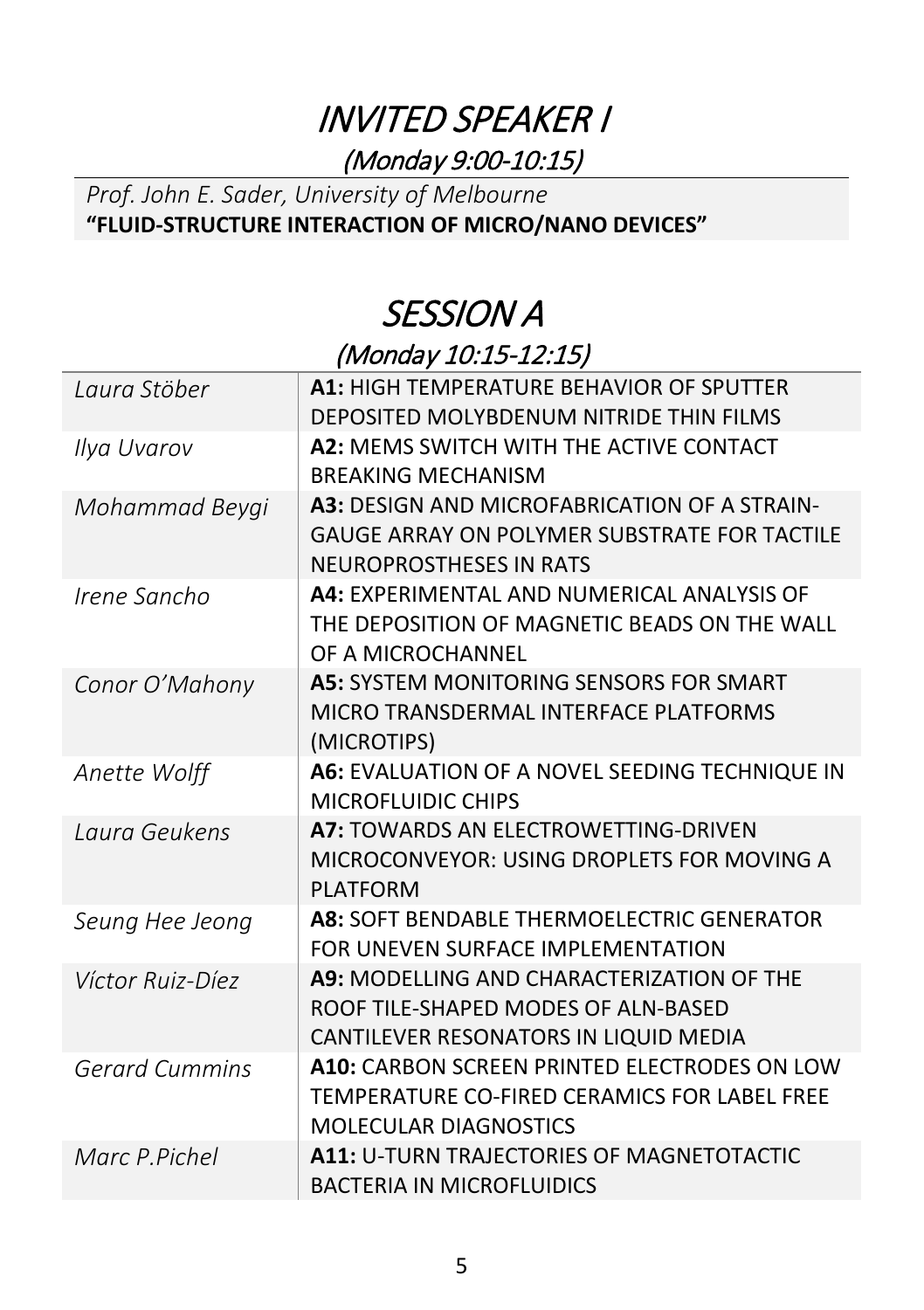| <b>Anders Persson</b> | A12: OPTOGALVANIC SPECTROSCOPY WITH<br>MICROPLASMA SOURCES - CURRENT STATUS AND<br>DEVELOPMENT TOWARDS LAB-ON-A-CHIP    |
|-----------------------|-------------------------------------------------------------------------------------------------------------------------|
| Steffen Leopold       | A13: THE ENGINEERED EYE - THREE-DIMENSIONAL<br>SCANNING OF THE OBJECT-SPACE                                             |
| Tiago Monteiro        | A14: EFFECT OF ISOPROPANOL EVAPORATION ON<br>ANISOTROPIC ETCHING OF SILICON IN AQUEOUS<br>POTASSIUM HYDROXIDE SOLUTIONS |

# SESSION B (Monday 13:45-15:45)

| Akin Aydemir      | <b>B1: AN ULTIMATE CAPACITIVE MEMS</b>                  |
|-------------------|---------------------------------------------------------|
|                   | ACCELEROMETER WITH DIFFERENTIAL SENSING                 |
|                   | <b>CAPABILITY</b>                                       |
| Konstantin        | <b>B2: THE INFLUENCE OF SKIN-ELECTRODE CONTACT</b>      |
| Grygoryev         | FORCE ON MICRONEEDLE-BASED ECG ELECTRODE<br>PERFORMANCE |
| Rodica Voicu      | <b>B3: MEMS POLYSILICON CANTILEVERS FOR</b>             |
|                   | <b>VIBRATIONAL APPLICATIONS</b>                         |
| Vlastimil Rehacek | <b>B4: DEPOSITION OF GOLD NANOPARTICLES FROM</b>        |
|                   | COLLOIDAL SUSPENSION ON NIO SURFACE                     |
| Martin Predanocy  | <b>B5: THERMO-MECHANICAL DESIGN, MODELING AND</b>       |
|                   | SIMULATION OF MICROSTRUCTURES FOR LOW                   |
|                   | <b>DISSIPATION HOTPLATES</b>                            |
| Tetsuya Hemmi     | <b>B6: BATCH INTEGRATION PROCESS OF A FREE-</b>         |
|                   | STANDING SILICON NANOWIRE TO MEMS                       |
| Per Loethman      | <b>B7: CROSSING THE POINT - ARCHITECTURES FOR</b>       |
|                   | NOVEL MAGNETIC MEMORIES VIA 3D MACROSCOPIC              |
|                   | <b>SELF-ASSEMBLY</b>                                    |
| Hannes Mehner     | <b>B8: MICROMECHANICAL BINARY COUNTER</b>               |
|                   | MECHANISM FOR STORING OFF-LIMIT CONDITIONS              |
| Tijmen A.G.       | <b>B9: CHARACTERISATION OF A MACROSCOPIC SELF-</b>      |
| Hageman           | <b>ASSEMBLY REACTOR</b>                                 |
|                   |                                                         |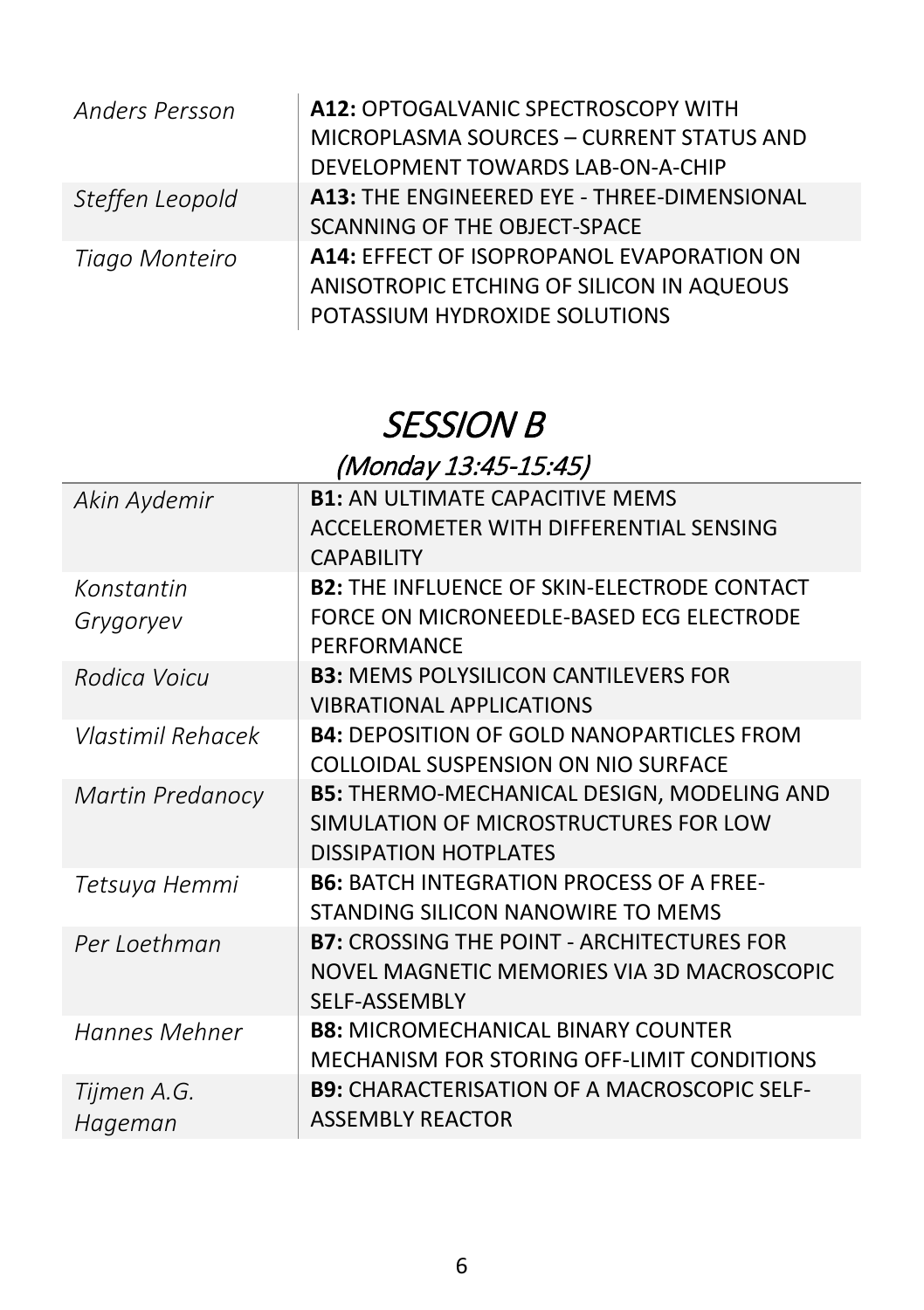| Paulo J. Sousa            | <b>B10: FLEXIBLE GASTROINTESTINAL PRESSURE-</b><br>SENSITIVE TUBE BASED ON ALUMINIUM THIN-FILM<br><b>STRAIN-GAUGE ARRAYS</b> |
|---------------------------|------------------------------------------------------------------------------------------------------------------------------|
| Berk Camli                | <b>B11: SPLIT RING RESONATOR MICROWAVE</b><br><b>BIOSENSOR FOR GLUCOSE DETECTION</b>                                         |
| Jose Ángel Miguel<br>Díaz | <b>B12: CMD, AN AUTOMATED DESIGN TOOL FOR BLOOD</b><br>PRESSURE SENSING CAPACITIVE MEMS                                      |

# INVITED SPEAKER II (Tueday 9:00-10:00)

*Prof. Laura Lechuga, ICN2, Barcelona*  **"MICRO/NANO BIOSENSOR DEVICES FOR REAL APPLICATIONS"**

# SESSION C

#### (Tuesday 10:15-12:15)

| Mohammadamir<br>Ghaderi | <b>C1: OPTOMECHANICAL CHARACTERIZATION OF</b><br>ANNEALED THIN PECVD OXIDE MEMBRANES                                                 |
|-------------------------|--------------------------------------------------------------------------------------------------------------------------------------|
| Joan Barcelo            | <b>C2: TOWARDS AN ON-CHIP MEMS CHAOTIC</b><br><b>GENERATOR IN A COMMERCIAL 0.35-MICRON CMOS</b><br>TECHNOLOGY                        |
| Ruth Houlihan           | <b>C3: ANALYSIS OF THIN FILM STRESS IN ENERGY</b><br><b>HARVESTER</b>                                                                |
| Akin Aydemir            | <b>C4:</b> DRIE PROCESS OPTIMIZATION TO ACHIEVE HIGH<br>ASPECT RATIO FOR CAPACITIVE MEMS SENSORS                                     |
| Fliana M F Vieira       | <b>C5: FLEXIBLE SOLID-STATE LI – ION BATTERY USING GE</b><br>THIN FILM ANODE AND LICOO2 CATHODE                                      |
| Guillaume Lehee         | <b>C6: DAMPED SPRING MODEL OF A PIEZORESISTIVE</b><br>SILICON NANOWIRE COUPLED TO A LOW FREQUENCY<br><b>MEMS RESONATOR</b>           |
| Sasha Hoshian           | <b>C7:</b> SUPERHYDROPHOBIC SILICON WITHOUT<br>HYDROPHOBIC COATING US-ING PLASMA-ENHANCED<br>ATOMIC LAYER DEPOSITION OF PLATINUM NA- |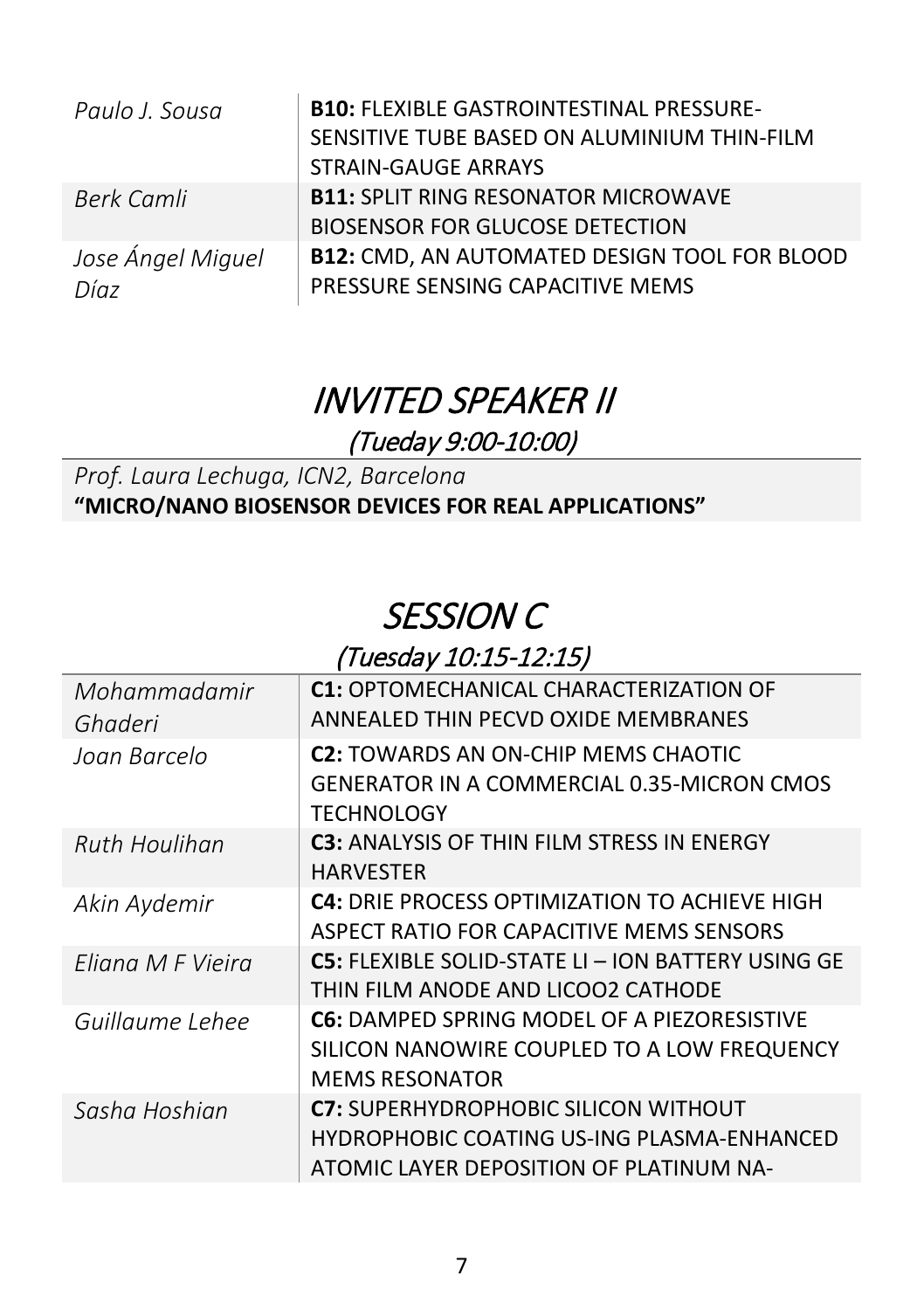|                  | NOPARTICLES AND METAL-ASSISTED CHEMICAL<br><b>ETCHING</b>                                                                                          |
|------------------|----------------------------------------------------------------------------------------------------------------------------------------------------|
| Zihao Li         | <b>C8: MODELLING THE EFFECTS OF THE ELECTRODE SIZE</b><br>AND SKIN PROPERTIES IN BIO-POTENTIAL<br><b>MONITORING</b>                                |
| Xiangping Li     | <b>C9: TEN THERMAL GRADIENTS OF MINIATURIZED</b><br>REAL-TIME POLYMERASE CHAIN REACTION (PCR)<br>DEVICE USING TWO THERMOELECTRIC COOLERS<br>(TECS) |
| Frida Sjögren    | <b>C10: MICROPATTERNING OF PHOTOCROSSLINKABLE</b><br><b>HYALURONIC ACID</b>                                                                        |
| Fernando Almazán | <b>C11: FABRICATION OF MICRO CONCENTRATORS FOR</b><br>VOLATILE ORGANIC COMPOUNDS SENSING AT TRACE-<br><b>LEVEL APPLICATIONS</b>                    |
| Francois Bernard | <b>C12: CHARACTERIZATION OF A SMARTPHONE SIZE</b><br>HAPTIC RENDERING SYSTEM BASED ON THIN-FILM<br>ALN TRANSDUCTION ON GLASS                       |

# INVITED SPEAKER III (Tuesday 13:45-14:45)

*Prof. Ad Lagendijk, University of Twente*  **"SURVIVAL GUIDE FOR SCIENTISTS"**

# SESSION D

#### (Tuesday 14:45-16:15)

| Tobias Frischmuth | D1: IMPACT OF SUBSTRATE TEMPERATURE AND             |  |  |
|-------------------|-----------------------------------------------------|--|--|
|                   | INDUCTIVELY COUPLED PLASMA POWER ON A-SIC:H         |  |  |
|                   | THIN FILM PROPERTIES                                |  |  |
| Javier Toledo     | <b>D2: OSCILLATOR CIRCUIT BASED ON HIGHER-ORDER</b> |  |  |
|                   | OUT-OF-PLANE PIEZOELECTRIC RESONATORS FOR           |  |  |
|                   | DENSITY-VISCOSITY SENSING UP TO 0.5 PA-S            |  |  |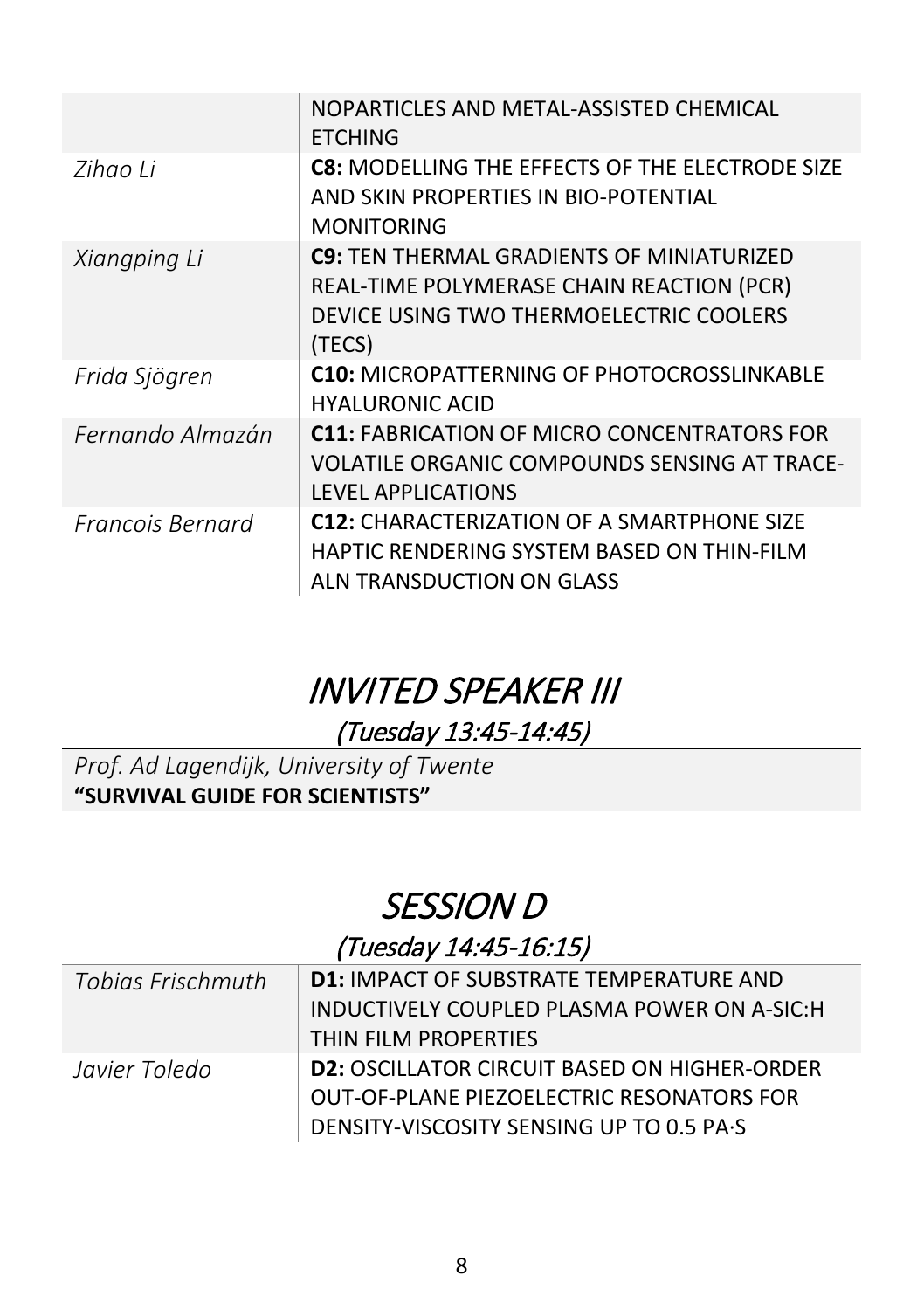| Marino De Jesus<br>Correja Maciel | <b>D3:</b> DESIGN AND WAFFR-LFVFL FABRICATION OF A<br>MICRO BEAM SPLITTER FOR APPLICATION IN OPTICAL<br><b>COHERENCE TOMOGRAPHY</b>                     |
|-----------------------------------|---------------------------------------------------------------------------------------------------------------------------------------------------------|
| Seifeddine                        | <b>D4: STUDY ON RELIABILITY OF THE PIEZOELECTRIC</b>                                                                                                    |
| Maaroufi                          | <b>ENERGY HARVESTING MICRO-DEVICES</b>                                                                                                                  |
| Ming Wu                           | D5: COMPARATIVE STUDY OF AU/TI, AU/V, AND<br>AU/ZR FILMS GETTERING ABILITY FOR APPLICATION<br>TO WAFER-LEVEL VACUUM PACKAGING                           |
| Oskar Z. Olszewski                | <b>D6: DESIGN AND MEASUREMENTS OF A MEMS LAMB</b><br>WAVE RESONATOR FOR GHZ APPLICATIONS                                                                |
| Ivan Hotovy                       | <b>D7: FABRICATION OF TITANIUM OXIDE</b><br>NANOSTRUCTURES USING HSQ E-BEAM RESIST                                                                      |
| Jiangtao Chu                      | <b>D8: INFLUENCE OF SURFACE MODIFICATION AND</b><br>STATIC PRESSURE ON MICRODIALYSIS PROTEIN<br><b>EXTRACTION EFFICIENCY</b>                            |
| Piotr Cegielski                   | <b>D9: A FOUR LEVEL SILICON MICROSTRUCTURE</b><br><b>FABRICATION BY DRIE</b>                                                                            |
| Suhas Mohite                      | <b>D10: EXPERIMENTAL AND NUMERICAL STUDY OF</b><br>TEMPERATURE DISTRIBUTION IN A NOVEL<br>MICROCHANNEL HEAT SINK HAVING LEAF VENATION<br><b>PATTERN</b> |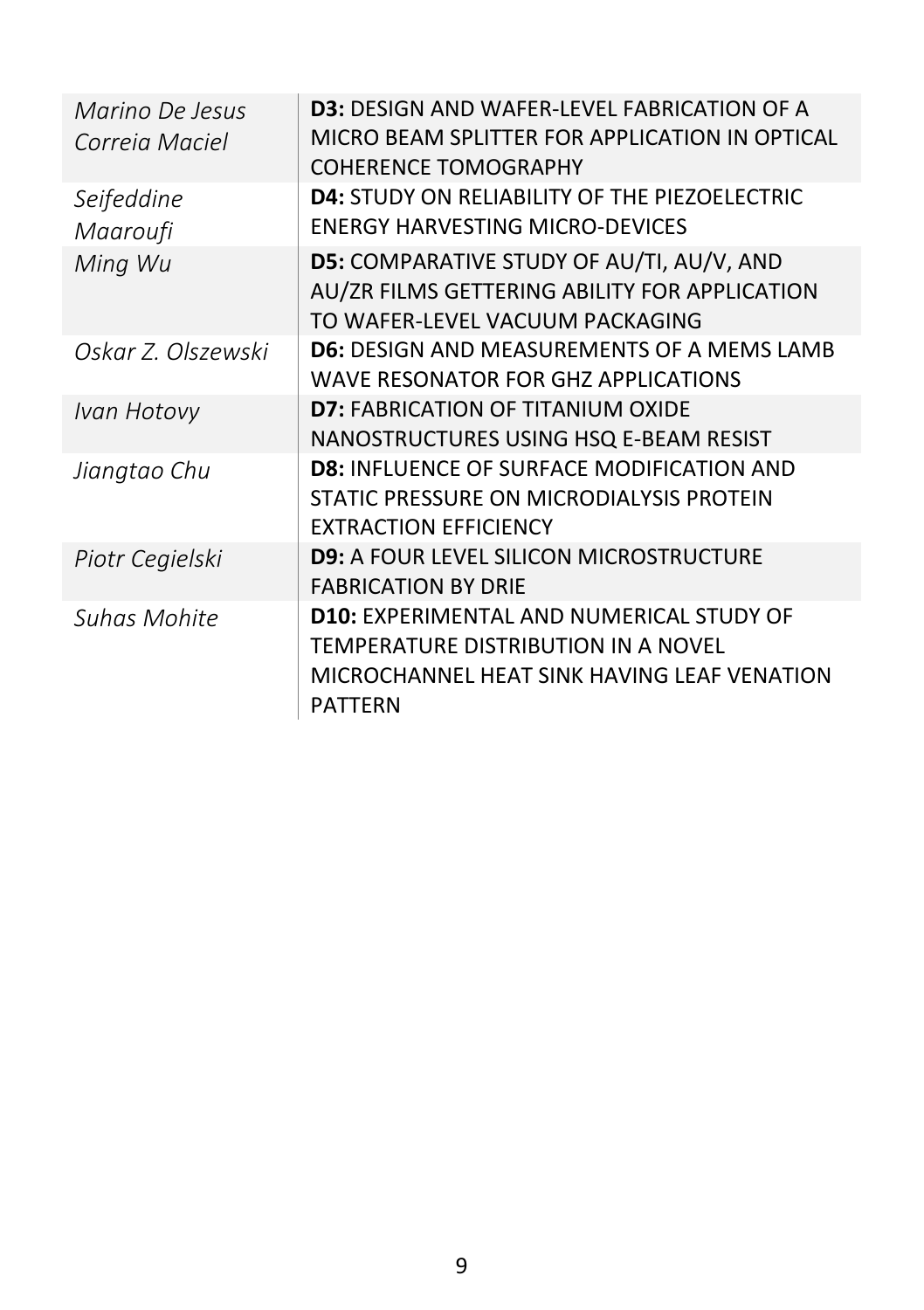#### **High Temperature Behavior of Sputter Deposited Molybdenum Nitride Thin Films**

L. Stöber<sup>1</sup>, J.P. Konrath<sup>2</sup>, V. Haberl<sup>2</sup>, M. Schneider<sup>1</sup>, U.  $Schmid<sup>1</sup>$ 

*1 Institute of Sensor and Actuator Systems, Vienna University of Technology, Floragasse 7, A-1040 Vienna, Austria 2 Infineon Technologies Austria AG, Siemensstraße 2, 9500 Villach, Austria* 

In this paper the high temperature behavior of molybdenum nitride  $(Mo<sub>2</sub>N)$ thin films is reported. The films are synthesized from a pure Mo target by a reactive dc magnetron sputter process in an argon and nitrogen gas atmosphere. A sequence of Auger and effusion measurements is utilized up to 1000°C to investigate the amount and binding condition of the nitrogen in the thin film. At a sputtering gas nitrogen fraction of  $40\%$ , the Mo<sub>2</sub>N layer consists of nearly 38% nitrogen, of which 87% is incorporated on lattice sites to form the cubic Mo2N phase. Another 13% is incorporated on interstitial sites, which causes layer stress and a distortion of the crystallite lattice.

*Keywords:* Molybdenum, molybdenum nitride, reactive sputter deposition, effusion, Auger spectroscopy.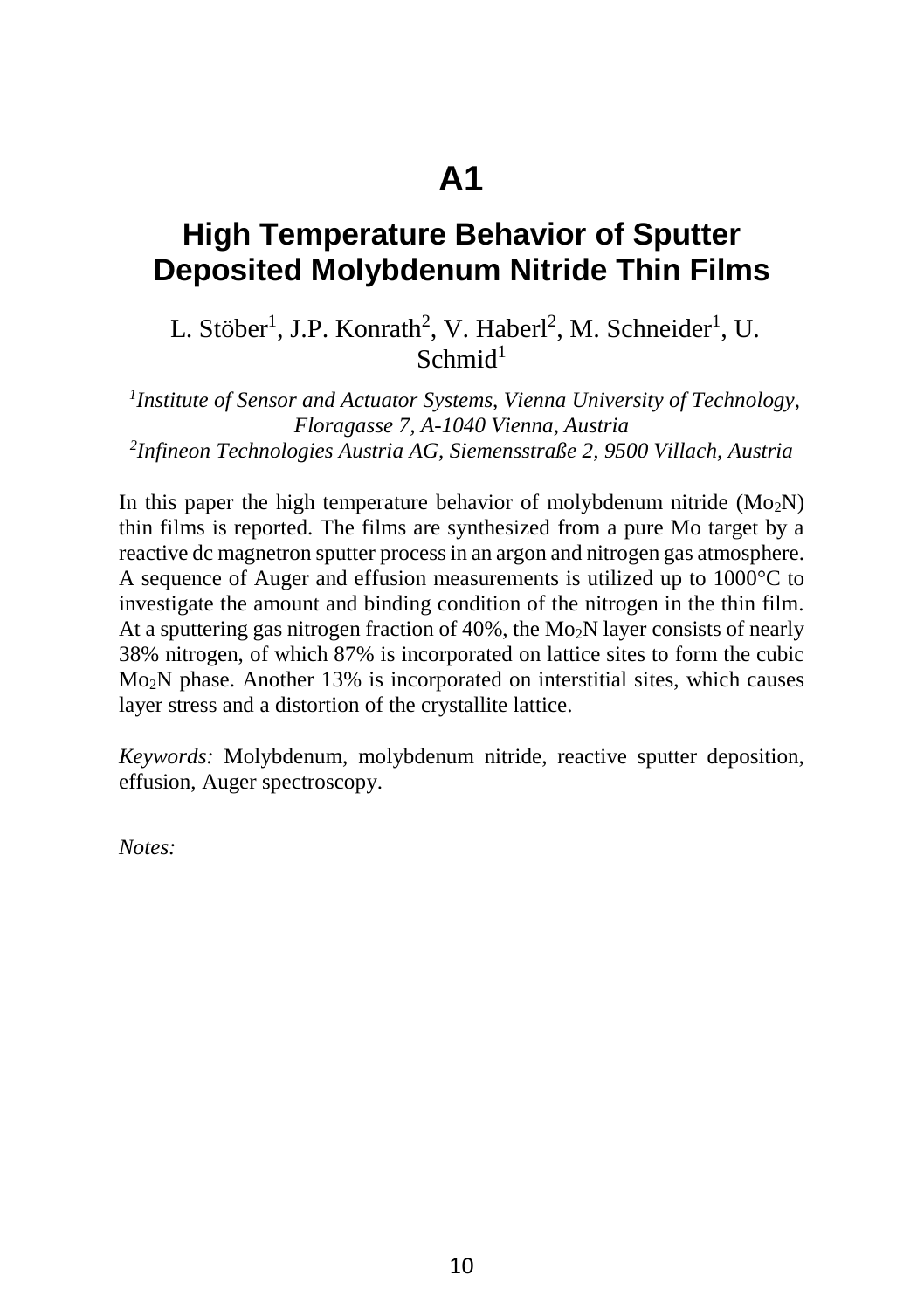### **MEMS Switch with the Active Contact Breaking Mechanism**

I.V. Uvarov<sup>1</sup>, V.V. Naumov<sup>1</sup>, O.M. Koroleva<sup>1</sup> and I.I. Amirov<sup>1</sup>

<sup>1</sup>Yaroslavl Branch of the Institute of Physics and Technology, Institution of *Russian Academy of Sciences, 150007, Universitetskaya Street 21, Yaroslavl, Russia* 

Electrostatically actuated MEMS switch with the resistive contact is presented. Movable electrode of the switch is a beam suspended by torsion springs. Low stiffness of springs allows to achieve low values of the actuation voltage. Main feature of the switch is a mechanism of the active contact breaking, allowing to solve the problem of adhesive sticking of the beam to the signal electrode. Active opening of the switch is realized by the presence of two driving electrodes. The theoretical analysis, finite element simulation and experimental investigation of the switch characteristics are performed.

*Keywords:* MEMS switch, Electrostatic actuation, Resistive contact, Actuation voltage.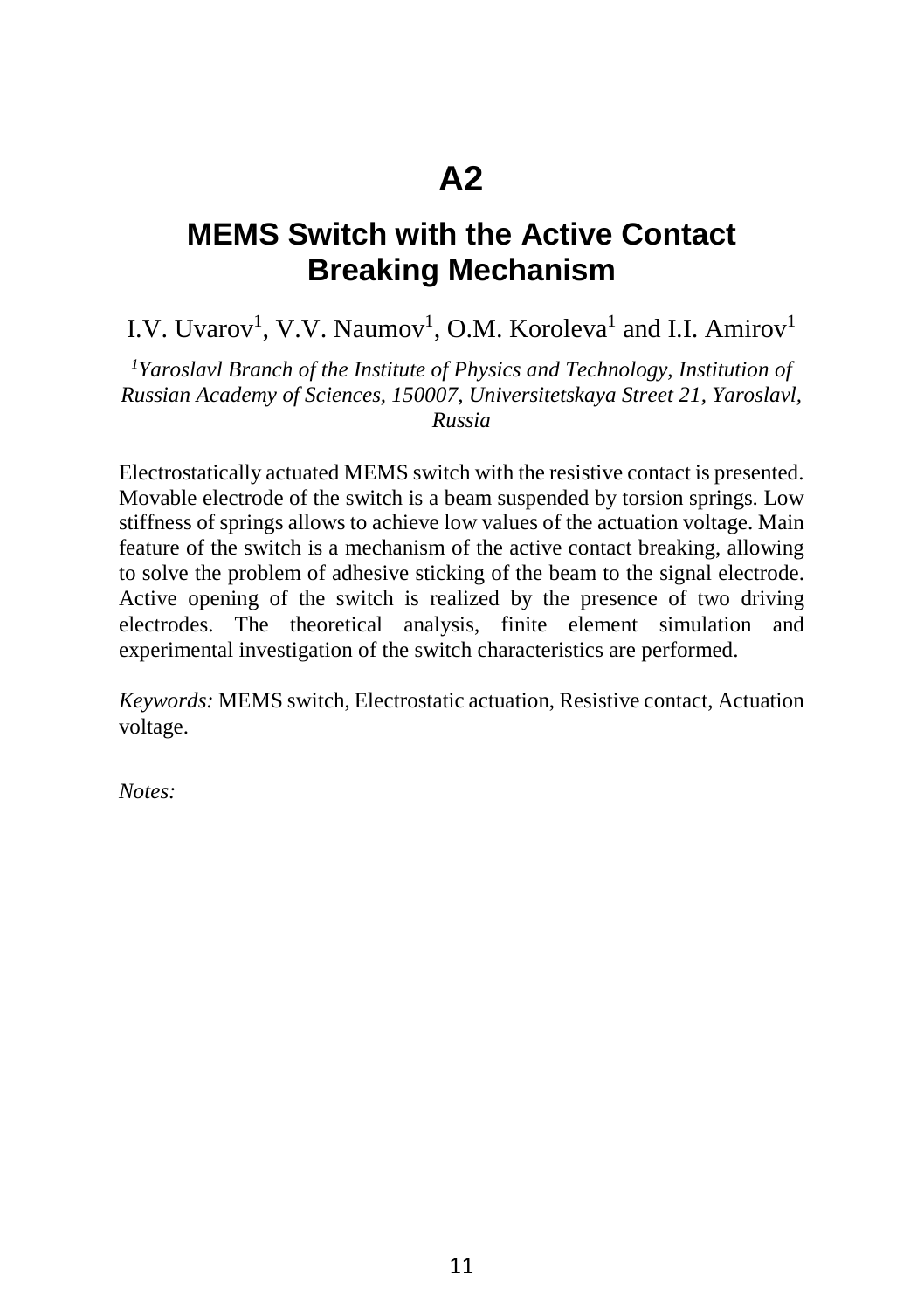#### **Design and Microfabrication of a Strain-Gauge Array on Polymer Substrate for Tactile Neuroprostheses in Rats**

M. Beygi<sup>1</sup>, S. Mutlu<sup>1</sup>, and B. Güçlü<sup>2</sup>

*1 Department of Electrical & Electronics Engineering, Boğaziçi University, Istanbul, Turkey 2 Institute of Biomedical Engineering, Boğaziçi University, Istanbul, Turkey* 

In this study, we present the design and the microfabrication of a tactile sensor which can be used for sensory neuroprostheses in rats. The sensor is composed of an array of 2×7 sensing elements, each of which has a series combination of 4 strain gauges. Unlike most common tactile sensors based on silicon substrates, we used 3D-printed polylactic acid (PLA) as a substrate. Strain gauges were fabricated by depositing and patterning a thin aluminum film on a polyimide sheet with a thickness of 0.125 mm. A 1.3-mm-thick polydimethylsiloxane (PDMS) layer was bonded on the top surface of the polyimide membrane. The maximum allowable force is 4.5 N which corresponds to a 1-mm deflection of the central membrane in each sensing element. Each sensor element operates linearly in the range of 0 to 3 N force, with a resistance variation of 36 mΩ/N and an approximate nonlinearity of 3.5%. The static output of a representative sensing element was calibrated by using a micromanipulator and a digital balance. The dynamic response was characterized at several frequency values by using a vibrotactile stimulation system.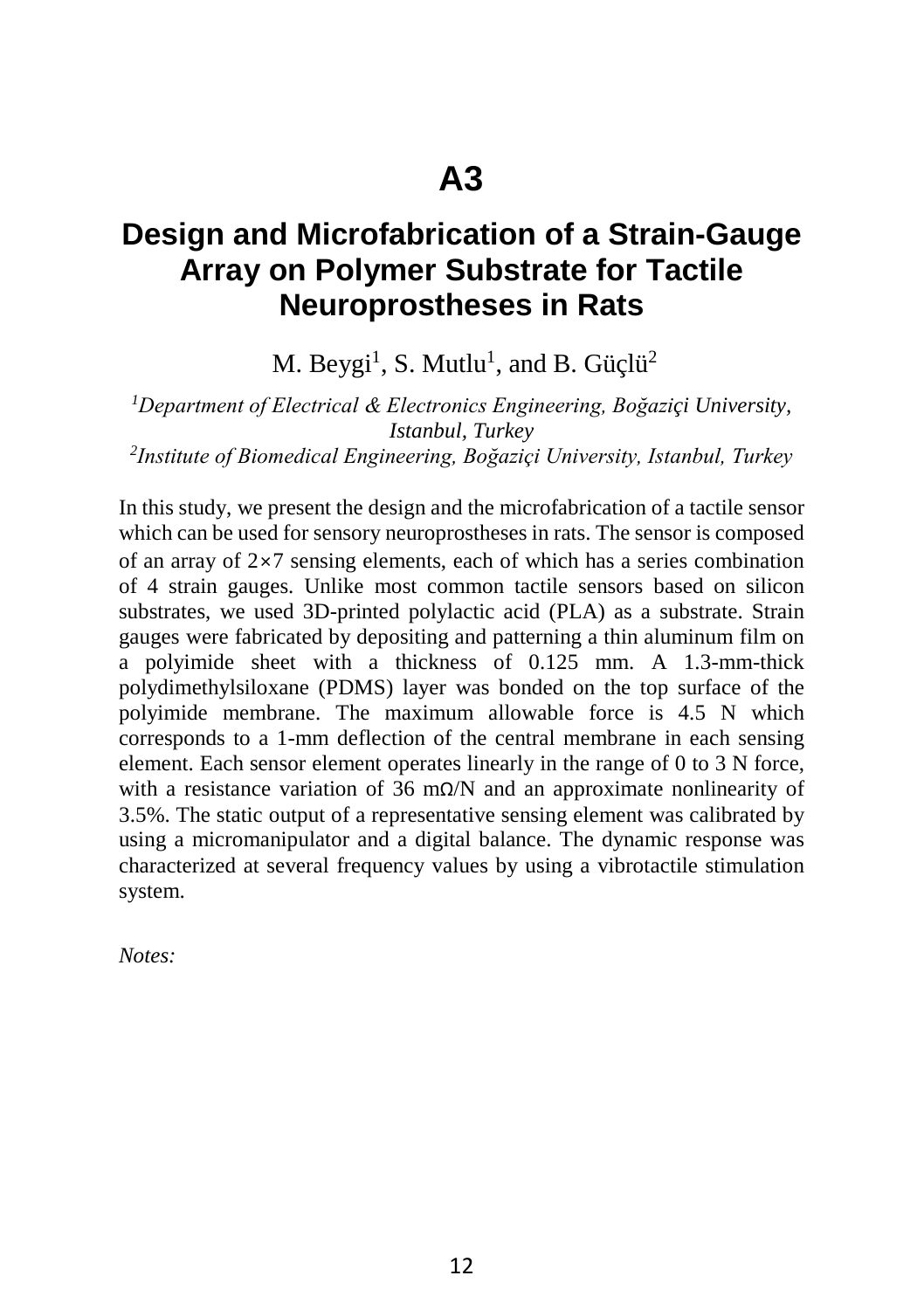#### **Experimental and Numerical Analysis of the Deposition of Magnetic Beads on the Wall of a Microchannel**

I. Sancho<sup>1</sup>, T. Sikanen<sup>2</sup>, S. Tähkä<sup>2</sup>, A. Bonabi<sup>2</sup>, J. Pallarès<sup>1</sup>, A. Vernet<sup>1</sup> and S. Cito<sup>2</sup>

*1 Department of Mechanical Engineering, Universitat Rovira i Virgili, Spain 2 Division of Pharmaceutical Chemistry and Technology, Faculty of Pharmacy, University of Helsinki, Finland*

In this study we analyse the deposition of magnetic micro-beads on the walls of microchannels. A permanent magnet is placed next to the channel to induce the deposition of the beads that are introduced at different flow rates. We tested paramagnetic and superparamagnetic micro-beads. We observed that paramagnetic micro-beads deposit on the wall forming a convex shape around the area adjacent to the permanent magnet. Additionally, we used a numerical model to simulate the deposition of the paramagnetic micro-beads and we observe that, at high flow rates, the experimental and numerical results are consistent. Both experimental and numerical results show that the higher the flow rate, the lower the accumulation rate of micro-beads. Finally we quantified the number of beads deposited on the wall and we observed that the number of deposited beads decreases exponentially with the flow rate. The behaviour of paramagnetic beads was experimentally compared to that of superparamagnetic beads. It was observed the number of the deposited superparamagnetic beads is independent of the flow rate and after removing the external magnet, they line-up forming parallel chains. Our results open the prospect for a versatile construction of magnetic bead compartments of different shape, e.g., for enzyme immobilization to study their kinetic parameters.

*Keywords:* Microchannel, micro-beads deposition, magnetic micro-beads*.*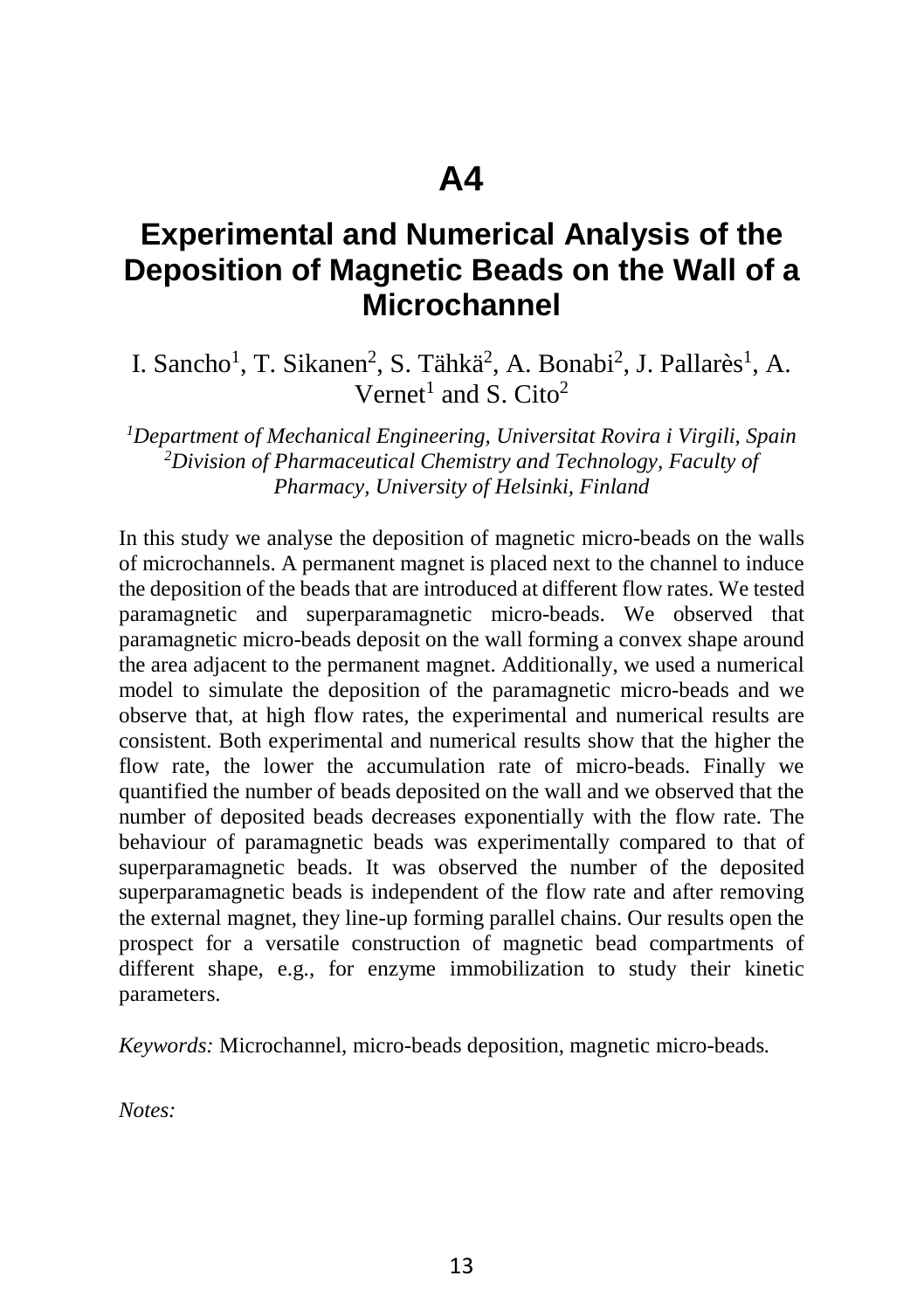#### **System Monitoring Sensors for Smart Micro Transdermal Interface Platforms (MicroTIPs)**

Conor O'Mahony<sup>1</sup>, Antonio Ciarlone<sup>1,2</sup>, Giuseppe Giannoni<sup>1,2</sup>, Anan Kenthao<sup>1,3</sup>, Gilberto Lo Re<sup>1,2</sup>, Alan Blake<sup>1</sup>, Jim Scully<sup>1</sup>, John Kearney<sup>1</sup>, Anthony J. P. Clover<sup>4</sup>, Paul Galvin<sup>1</sup>, Konstantin  $Grygorvev<sup>1</sup>$ 

<sup>1</sup> Tyndall National Institute, University College Cork, Cork, Ireland.<br><sup>2</sup> Dinartimento di Elettronica e delle Telecomunicazioni Politecnico d *Dipartimento di Elettronica e delle Telecomunicazioni, Politecnico di Torino, Torino, Italy. 3 Department of Biology, Khon Kaen University, Thailand. 4 Department of Plastic and Reconstructive Surgery, Cork University Hospital, Cork, Ireland.* 

Wearable 'smart patches' of the future will incorporate microneedle technologies that painlessly interact with the body, using closed-loop theranostic systems to continuously monitor the physiological status of the body and deliver appropriate therapeutic agents when needed. Among other components, these Micro Transdermal Interface Platforms (MicroTIPs) will require embedded sensors to verify that the correct skin interface is maintained and that the patch is operating as intended. In this paper, we integrate hollow microneedles with miniaturized pressure and impedance sensors to create an inline sensor subsystem suitable for integration with such a smart patch. Preliminary experimental work using an *ex-vivo* skin model shows that the sensors are capable of detecting skin insertion and removal, of monitoring fluidic pressure during the delivery phase, and of sensing leak detection.

*Keywords:* MicroTIPS, microneedles, theranostics, smart patch; transdermal interface.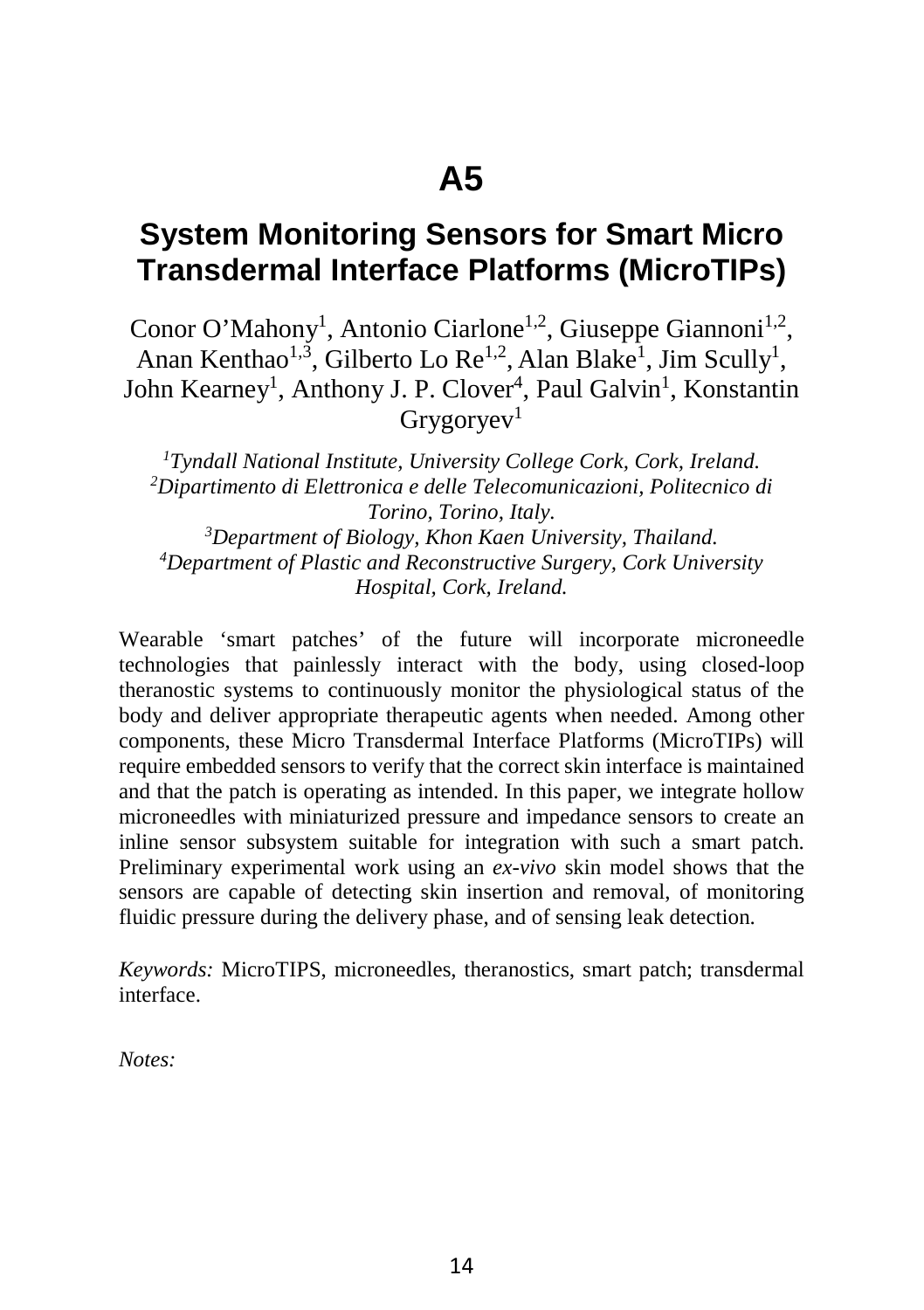#### **Evaluation of a Novel Seeding Technique in Microfluidic Chips**

A. Wolff<sup>1</sup>, B. Brodin<sup>2</sup> and M. Tenje<sup>1,3,4</sup>

*1 Lund University; Biomedical Engineering; Lund, Sweden 2 University of Copenhagen; Department of Pharmacy; Copenhagen, Denmark*

*3 Uppsala University; Department of Engineering Sciences; Uppsala, Sweden 4 Science for Life Laboratory; Uppsala, Sweden*

In this paper we have evaluated the permeability of an in vitro model of the blood-brain barrier (BBB) by studying the permeability for cells that have been allowed to grow in a regular Transwell culture cup before being inserted in a microfluidic chip. The microfluidic chips were made of PDMS, with Transwell membrane cut-outs sandwiched between. The concentrations have been evaluated using a D-mannitol colorimetric assay. We find that the endothelial cells do indeed create a barrier in this novel manner of culturing and the chips are functional for our intents and purposes.

*Keywords:* Blood-brain, barrier, Microfluidics, PDMS, Lab-on-a-chip, In vitro.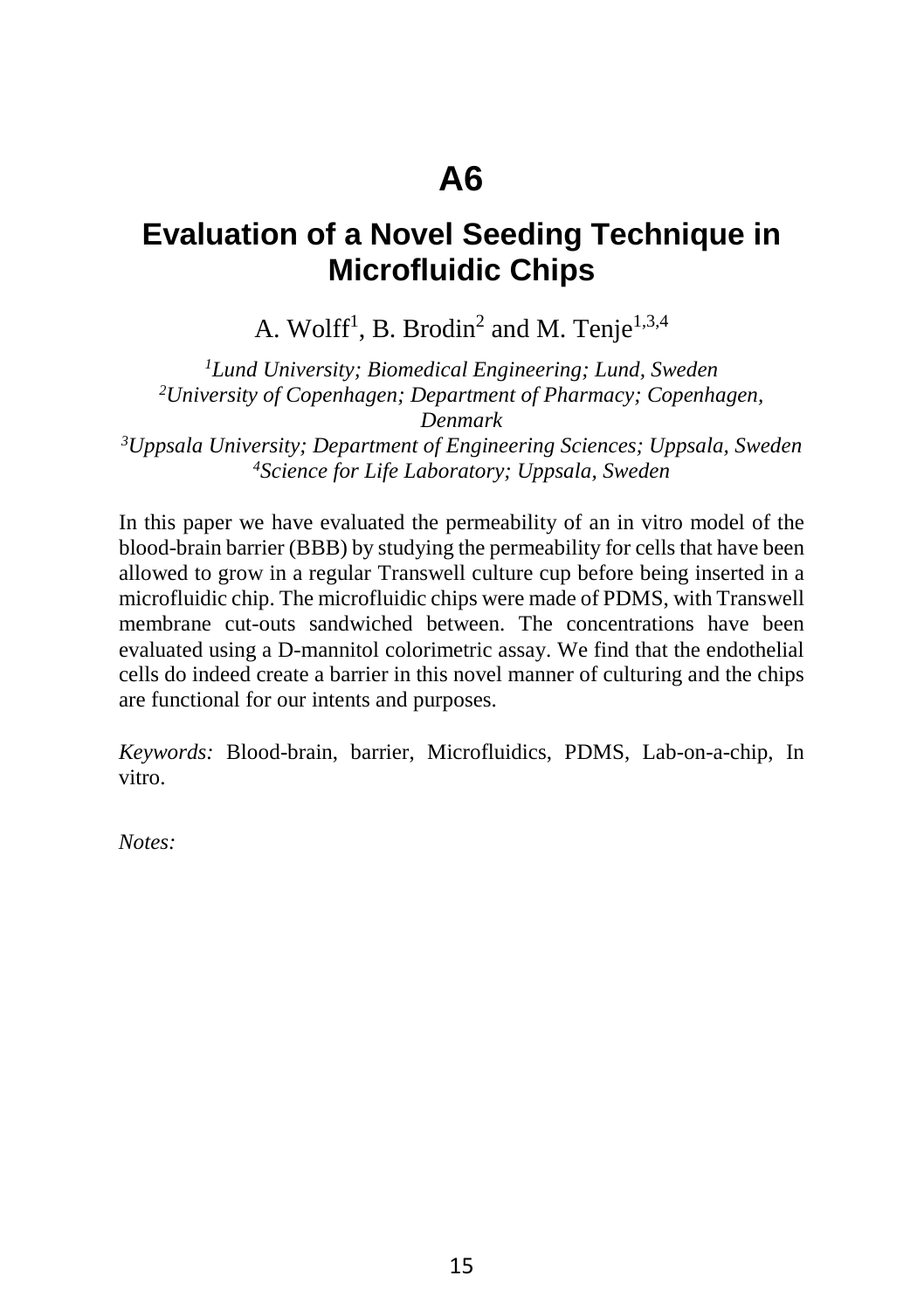#### **Towards an Electrowetting-Driven Microconveyor: Using Droplets for Moving a Platform**

L. Geukens<sup>1,2</sup>, R. Puers<sup>2</sup> and D. Reynaerts<sup>1</sup>

*1 KU Leuven, Department of Mechanical engineering, Division Production Engineering, Machine Design and Automation, Leuven, Belgium 2 KU Leuven, Department of Electrical Engineering, Division of Microelectronics and sensors, Leuven, Belgium* 

Electrowetting-on-dielectric is a well-known method for micro-droplet manipulation. In systems using this method, droplets often serve as microreactors containing the products being analyzed. However, the surface tension makes this way of droplet handling interesting for very different applications, one of which will be discussed here. In this paper, we investigate the possibilities of using the droplets to support and move a platform, making use of the principle of electrowetting, both experimentally and theoretically. Thereby, a new way for making micro-conveyors is developed.

*Keywords:* Electrowetting-on-dielectric, microconveyor, surface tension.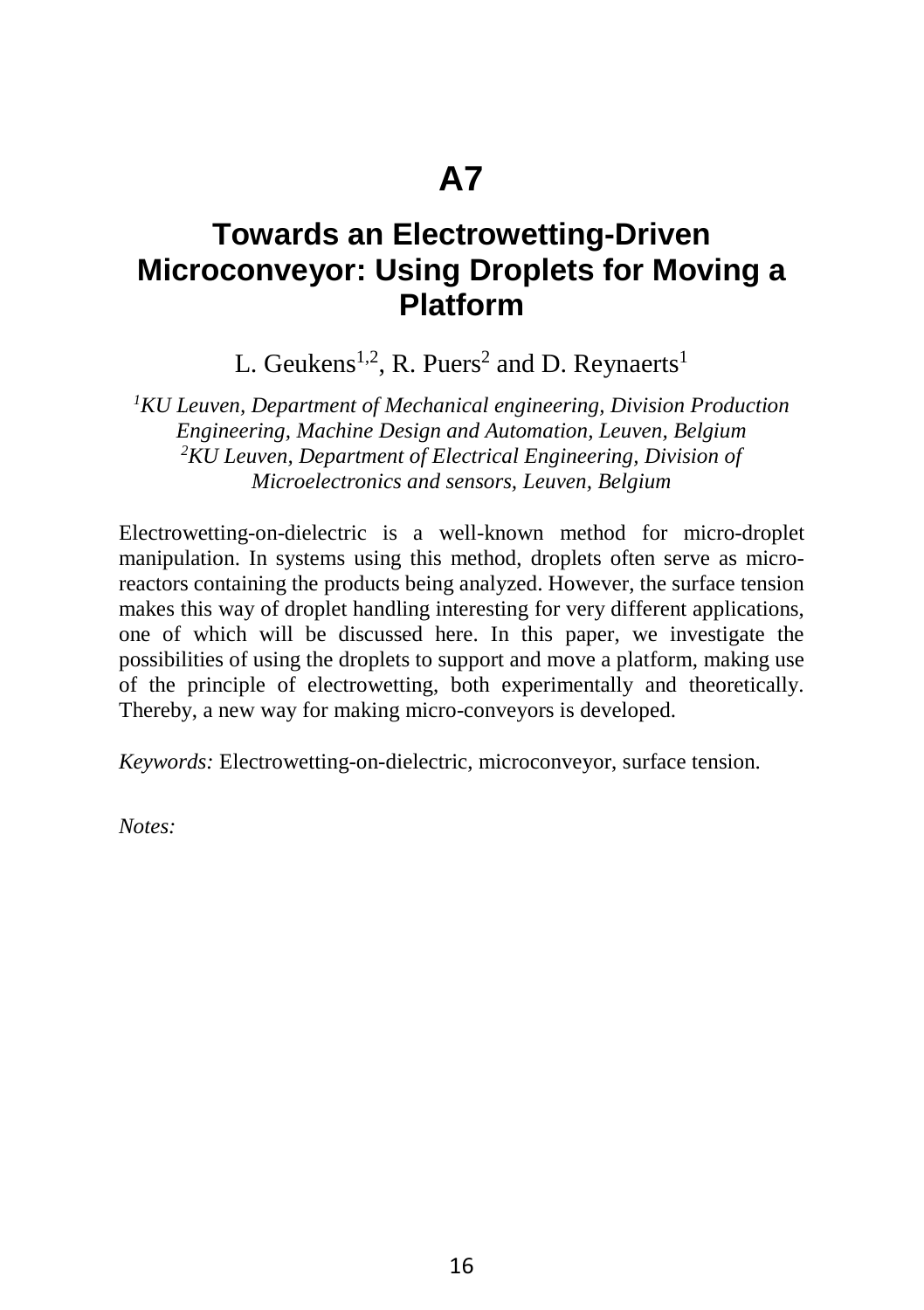#### **Soft Bendable Thermoelectric Generator for Uneven Surface Implementation**

#### S.H. Jeong<sup>1</sup>, F.J. Cruz<sup>1</sup>, Z.G. Wu<sup>1,2</sup>, Z.-B. Zhang<sup>1</sup>, S.-L. Zhang<sup>1</sup> and K. Hiort<sup>1</sup>

*1 Engineering Sciences, Uppsala University, Ångström Laboratoriet, Uppsala, Sweden 2 State Key Laboratory of Digital Manufacturing Equipment and Technology, Huazhong University of Science and Technology, Wuhan, China* 

A soft and bendable thermoelectric generators (TEGs) is presented for energy harvesting from curved surfaces. Rigid bismuth telluride thermoelectric legs are integrated with soft materials which can allow compliant deformation following the shape of target applications. Liquid alloy interconnects are successfully implemented between bismuth telluride leg surfaces and elastomer surfaces with our recently reported tape transfer spraying technique. In addition, our recently developed thermal elastomer composite was applied to packaging layers for improving power generation from the soft and bendable TEG. The generated power from the device was of the hundred micro Watt level at 20 °C difference between the hot and cold sides of the device. This soft and bendable thermoelectric generator has potential use in wearable electronics and large area energy harvesting systems due to its soft, compliant deformation and easy processing for large areas.

*Keywords:* Thermoelectric Generator, Stretchable Electronics, Liquid Alloy, PDMS, Bismuth Telluride, Thermal Elastomer Composite, Hybrid Packaging.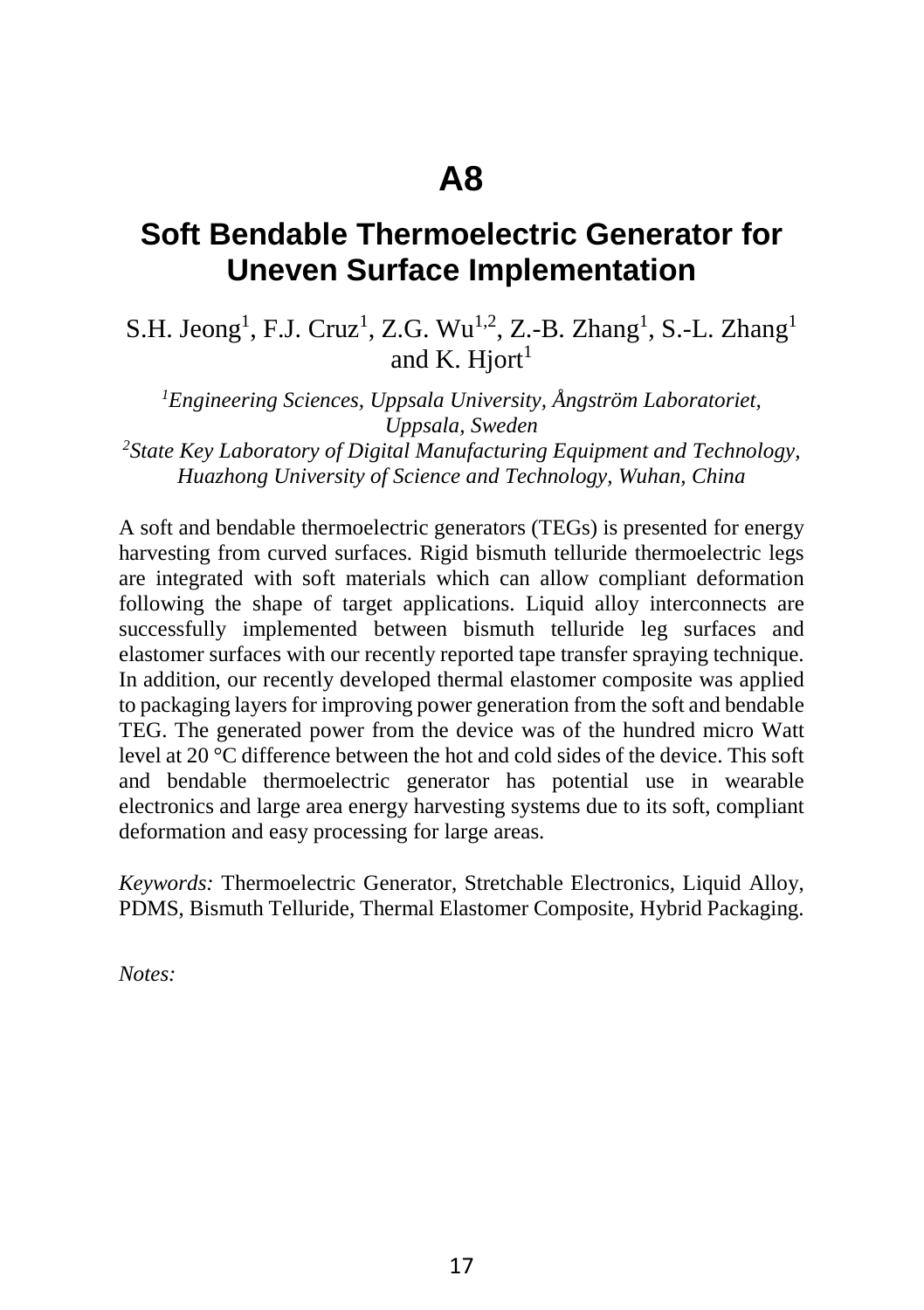#### **Modelling and Characterization of the Roof Tile-Shaped Modes of AlN-Based Cantilever Resonators in Liquid Media**

V. Ruiz-Díez<sup>1</sup>, J. Toledo<sup>1</sup>, T. Manzaneque<sup>1</sup>, J. Hernando-García<sup>1</sup>, M. Kucera<sup>2</sup>, U. Schmid<sup>2</sup> and J.L. SánchezRojas<sup>1</sup>

*1 Group of Microsystems, Actuators and Sensors, E.T.S.I. Industriales, Universidad de Castilla-La Mancha, 13071 Ciudad Real, Spain. 2 Institute of Sensor and Actuator Systems, Vienna University of Technology, 1040 Vienna, Austria.* 

In this paper, the first roof tile-shaped mode and higher orders are studied in cantilever structures of different sizes. These modes can be efficiently actuated by a thin piezoelectric film on top of the structure and a specific electrode design. The electrical and optical characterization of the different devices and modes is carried out in liquid media. The performance of the resonators is evaluated in terms of quality factor, resonant frequency and motional conductance. A quality factor as high as 125 was measured in isopropanol for a cantilever oscillating in a high order roof tile-shaped mode at 7 MHz. The effect of the fluid on the in-liquid response is studied using finite element method models. With the help of these tools, the applicability of the microresonators as viscosity and density sensors will be discussed.

*Keywords:* MEMS, FEM, piezoelectricity, out-ofplane motion.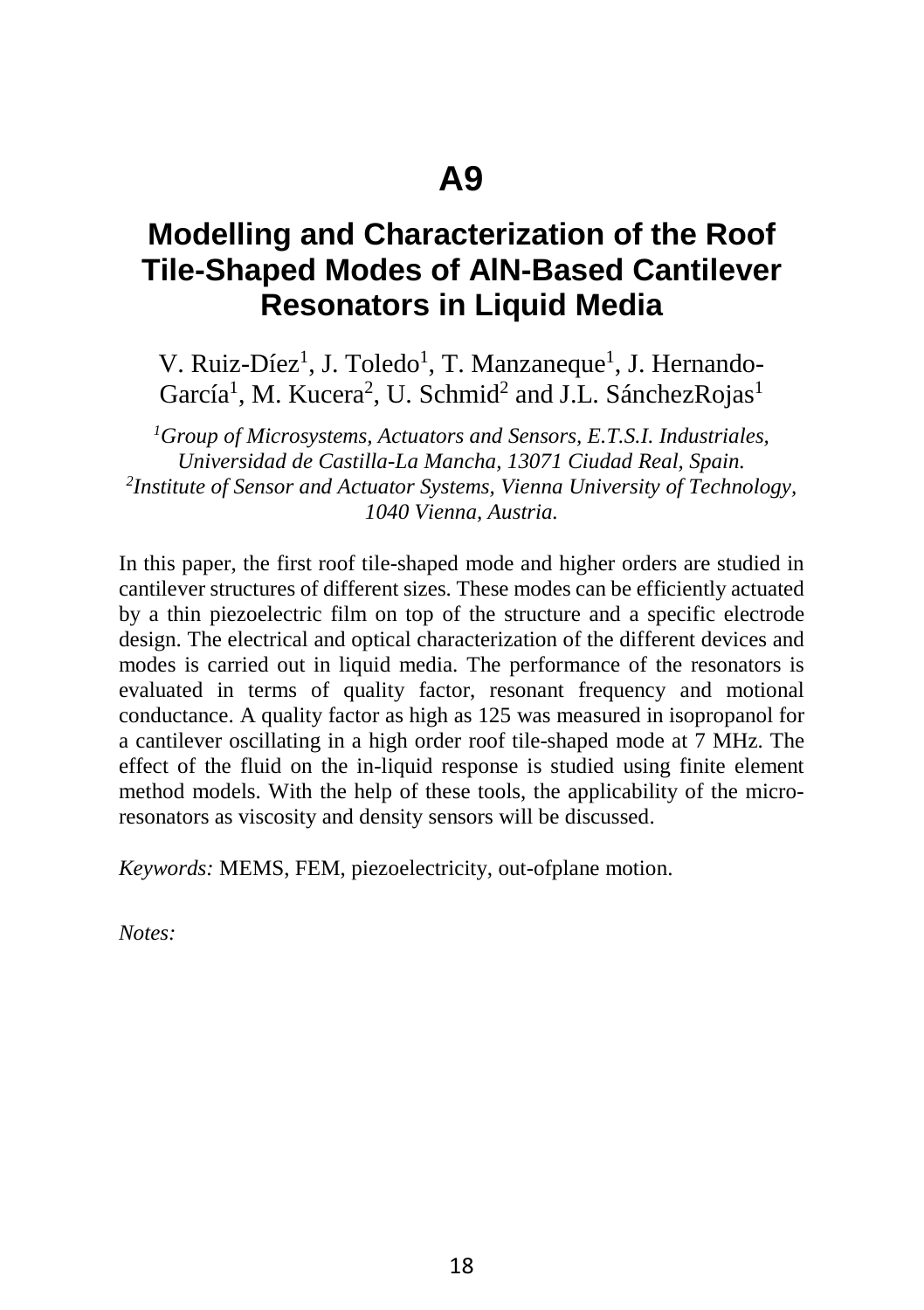#### **Carbon Screen Printed Electrodes on Low Temperature Co-Fired Ceramics for Label Free Molecular Diagnostics**

 $G.Cummins<sup>1</sup>, H.Schulze<sup>2</sup>, E.A. Obaje<sup>2</sup>, S. Mahmood<sup>1</sup>,$ T. Bachmann<sup>2</sup>, and M.Y.P. Desmulliez<sup>1</sup>

*1 Heriot Watt University, School of Engineering and Physical Sciences, Edinburgh, UK 2 University of Edinburgh, Division of Pathway Medicine, School of Medicine, Edinburgh, UK*

In this paper we present the manufacturing and characterization of an inexpensive carbon screen-printed electrochemical sensor on a ceramic substrate for use in biomedical applications. The variation of electrochemical performance due to choice of carbon paste and curing conditions is examined. The role of dielectric paste on sensor sensitivity was also investigated by characterising the wetting and the susceptibility of unspecific DNA binding of various materials.

*Keywords:* Low Temperature Co-Fired Ceramic, Electrochemical Sensor, Carbon Electrodes, DNA, Binding.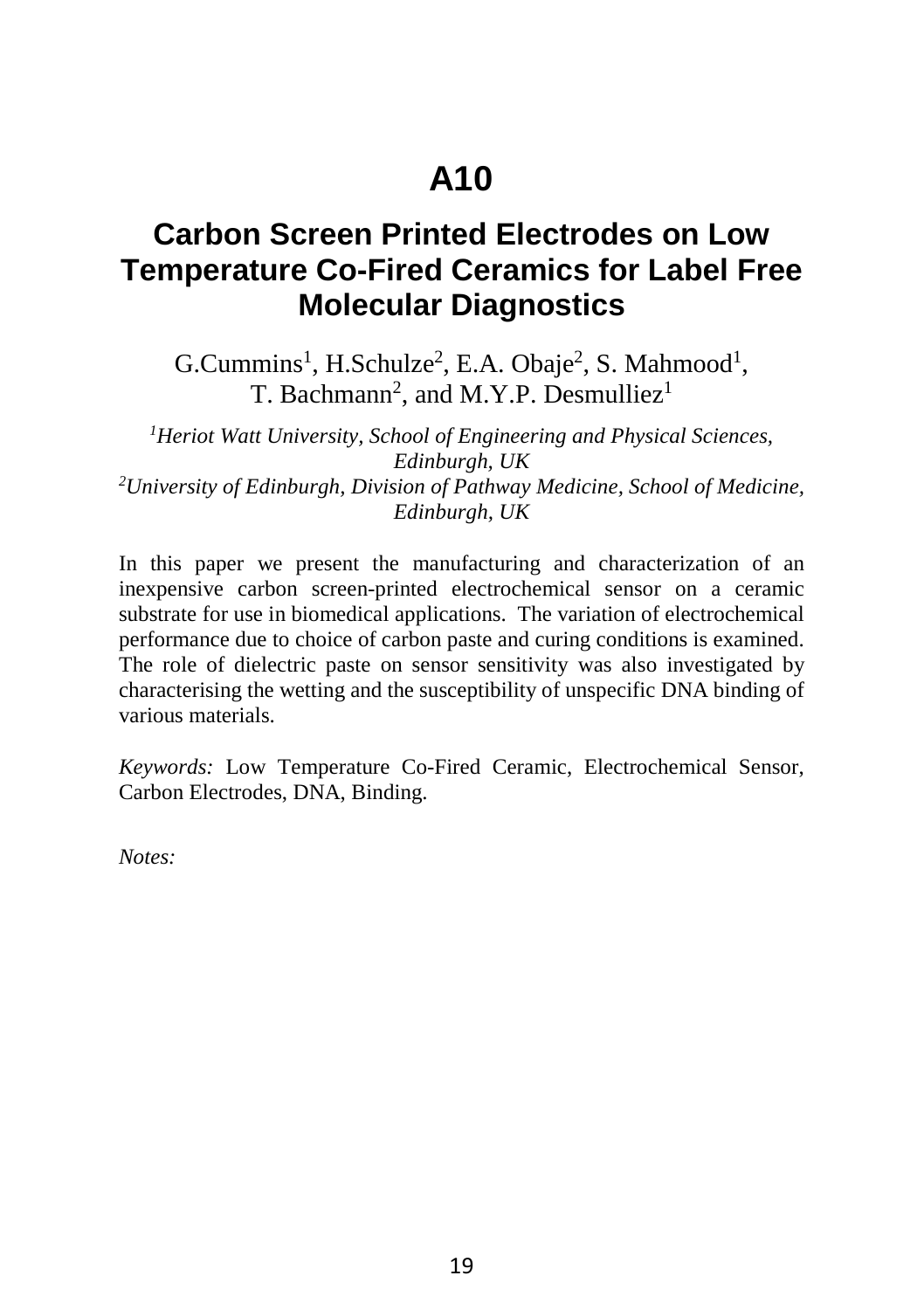#### **U-Turn Trajectories of Magnetotactic Bacteria in Microfluidics**

M. P. Pichel<sup>1</sup>, T. A. G Hageman<sup>1</sup>, M. O. Altmeyer<sup>2</sup> and L. Abelmann $1,2$ 

> *1 KIST Europe, Germany 2 University of Twente, The Netherlands*

This study measured for the first time the relation between the u-turn trajectory of individual magnetotactic bacteria *Magnetospirillum Gryphiswaldense* and the magnitude of a superimposed magnetic field reversal in a microfluidic chip. This measurement was made possible using 5 micron deep microfluidic channels and a setup which allowed for alternating magnetic field directions at varying magnitudes.

*Keywords:* Magnetotactic Bacteria, Microfluidics, Magnetic Fields, U-turn.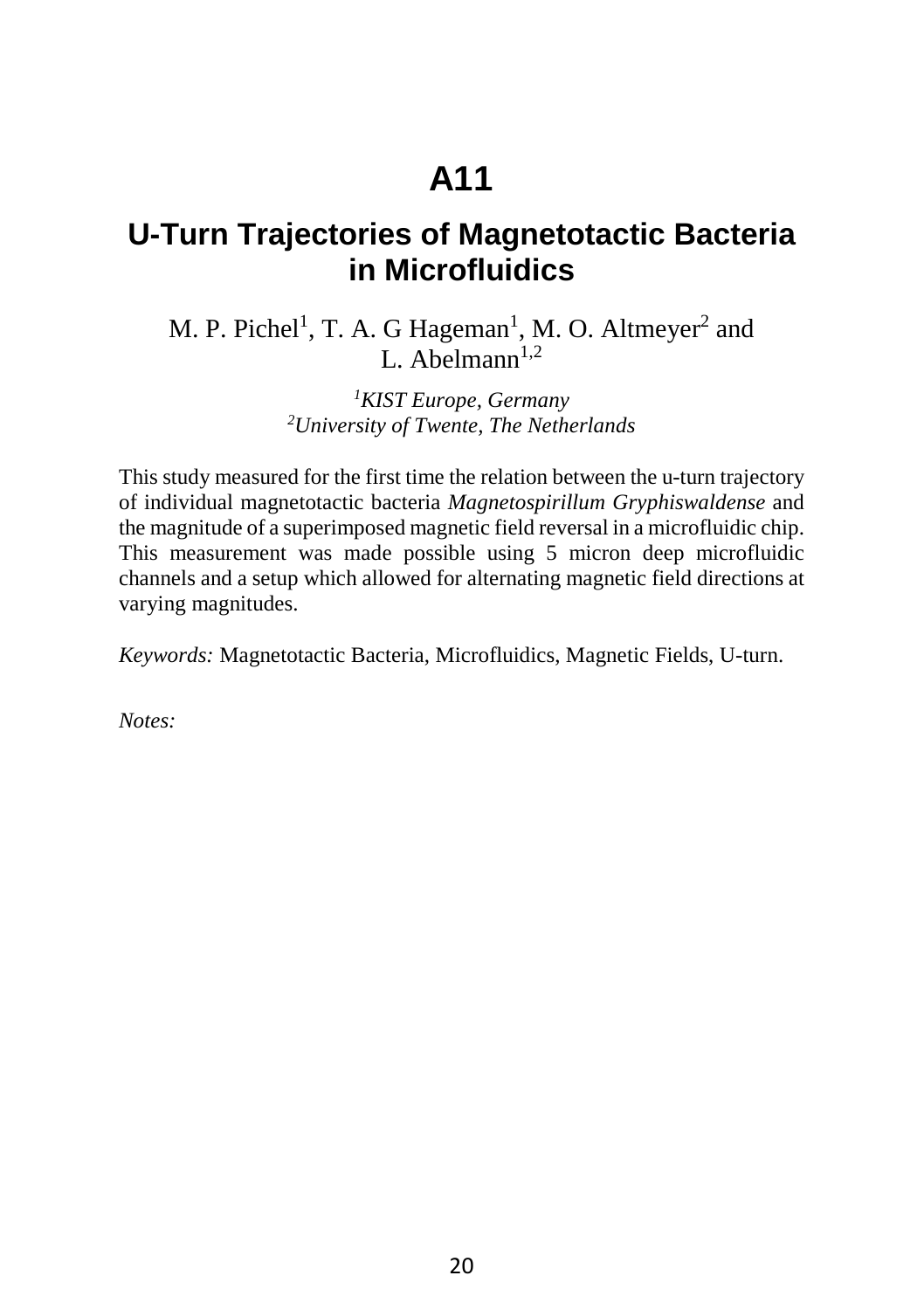#### **Optogalvanic Spectroscopy with Microplasma Sources – Current Status and Development towards Lab-On-A-Chip**

Anders Persson<sup>1,2</sup>, Martin Berglund<sup>1,2</sup>, Zahra Khaji<sup>1</sup>, Peter Sturesson<sup>1, 2, 3</sup>, Johan Söderberg<sup>1, 2</sup>, Greger Thornell<sup>1, 2</sup>

*1 Uppsala University; Division of Microsystems Technology, Uppsala,* 

*Sweden 2 Uppsala University; Ångström Space Technology Centre, Uppsala, Sweden 3 Swedish Defence University, Div. of Military Technology, Dep. of Military Sciences, Stockholm, Sweden*

Miniaturized optogalvanic spectroscopy shows excellent prospects of becoming a highly sensitive method for gas analysis in micro total analysis systems. Here, a status report on the current development of microplasma sources for optogalvanic spectroscopy is presented, together with the first comparison of the sensitivity of the method to conventional single-pass absorption spectroscopy. The stability and reproducibility of the microplasma source when used as a detector for optogalvanic spectroscopy is also investigated, and a roadmap of future developments is presented, with the particular focus of integrating sensors for measuring the pressure, temperature and flow of the sample gas through the detector, and combining the detector with a miniaturized combustor to allow for studies of solid samples.

*Keywords:* Optogalvanic spectroscopy, Microplasma sources, Split-ring resonator.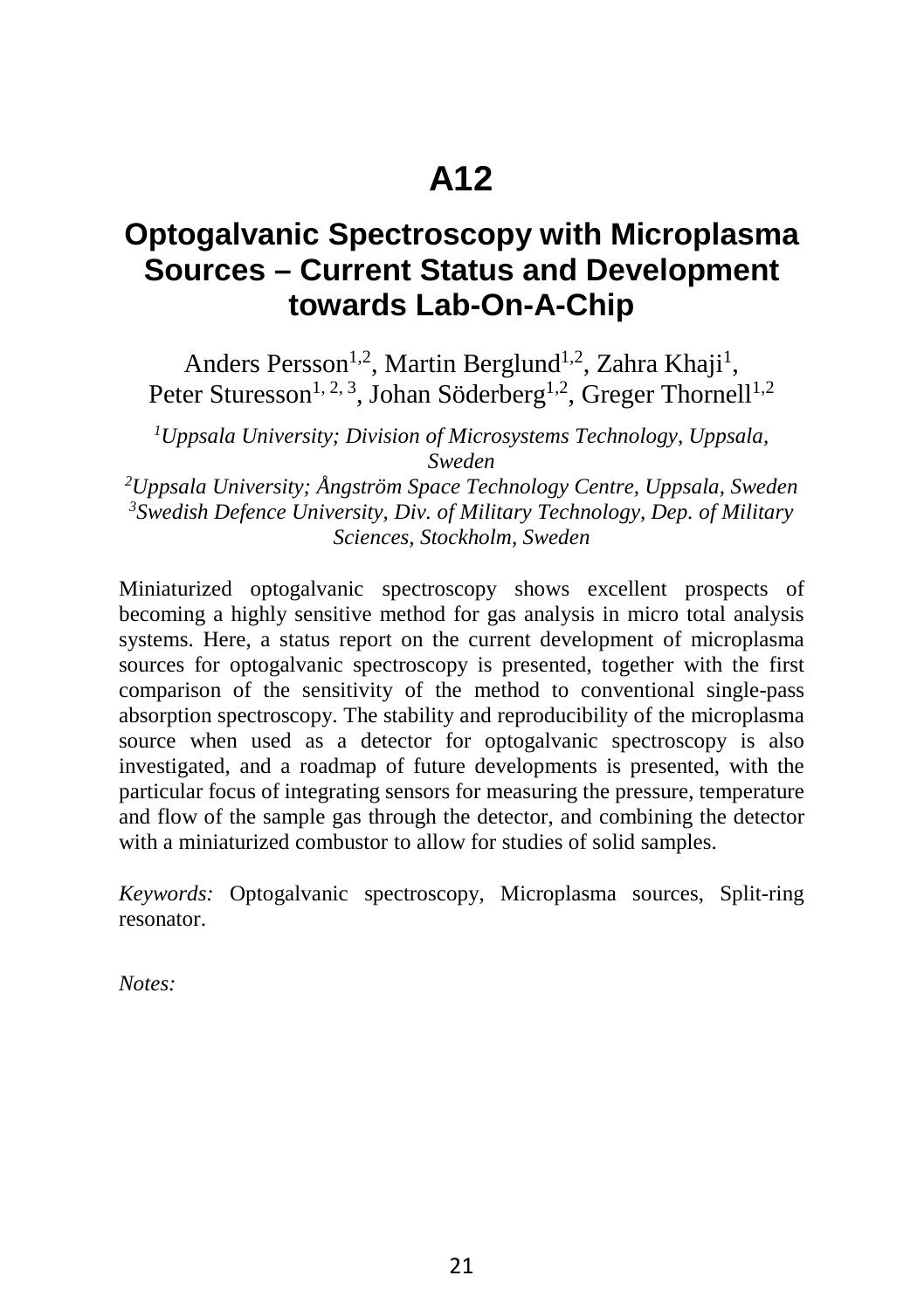#### **The Engineered Eye – Three-Dimensional Scanning of the Object-Space**

S. Leopold<sup>1</sup>, D. Paetz<sup>2</sup>, S. Sinzinger<sup>2</sup>, M. Hoffmann<sup>1</sup>

*1 Technische Universität Ilmenau, IMN MacroNano® Micromechanical Systems Group, Ilmenau, Germany 2 Technische Universität Ilmenau, IMN MacroNano® Fachgebiet Technische Optik, Ilmenau, Germany* 

Tunable optical microsystems enable the three-dimensional scanning of the object-space. During imaging the relevant information is selected. This functionality is similar to the accommodation and movement of the human eye. The approach of this contribution uses tunable lenses and prisms. The lens selects the object-plane, which is scanned by the tunable prisms. The system enables the imaging of objects with a distance of 100 mm or more. The prisms shift the picture by 7 % and 14 % with respect to the sensor area. This corresponds to an increase of the overall transmitted information by 22 %.

*Keywords:* Tunable Optics, Aluminum Nitride.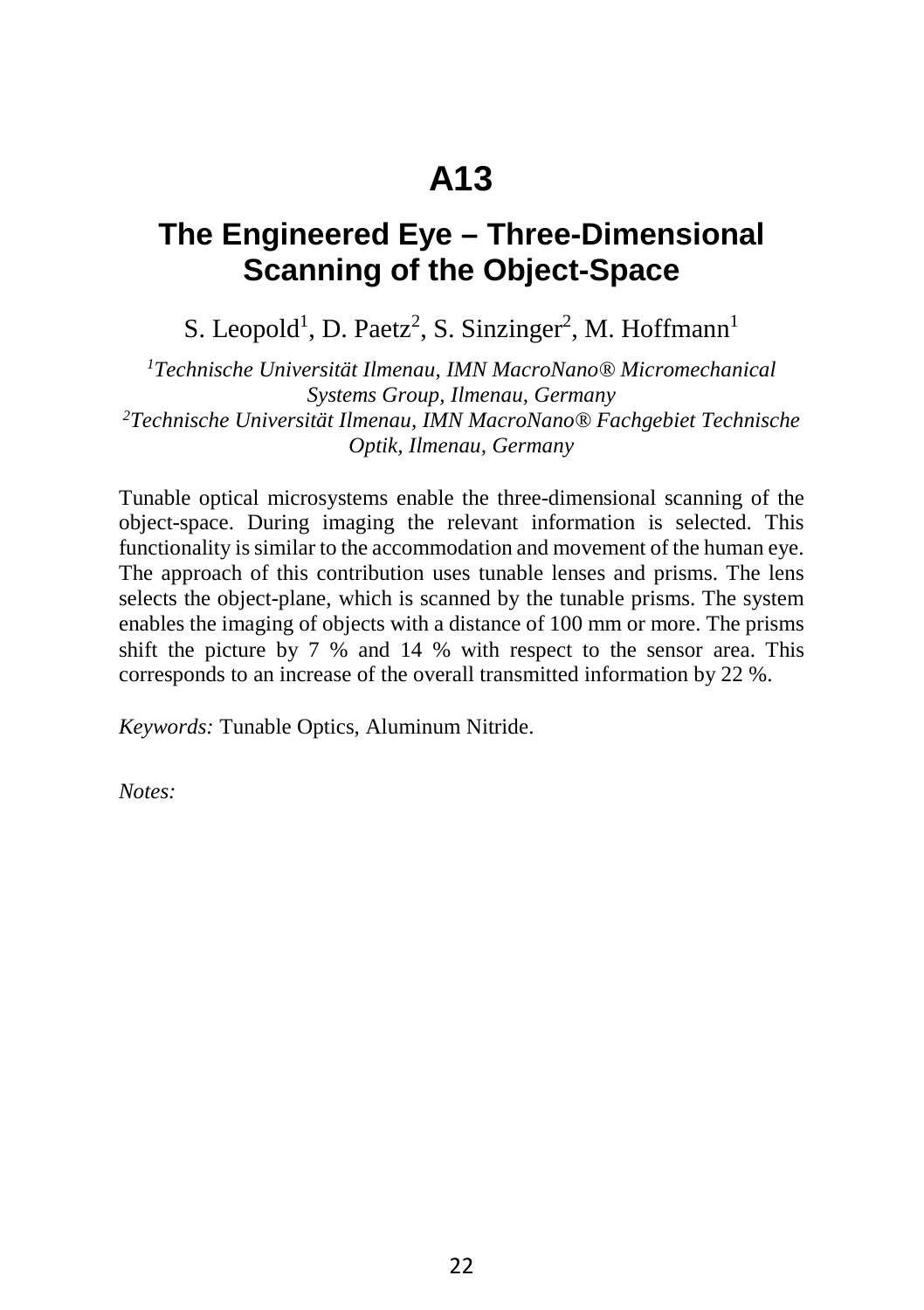### **Effect of Isopropanol Evaporation on Anisotropic Etching of Silicon in Aqueous Potassium Hydroxide Solutions**

T.S.Monteiro<sup>1,2</sup>, L.M.Gonçalves<sup>2</sup>, G.Minas<sup>2</sup>, S.Cardoso<sup>1</sup>

*1 INESC-Microsystems and Nanotechnologies, Lisbon, Portugal 2 Microelectromechanical Systems Research Unit (CMEMS-UMinho), University of Minho, Campus de Azurem, 4800-058, Guimaraes, Portugal*

In this paper, Isopropanol (IPA) availability during the anisotropic etching of silicon in Potassium Hydroxide (KOH) solutions was investigated. Squares of 10 μm were patterned to {100} oriented Silicon wafers through DWL photolithography. The wet etching process was performed inside an open HDPE flask with ultrasonic agitation. IPA volume and evaporation was studied in a dynamic etching process, and subsequent influence on the silicon etching was inspected. Results demonstrate that IPA availability, and not concentration, plays an important role in the definition of the final structure.

*Keywords:* Isopropanol evaporation, Isopropanol availability, Silicon wet etching*.*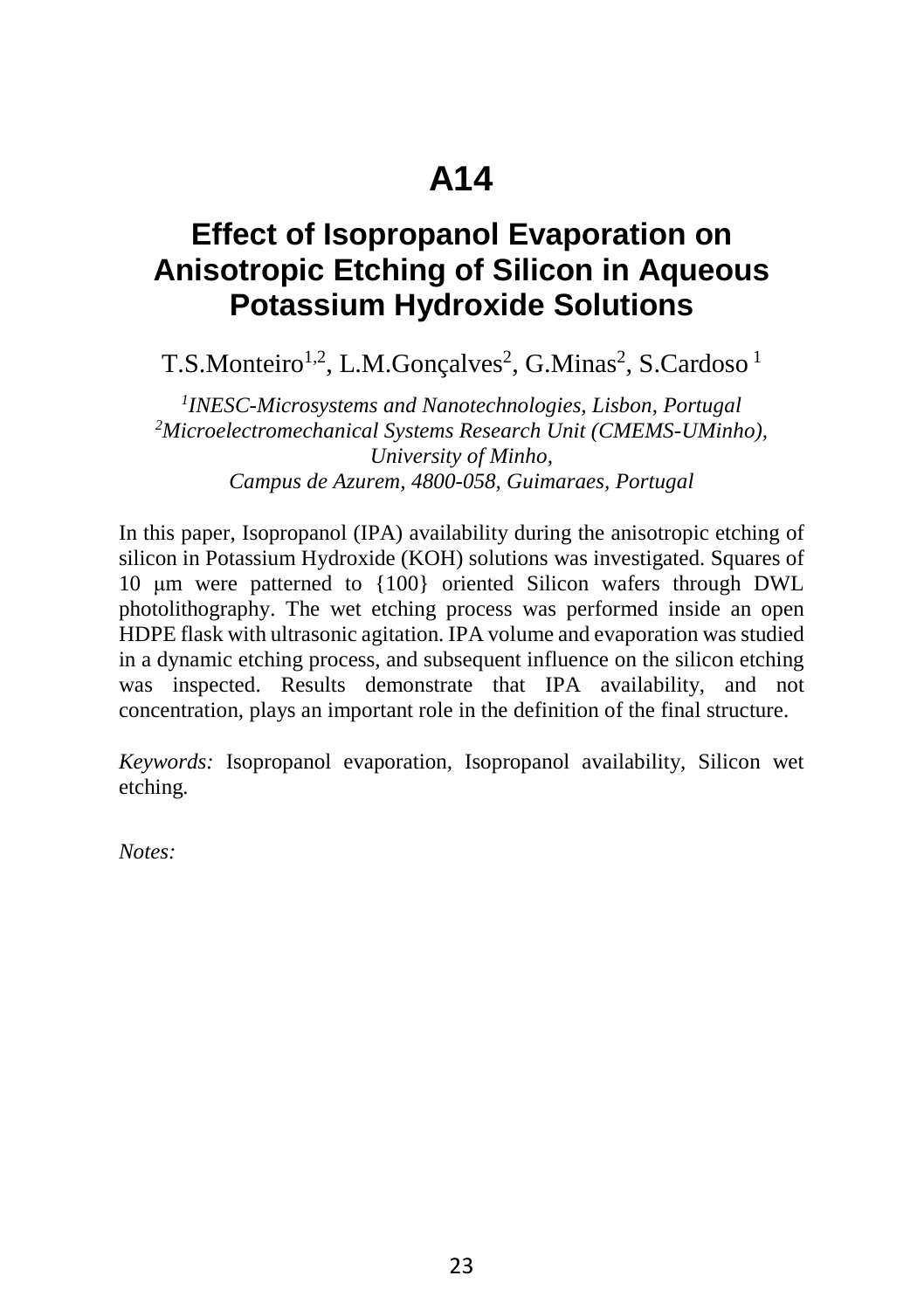#### **An Ultimate Capacitive Mems Accelerometer with Differential Sensing Capability**

A. Aydemir<sup>1</sup> and T. Akin<sup>1,2</sup>

*1 MEMS Research and Applications Center, Middle East Technical University, Ankara, Turkey 2 Dept. of Electrical and Electronics Eng. Middle East Technical University, Ankara, Turkey*

In this paper we present a novel design and a fabrication approach for an out of plane capacitive MEMS accelerometer that is capable of differentially measuring the externally applied acceleration in the vertical axes direction. The accelerometer is fabricated on an SOI wafer which is eutectically bonded to a glass substrate. Proof mass of the vertical axis accelerometer is defined on the structural layer of the SOI wafer that is sandwiched between two stationary electrodes enabling differential sensing. Handle layer of the SOI wafer is used as a top electrode for the first time in this approach and the bottom electrode, a metal layer, is defined on the glass substrate. The proof mass of the accelerometer has 2 mm2 perforated electrode area anchored to the glass substrate by four beams. Rest capacitance of the vertical axis accelerometer was designed to be 8.8 pF.

Keywords: Out of plane accelerometer, Vertical axis accelerometer, Capacitive MEMS accelerometer, Differential sensing.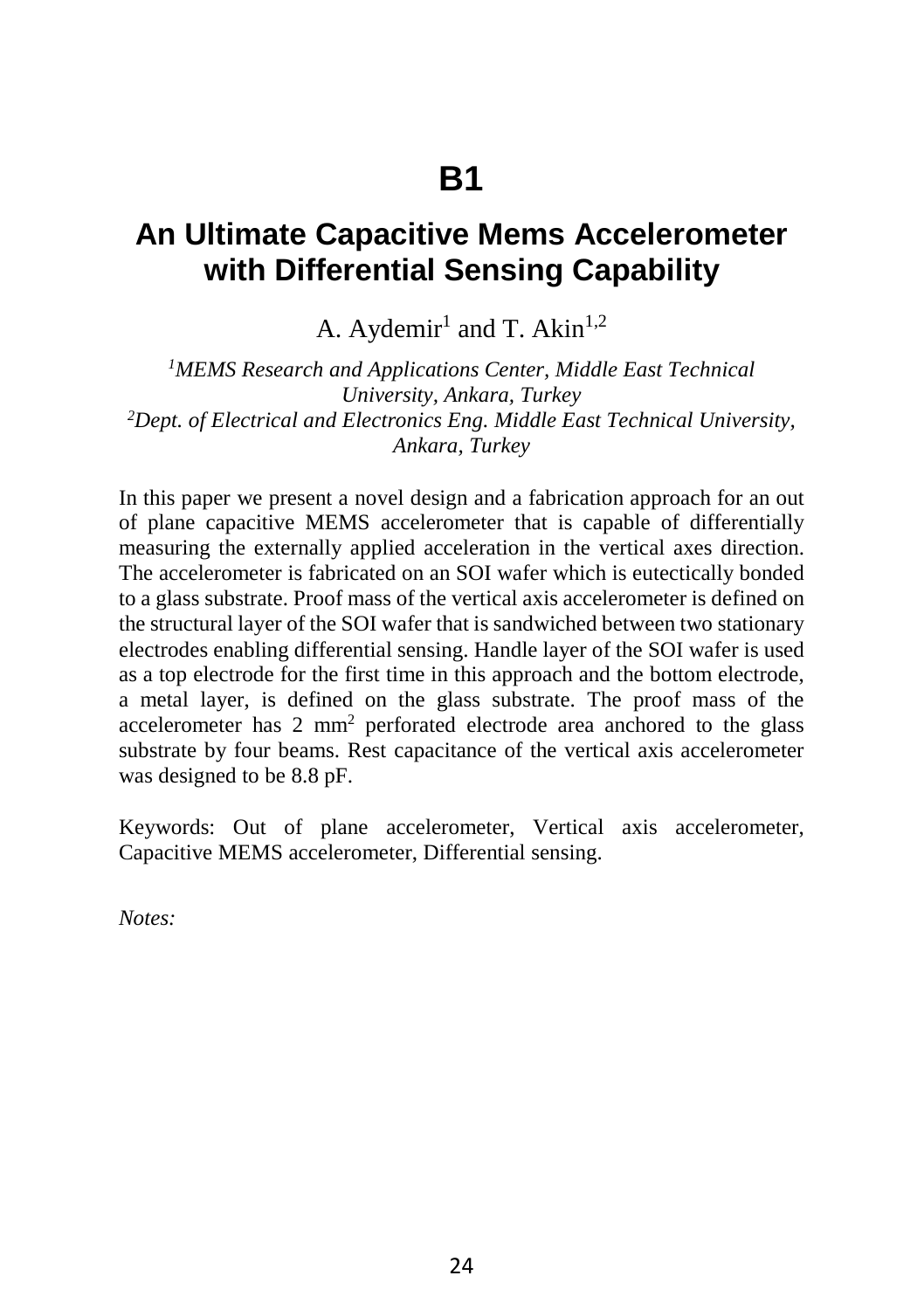#### **The Influence of Skin-Electrode Contact Force on Microneedle-Based ECG Electrode Performance**

Konstantin Grygoryev<sup>1</sup>, Anan Kenthao<sup>1,2</sup>, Antonio Ciarlone<sup>1,3</sup>, Giuseppe Giannoni<sup>1,3</sup>, Paul Galvin<sup>1</sup>, and Conor O'Mahony<sup>1</sup>

*1 Tyndall National Institute, University College Cork, Cork, Ireland. 2* <sup>2</sup>Department of Biology, Khon Kaen University, Thailand. *Dipartimento di Elettronica e delle Telecomunicazioni, Politecnico di Torino, Torino, Italy.*

Microneedle-based 'dry electrodes' have immense potential for use in such as electrocardiography (ECG) diagnostic procedures, as they lack several of the drawbacks associated with conventional gel-based 'wet' electrodes. To be successful in such a competitive market, it is essential that dry electrodes are manufacturable in high volumes and at low cost. In addition, the topographical nature of the devices means that electrode performance is likely to be dependent on the quality of the skin-electrode contact. This paper presents a low-cost, wafer-level micromoulding process for the fabrication of polymeric ECG electrodes. In addition, measurement techniques have been developed to characterize the skin-electrode contact force. We perform the first analysis of signal-to-noise ratio dependency on contact force, and show that although MN electrodes can outperform conventional 'wet' electrodes, signal quality is significantly dependent on the skin-electrode interface.

*Keywords:* microneedles, dry electrodes, ECG.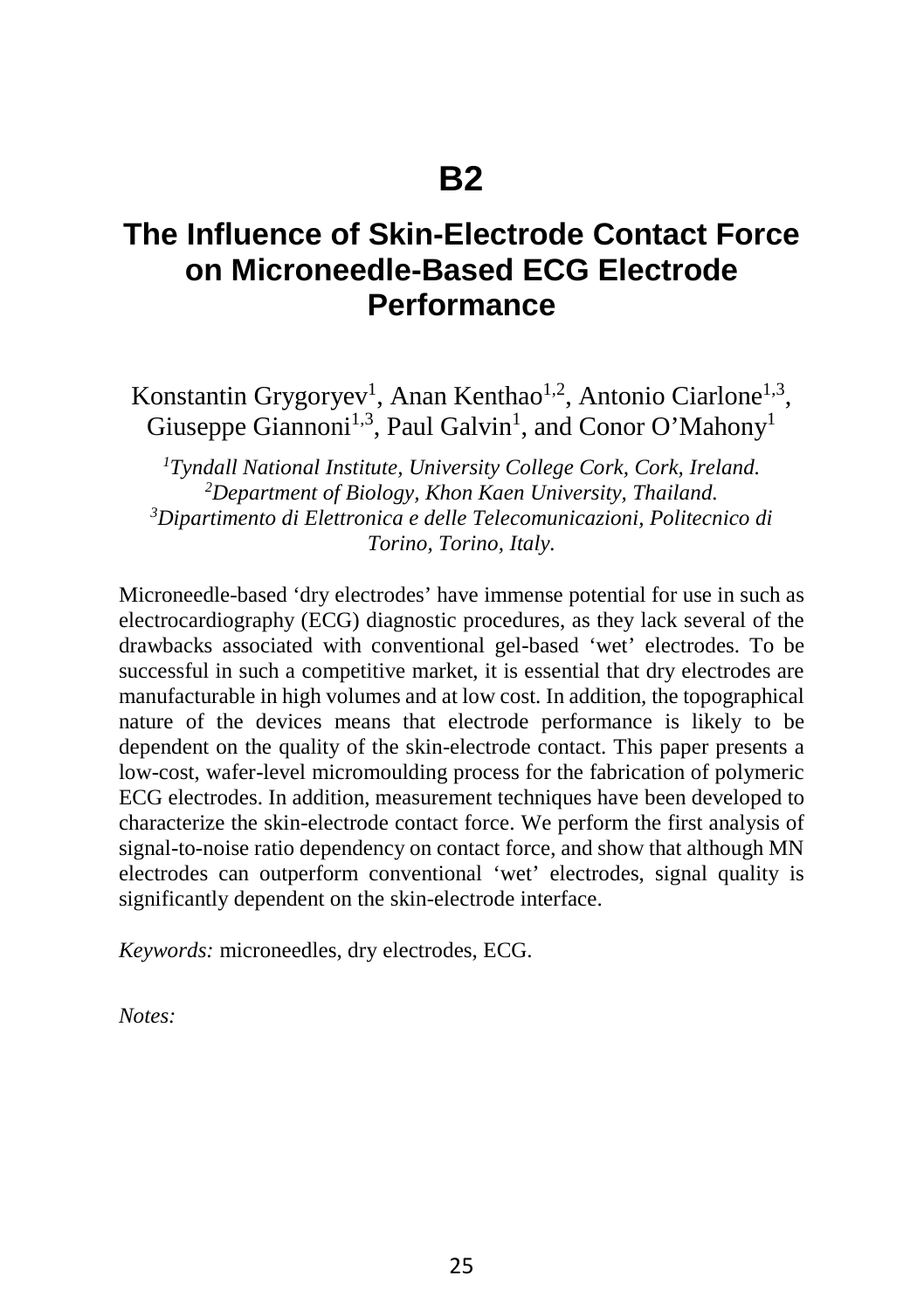#### **MEMS Polysilicon Cantilevers for Vibrational Applications**

R. Voicu<sup>1</sup>, C. Obreja<sup>1</sup>, A. Baracu<sup>1,2</sup>, A. Avram<sup>1</sup>, R. Muller<sup>1</sup>, J. Rochet<sup>3</sup>, M. Pustan<sup>4</sup>

*<sup>1</sup> Laboratory of Modeling, Simulation and CAD, National Institute for R&D in Microtechnologies – IMT Bucharest, Erou Iancu Nicolae str. 126 A, 077190, Bucharest, Romania 2 University "Politehnica"of Bucharest, Splaiul Independentei 313, 060042, Bucharest, Romania 3 V2i s.a. Av du Pré Aily 25 4031 Angleur, Belgium 4 Technical University of Cluj-Napoca, Bd. Muncii 103-105, Romania* 

In this paper we present the design, simulation, fabrication and experimental characterization of MEMS polysilicon clamped beams at one end used for vibrational, sensing, and switching applications. Modal finite-element simulations were performed in order to describe the fundamental vibration frequencies of MEMS devices. The clamped beams have been fabricated in polysilicon, as structural material, by surface micromachining processes. Measurements tests were carried out using the Scanning Laser-Doppler Vibrometry technique. The measurements results are in good agreement with the analytical and simulations results. The influence of the design parameters and of the fabrication process involved is also analyzed.

*Keywords:* MEMS, cantilever, polysilicon, vibration.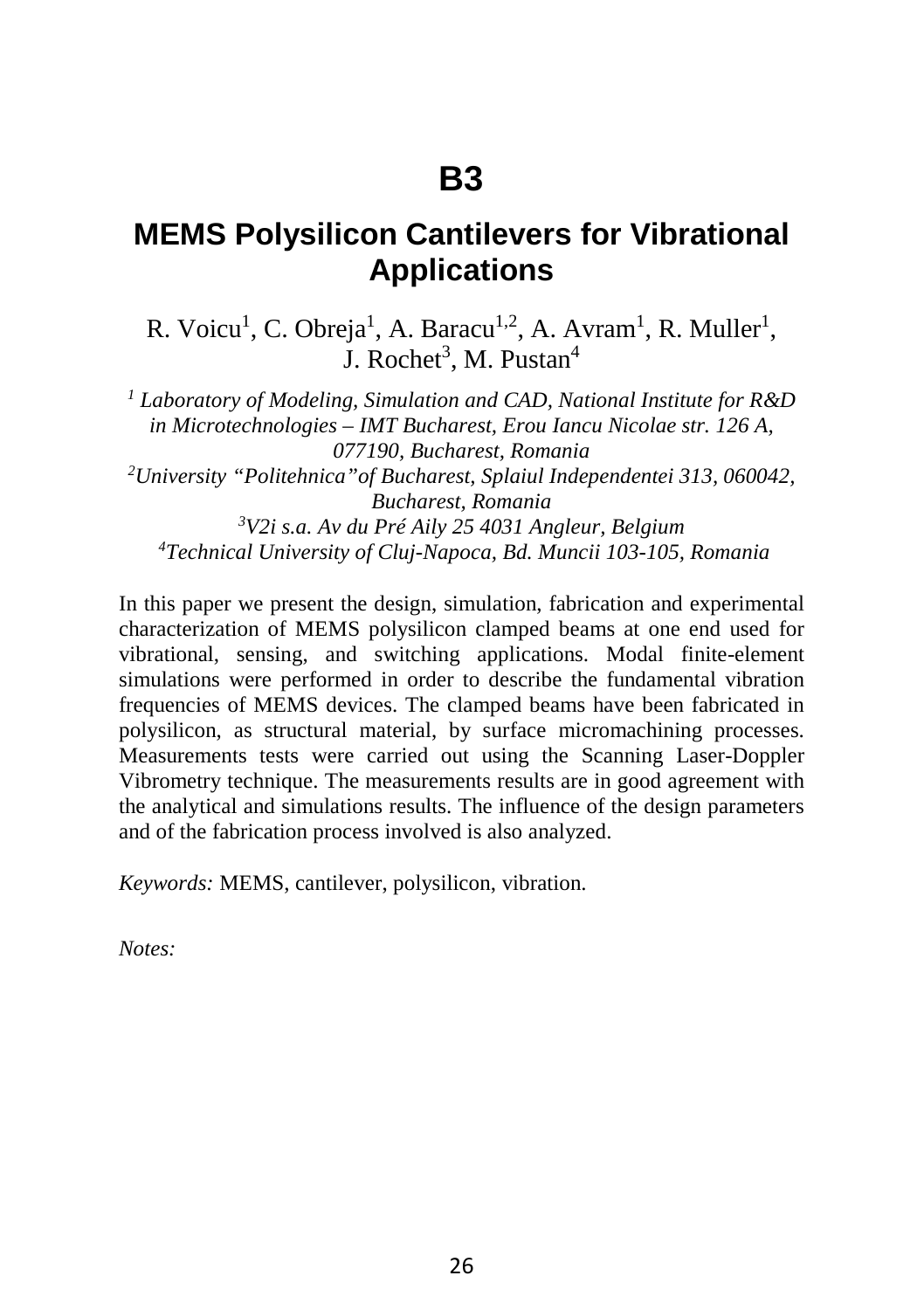#### **Deposition of Gold Nanoparticles from Colloidal Suspension on NiO Surface**

V. Rehacek<sup>1</sup>, I. Hotovy<sup>1</sup>, M. Vojs<sup>1</sup> and M. Marton<sup>1</sup>

*1 Slovak University of Technology, Faculty of Electrical Engineering and Information Technology, Ilkovicova 3, 81219 Bratislava, Slovakia* 

In this paper, experimental knowledge is presented on the deposition of gold nanoparticles from a colloidal solution on the surfaces of NiO prepared on silicon wafers. Important procedures, such as NiO surface hydrophilization and functionalization by silane coupling agent (3-mercapto-propyl-trimetoxysilane) were investigated in order to obtain NiO surface with optimum properties for immobilization of Au nanoparticles with a close-packed structure.

*Keywords:* gold nanoparticles, nickel oxide, hydrophilization, MPTMS.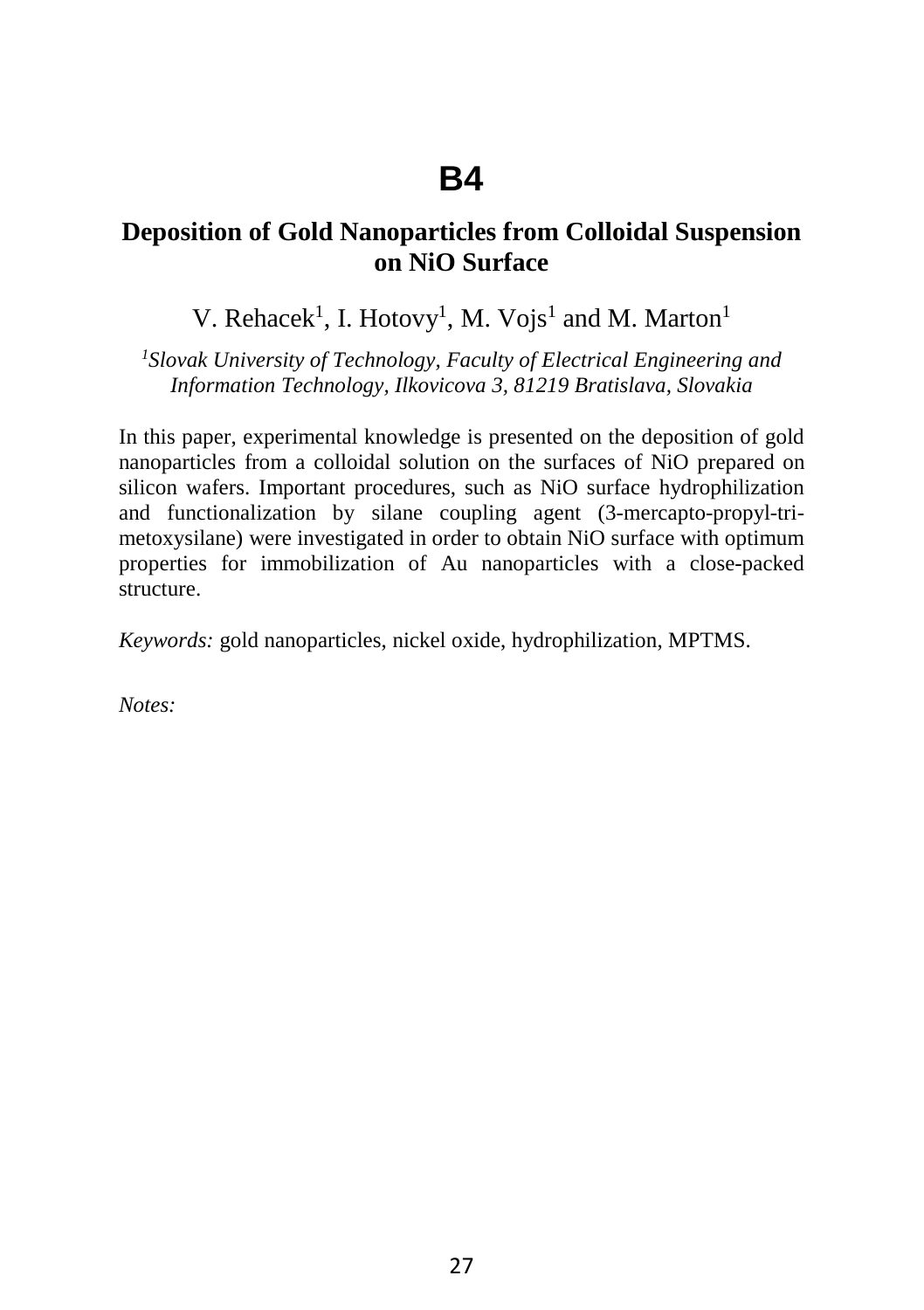#### **Thermo-Mechanical Design, Modeling and Simulation of Microstructures for Low Dissipation Hotplates**

M. Predanocy<sup>1</sup>, I. Hotovy<sup>1</sup>, V. Rehacek<sup>1</sup>

*1 Institute of Electronics and Photonics, Slovak University of Technology, Ilkovicova 3, Bratislava, Slovakia* 

In this paper we present electro-thermal and thermo-mechanical simulation results of developed hotplate as microstructure. Electro–thermal and electrical simulations by FEM (finite element method) analysis for design and optimizing of the Pt hotplates were performed. Simulation parameters involved various membrane dimensions (50 $\times$ 50, 150 $\times$ 150 and 300 $\times$ 300  $\mu$ m<sup>2</sup>) and ratio between width heater's lines and spacing between them in the range from 9/3 µm to 18/6 µm. Mechanical simulation analyses are focused on thickness of PI membrane from 3 μm to 12 μm and various dimensions width each of microbridges from 15 μm to 60 μm. Calculated von Misses stress in centre of hotplate was reached from 130 MPa to 200 MPa for all simulated structures.

*Keywords:* hotplate, polyimide membrane, FEM simulation.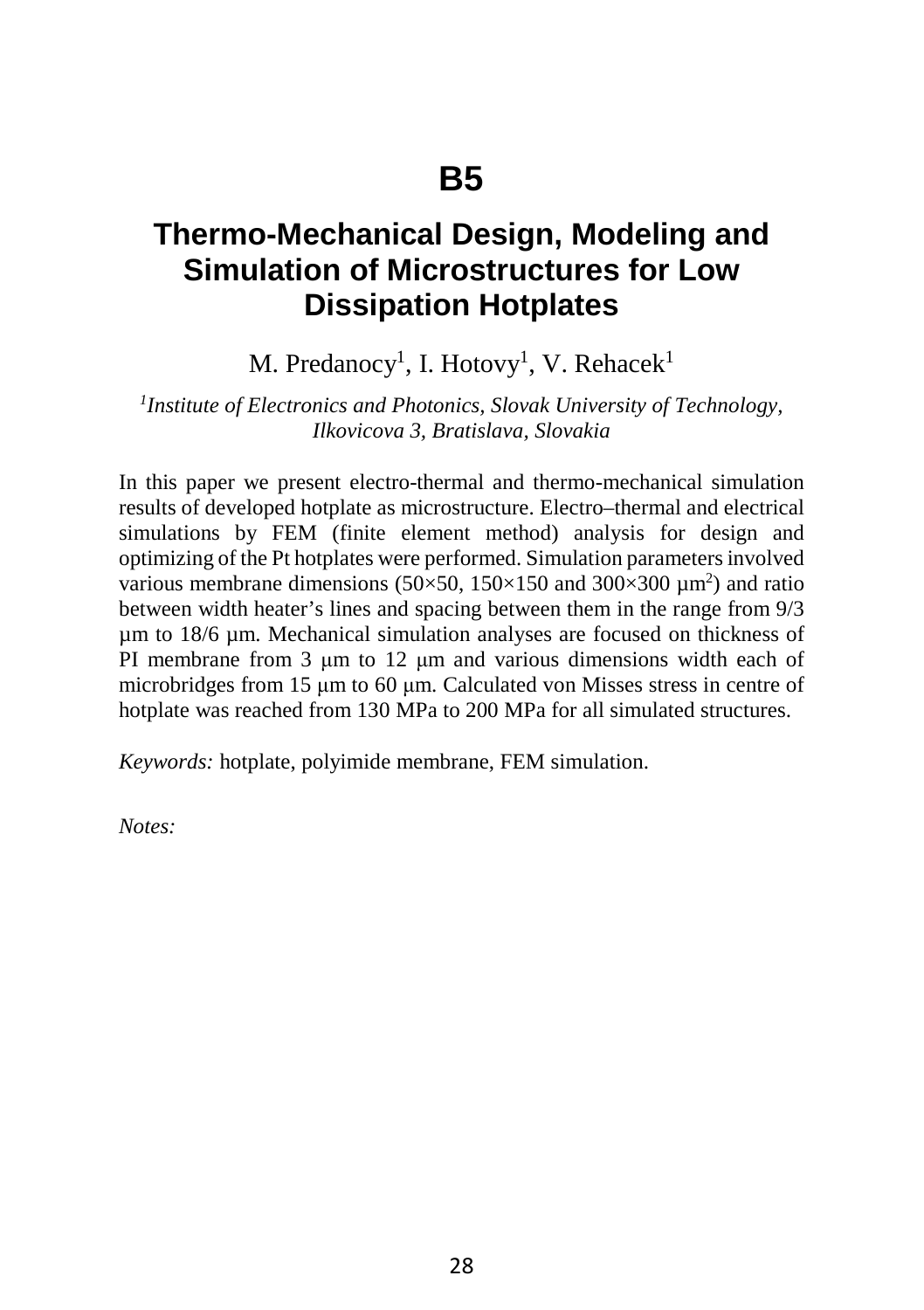#### **Batch Integration Process of a Free-Standing Silicon Nanowire to MEMS**

#### T. Hemmi<sup>1</sup>, Y. Hirai<sup>1</sup>, T. Tsuchiya<sup>1</sup> and O. Tabata<sup>1</sup>

*1 Department of Micro Engineering, Kyoto University, Kyoto, Japan*

In this report, a new batch integration process of silicon nanowire (SiNW) to a MEMS device structure has been proposed and was demonstrated for the first time. This process consists of Bosch process, isotropic silicon etching and thermal oxidation, which enables to fabricate, assemble and fix a free-standing SiNW without complicated nanowire handling operations to overcome the difficulty in integrating nano-scale components to micro-scale devices. The process was applied to tensile testing device using silicon-on-insulator wafer to evaluate mechanical properties of the nanowire. Consequently, a freestanding SiNW of 223 nm wide and 5 μm long with smooth surface was successfully integrated to the 5-μm-thick device without any damages.

*Keywords:* silicon nanowire, free-standing, integration, thermal oxidation.

*Normal:*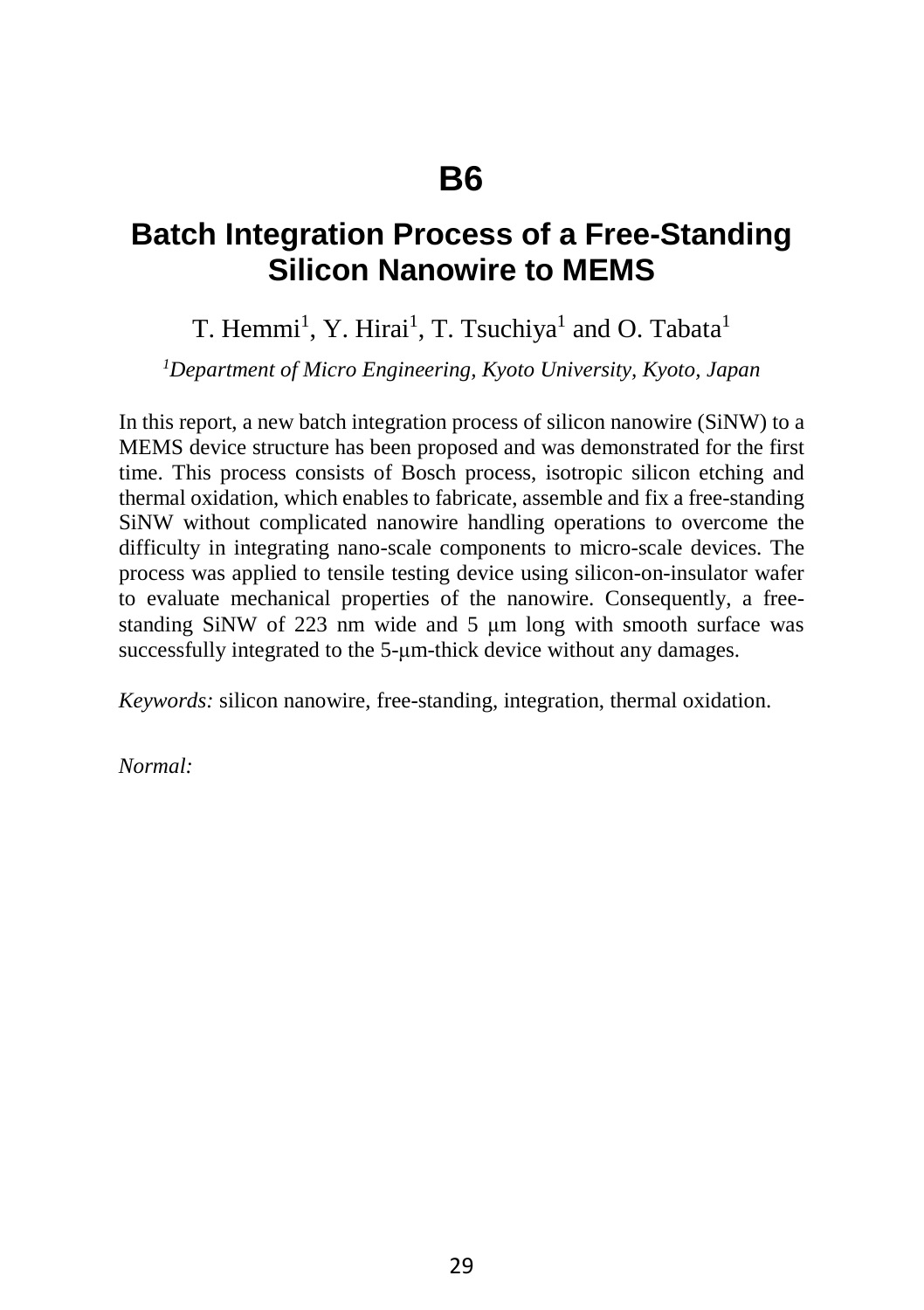#### **Crossing the Point – Architectures for Novel Magnetic Memories via 3D Macroscopic Self-Assembly**

P.A. Löthman<sup>1,2</sup>, T.A.G. Hagemann<sup>1,2</sup>, A, Manz<sup>1</sup>, I  $\Delta$ helmann<sup>1,2</sup>

*1 Universität des Saarlandes, D-66123 Saarbrücken, Germany 2 University of Twente, MESA+, Twente, The Netherlands* 

By applying magnetic forces and turbulent flow we performed self-assembly studies at the macroscopic level. We showed that the interactions can be described by the same chemical reaction kinetics valid for the micro- and nanoscale. We used this macroscale model to acquire insight in the selfassembly of networks of bacterial pili by viral infection as well as multisphere assemblies. We envision that assemblies of functional 3D nanostructures can be achieved by replacing the pili by conducting nanotubes. The high biological specificity of the viral infection process, i.e. pili and virus or nanotube and virus) will be instrumental to achieve reliable and accurate self-assembly into large scale nanoscopic structures. On the long term, such a structure may be used as a scaffold for 3D electronic memory crystals as nanovires and viruses self-assemble into a cross-point architecture. Multisphere assembly provide insight into the directed crystallization processes of associative networks which similarly may lead to 3D ordered nanoscopic memory materials.

*Keywords:* Self-assembly, magentic memory, cross-point-architecture, virus, pilus, mediated crystallization*.*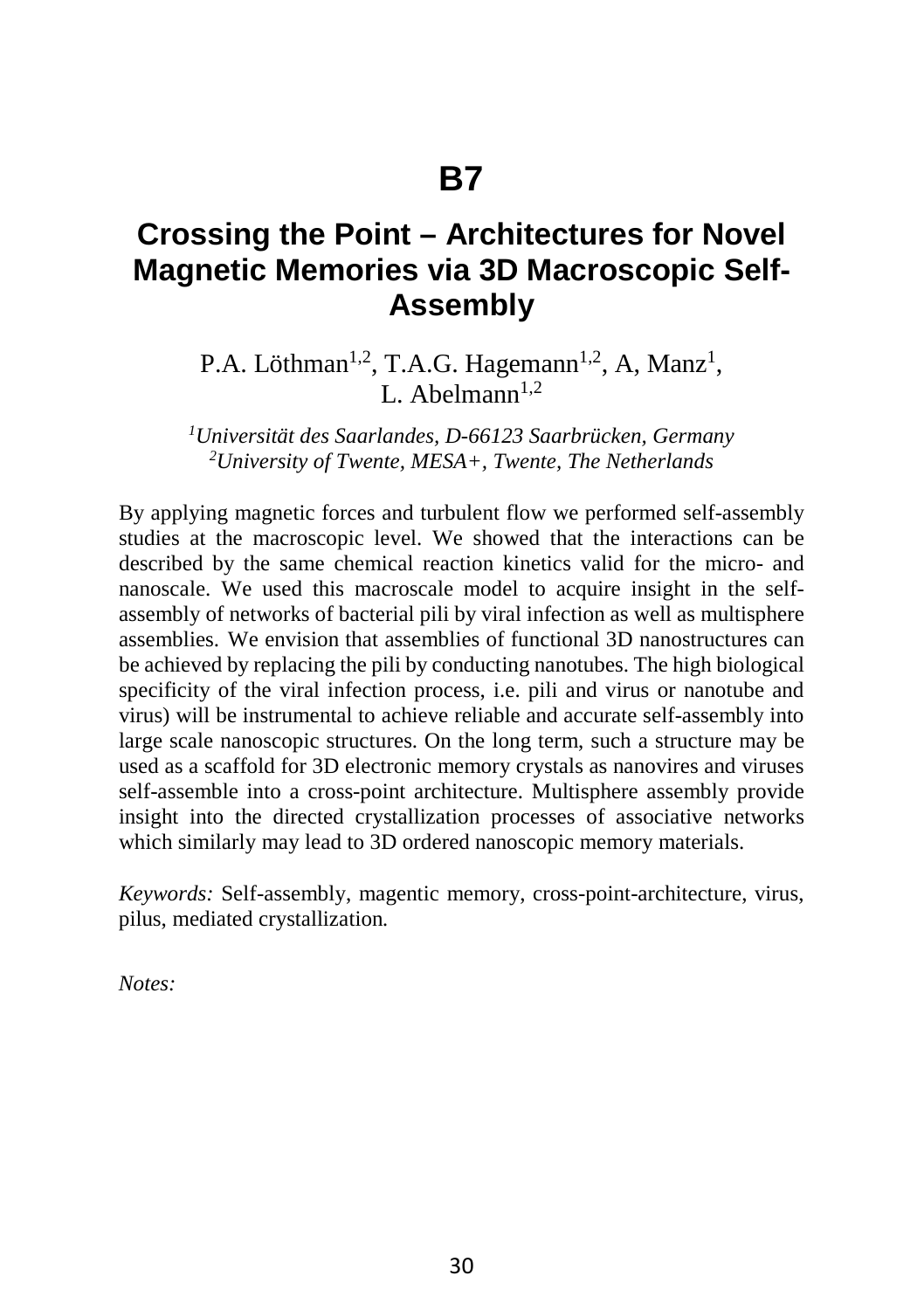#### **Micromechanical Binary Counter Mechanism for Storing Off-Limit Conditions**

H. Mehner<sup>1</sup>, S. Schwekbe<sup>1</sup>, S. Leopold<sup>1</sup> and M. Hoffmann<sup>1</sup>

*1 Technische Universität Ilmenau, Micromechanical Systems Group, DE-98693 Ilmenau, Germany* 

A micromechanical binary counter mechanism is presented that can be used to detect and store off-limit conditions in a non-electrical way. Binary counting is realized utilizing mechanical coupling elements between bit elements. The system design and the mechanical characterization of fabricated demonstrators are shown. The mechanical energy for switching the first bit to the state "high" was found to be 0.1 μJ by moving the entrance 37 μm and applying a force of up to 8.2 mN. 0.36 μJ was determined for switching it back to the state "low" by applying a 69 μm distance and a force of up to 10.2 mN. The system needs input energy (non-electrical) for counting only, not for storing the counter value. It is suitable for counting any physical event that can be converted into an adequate force-travel characteristic. The design can be expanded to realize an electrical read-out of the counter value.

*Keywords:* ratcheting mechanism, SOI, counter mechanism, ratchet, passive, autonomous, microsystem, binary.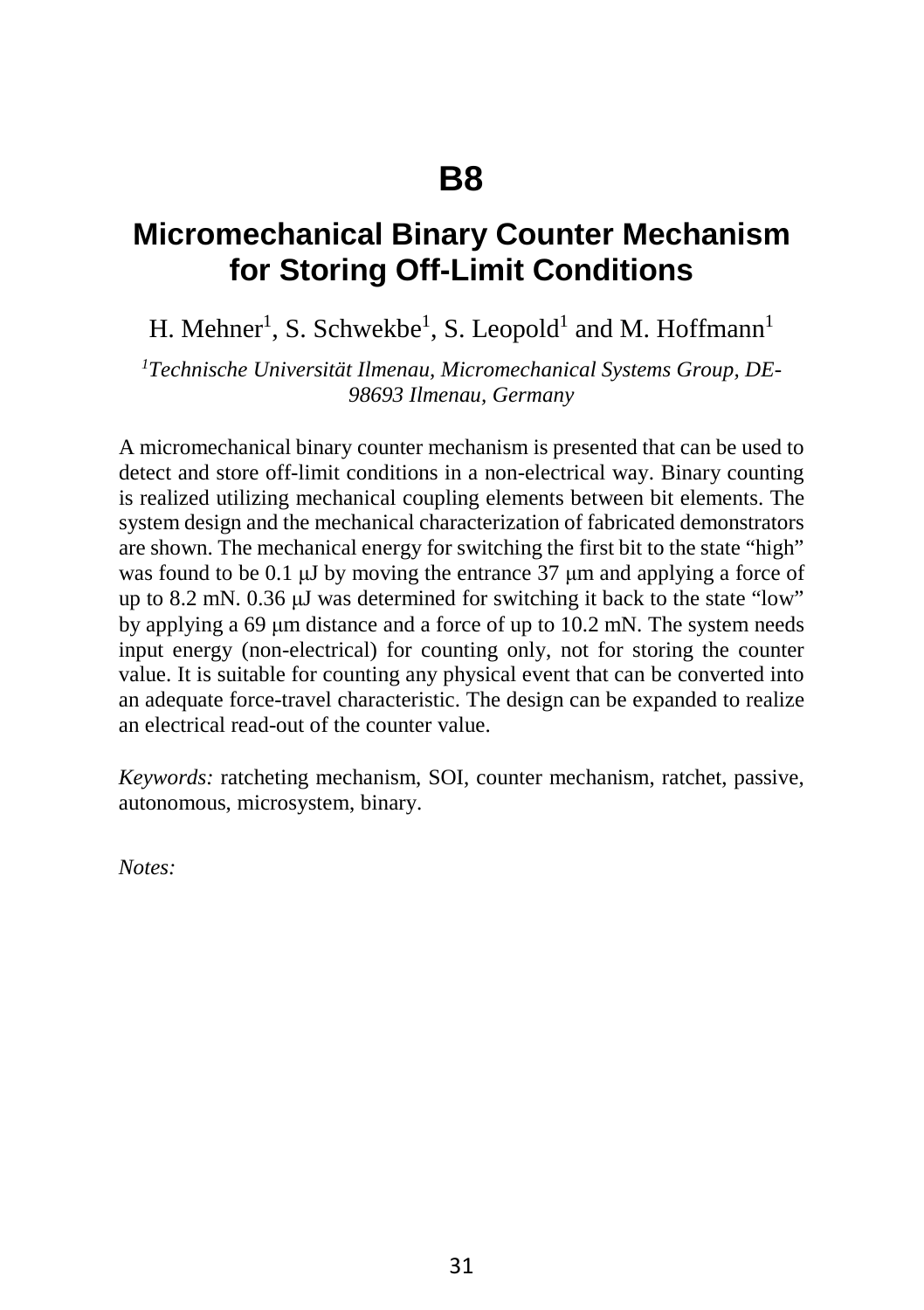#### **Characterization of a Macroscopic Self-Assembly Reactor**

T.A.G. Hageman<sup>1,2</sup>, P.A. Lothman<sup>1,2</sup>, T.G. Janson<sup>1</sup>, A. Manz<sup>1</sup> and L. Abelmann<sup>1,2</sup>

> *1 KIST Europe, Saarbrucken, Germany 2 University of Twente, Enschede, The Netherlands*

This work presents a new way of simulating how magnetic particles on small scale self-assemble by means of a macroscopic reactor. By trajectory analysis we prove that the particles show similar behaviour as if subject to random motion. We further present three ways of obtaining the effective thermal energy  $k_BT$ , all in the same order size, which is dependent on the particle size. Multiparticle systems qualitatively fit to Maxwell-Boltzmann statistics and end up in both local and global energy minima while exploring the energy landscape.

*Keywords:* Self-assembly, magnetics, machine vision, Brownian motion, random walk.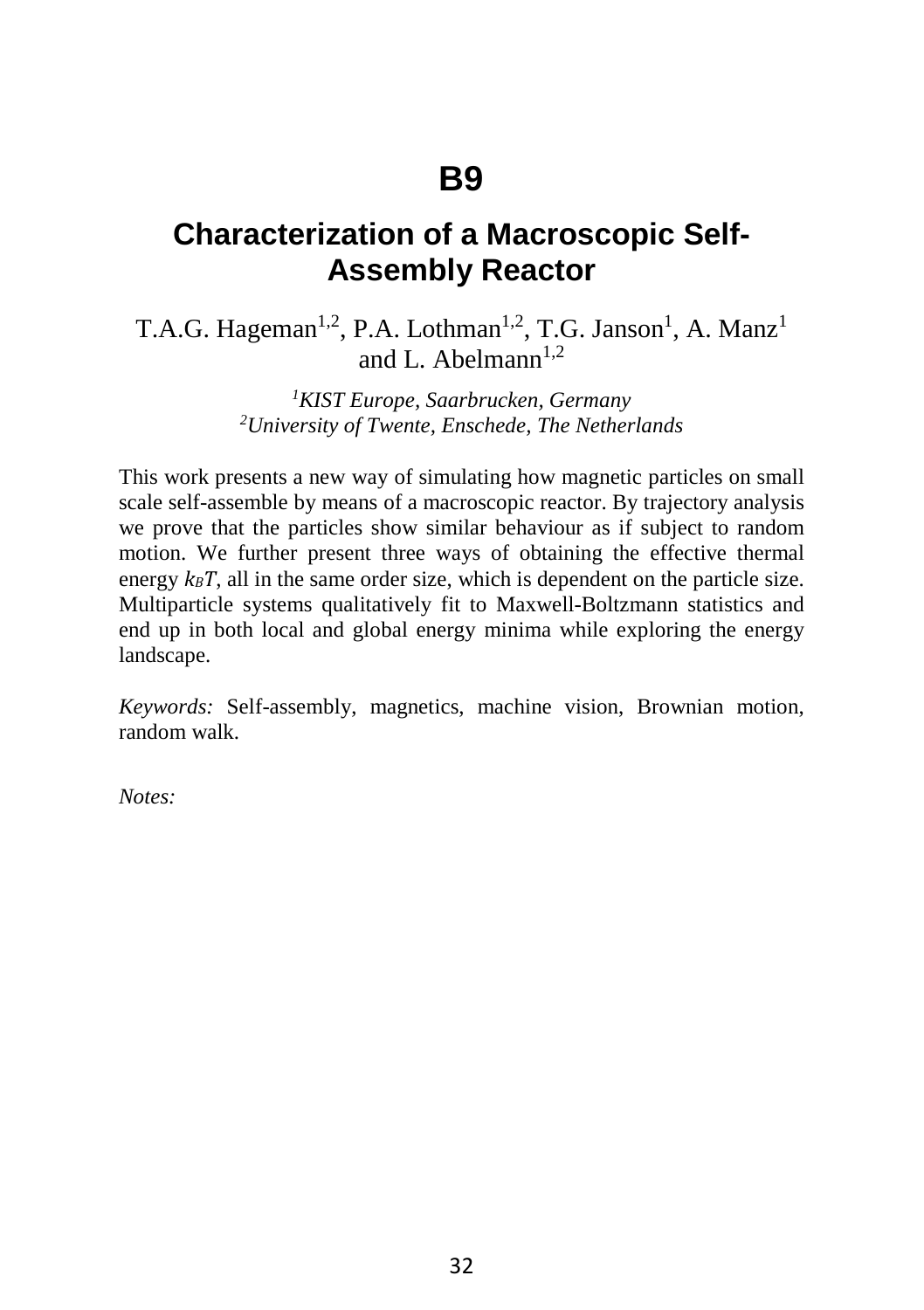### **B10**

#### **Flexible Gastrointestinal Pressure-Sensitive Tube Based on Aluminium Thin-Film Strain-Gauge Arrays**

#### P. J. Sousa<sup>1</sup>, L. R. Silva<sup>1</sup>, V. C. Pinto<sup>1</sup>, L. M. Goncalves<sup>1</sup> and  $G$  Minas<sup>1</sup>

*1 Microelectromechanical Systems Research Unit (CMEMS-UMinho), University of Minho, Campus de Azurem, 4800-058, Guimaraes, Portugal*

This paper presents an innovative approach to measure the pressure patterns associated with the motility and peristaltic movements in the upper gastrointestinal tract (GI). This approach is based on inexpensive thin-film aluminum strain gauge pressure sensors using a flexible polyimide film (Kapton) as substrate. These sensors are fabricated using well-established and standard photolithographic and wet etching techniques. The sensor has an almost linear response  $(R^2 = 0.9945)$  and an overall sensibility of 6.4 mV/mmHg. Moreover, since each sensor has a 3.4 mm2 area, the fabrication process allows a high level of sensors integration. Furthermore, the sensors readout electronics is also integrated in another Kapton membrane. The sequential acquisition of the different signals is carried by a microcontroller with a 10 bit ADC at a sample rate of 250 Hz/per sensor. The signals are presented in a user friendly interface developed using the QtCreator IDE software.

*Keywords:* Pressure sensors, thin-film strain gauge, Kapton membrane, SU-8 diaphragm, GI motility.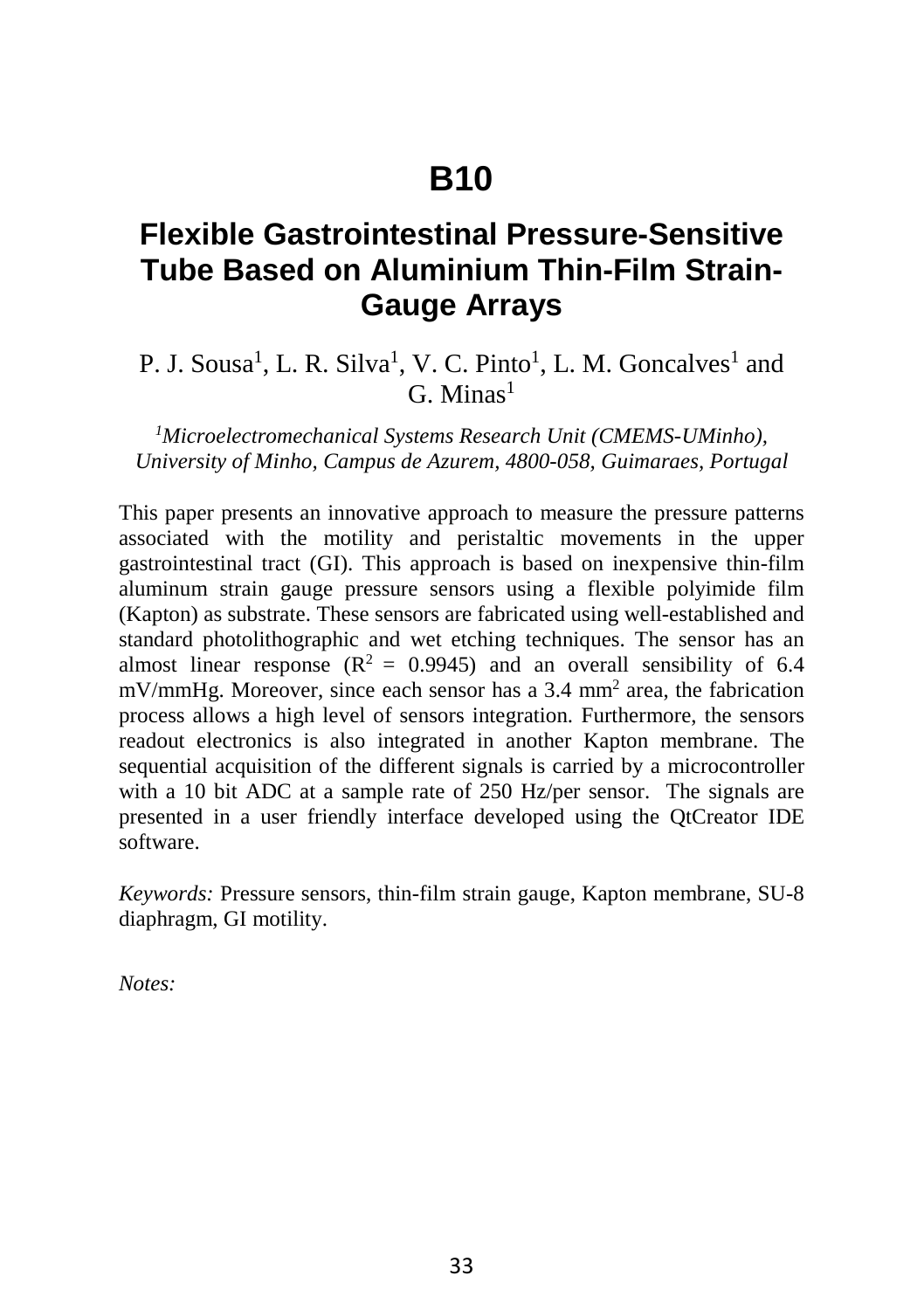## **B11**

#### **Split Ring Resonator Microwave Biosensor for Glucose Detection**

B. Camli<sup>1</sup>, E. Kusakci<sup>1</sup>, H. Torun<sup>1,2</sup> and A. D. Yalcinkaya<sup>1,2</sup>

*1 Bogazici University; Department of Electrical and Electronics Engineering; Istanbul, Turkey 2 Bogazici University; Center for Life Sciences and Technologies; Istanbul, Turkey*

A split ring resonator based microwave biosensor for detection of glucose in ambient liquid environment is investigated. 2GHz resonator structures were designed and fabricated. GOx is used as the sensing agent. Operation is evaluated by the observation of scattering parameters of the resonator structure, indicating a change in the electric properties of the environment. In the presence of DI water and glucose solution, resonant frequency shifts to lower frequencies. Enzymatic activity is observed to shift the resonant frequency to higher frequencies in contrast. Amounts of dip frequency and dip magnitude shifts are positively correlated with increased glucose concentrations. A frequency-based sensitivity of glucose concentration of 15.5 *µ*g/ml per kHz is observed.

*Keywords:* Split ring resonators, Metamaterials, Biosensing, Glucose detection.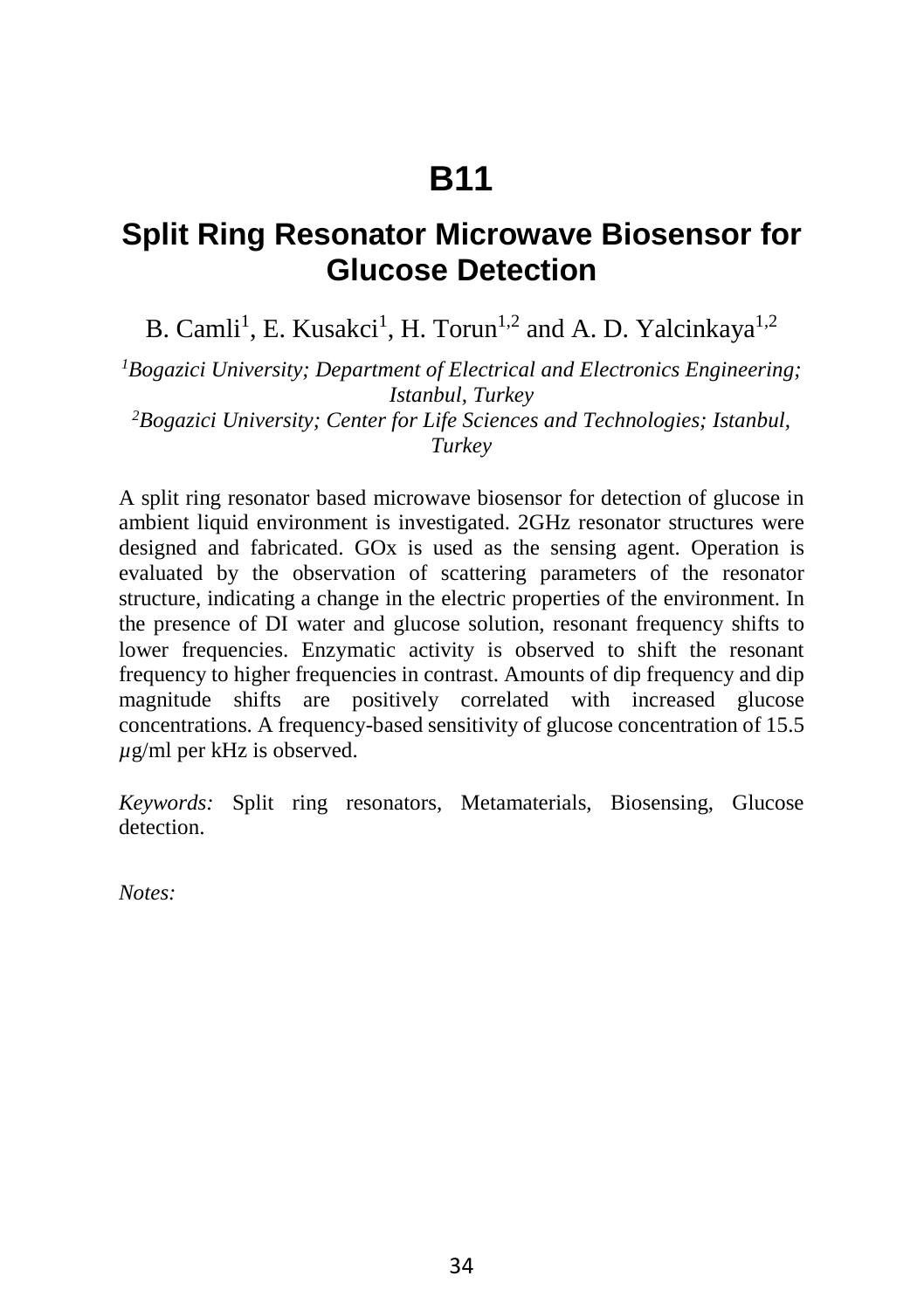# **B12**

#### **CMD, an Automated Design Tool for Blood Pressure Sensing Capacitive MEMS**

J.A. Miguel<sup>1</sup>, D. Rivas<sup>1</sup>, Y. Lechuga<sup>1</sup>, M. A. Allende<sup>1</sup>, M Martinez $1$ 

*1 Universidad de Cantabria; GIM, Dpto. TEISA, Av. Los Castros s/n, Santander, Spain*

Implantable biomedical devices may comprise MEMS-type sensors used to acquire physiological signals, as well as CMOS electronics to perform powering, signal conditioning and data transmission. This work targets the development of a new capacitive MEMS pressure sensor modeling tool, to provide an initial sensor design based on a set of user-specified input constraints. This tool generates two output folders with all the files required to perform an electromechanical analysis of the sensor, as well as to create a layout cell ready to be included in a larger design.

*Keywords:* Biomedical transducers, implantable biomedical devices, cardiology.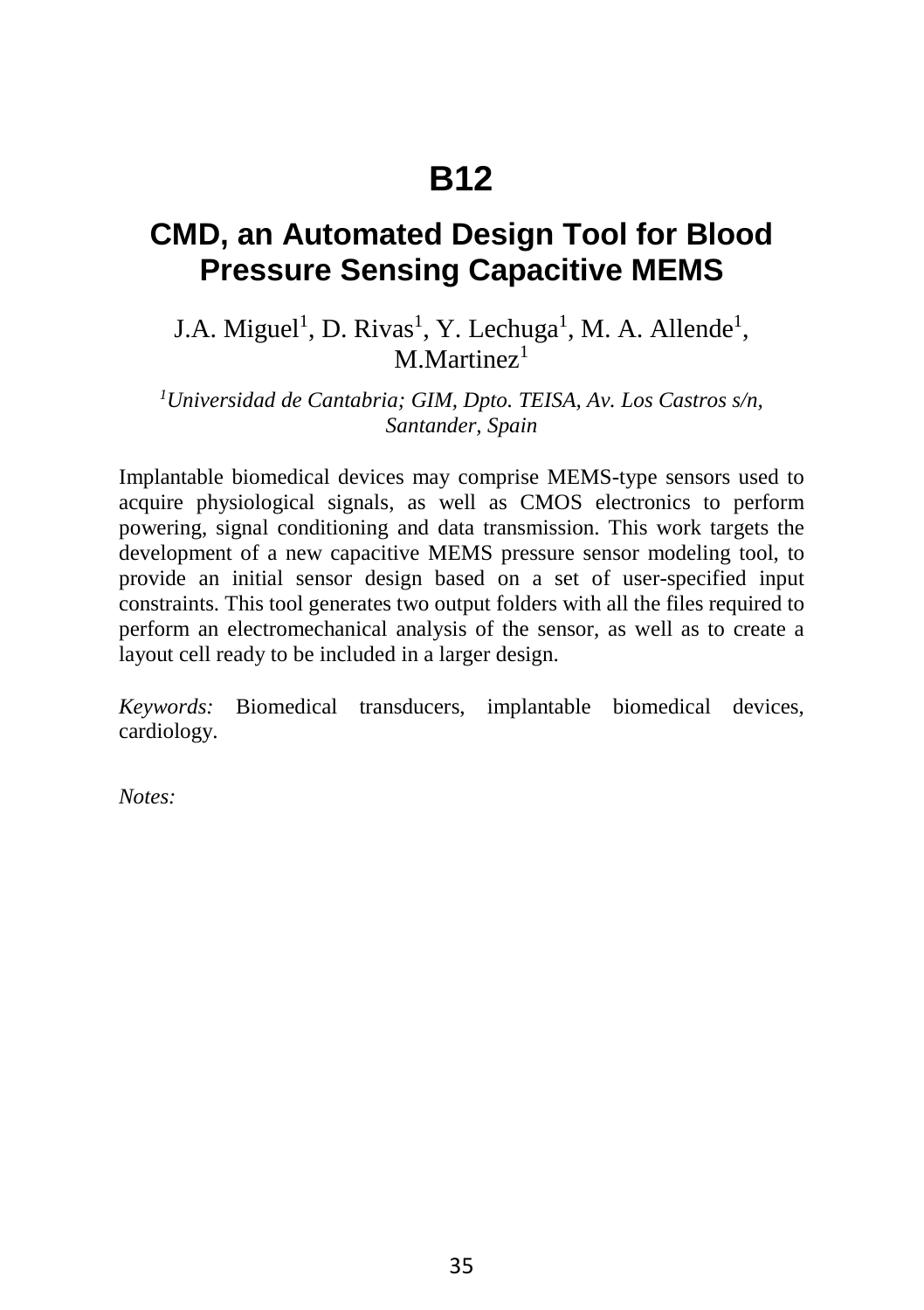#### **Optomechanical Characterization of Annealed Thin PECVD Oxide Membranes**

M. Ghaderi<sup>1</sup>, G. de Graaf<sup>1</sup>, R. F. Wolffenbuttel<sup>1</sup>

*1 Electronic Instrumentation Laboratory, Microelectronics Department, Faculty of EEMCS, Delft University of Technology, 2628CD Delft, the Netherlands* 

This paper investigates the mechanical and optical properties of thin PECVD oxide layers for optical applications. The various factors in the PECVD deposition provide a promising tool to manipulate and control the film structure. The effect of the process thermal budget on the deposited films was studied to predict the membrane rigidity and flatness. Films with compressive stress ranging from -100 to 0 MPa were deposited. Multiple thermal annealing was applied on wafers and the *in-situ* residual stress, and *ex-situ* optical properties were measured. The residual stress in the films was found to be highly temperature dependent. Annealing during the future processes results in a tensile-stress films from 100 to 300 MPa. Future studies are aimed at membrane fabrication and the structural analysis of thin-film membranes.

Keywords: Thin oxide membrane, PECVD, Silane oxide, silicon oxide, Optical filters.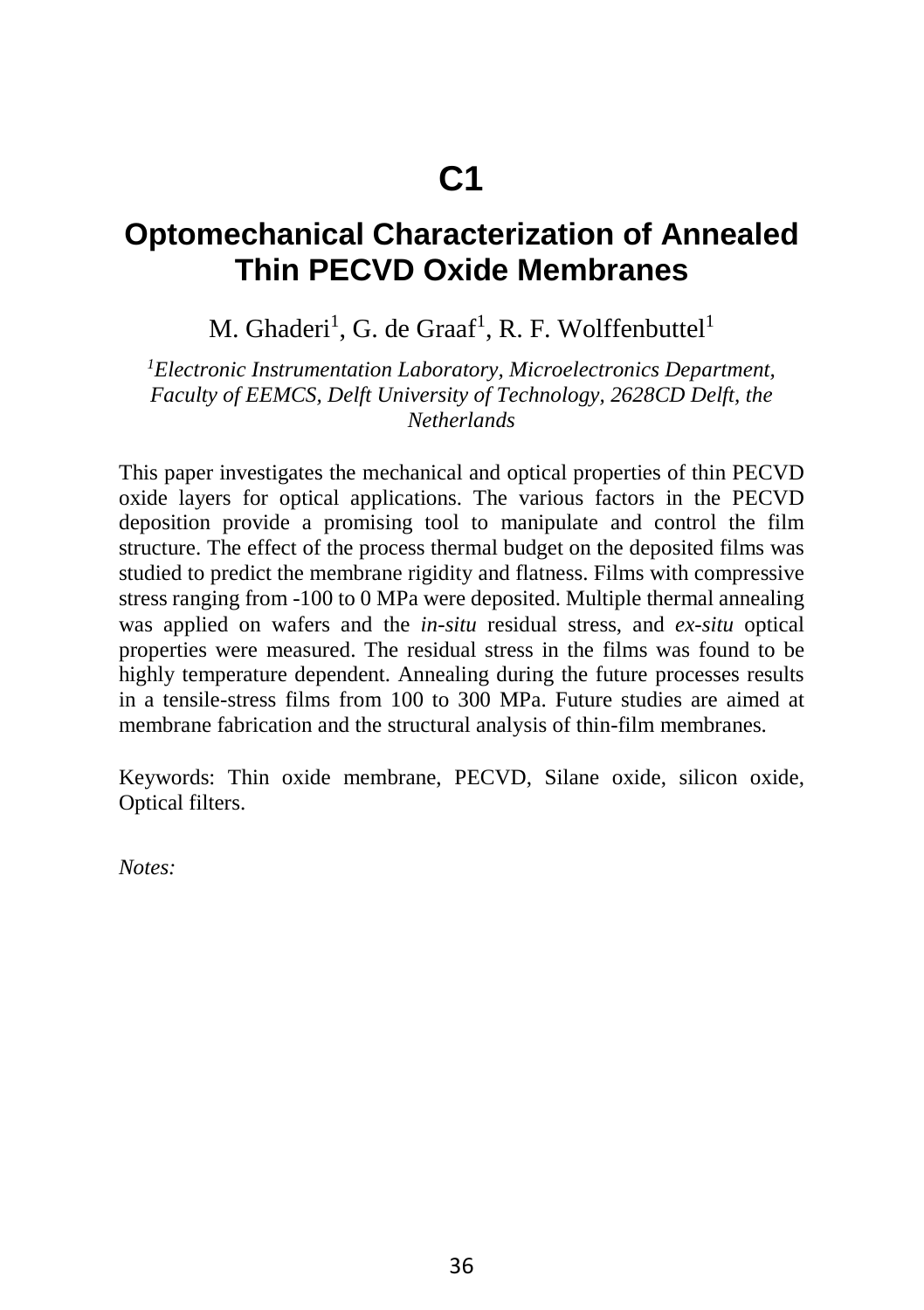# **C2**

#### **Towards an On-Chip MEMS Chaotic Generator in a Commercial 0.35-Micron CMOS Technology**

J. Barcelo $^1$ , S. Bota $^1$ , J. Segura $^1$  and J. Verd $^1$ 

*1 Universitat de les Illes Balears, Electronic System Group (GSE-UIB), 07122 Palma, Spain* 

This paper presents follow-up steps and considerations to design a CMOS-MEMS resonator to work as an on-chip chaotic signal generator. Biasing conditions and dimensional parameters to obtain cross-well chaotic motion for an in-plane electrostatically driven 1-MHz polysilicon resonator are provided. Numerical simulations confirm the achievement of extensive chaotic behavior with the predicted parameters. The proposal is conceived to be fabricated in a commercial 0.35-micron CMOS technology.

*Keywords:* MEMS resonators, Chaos, Nonlinear Dynamics, Electromechanical Nonlinearity*.*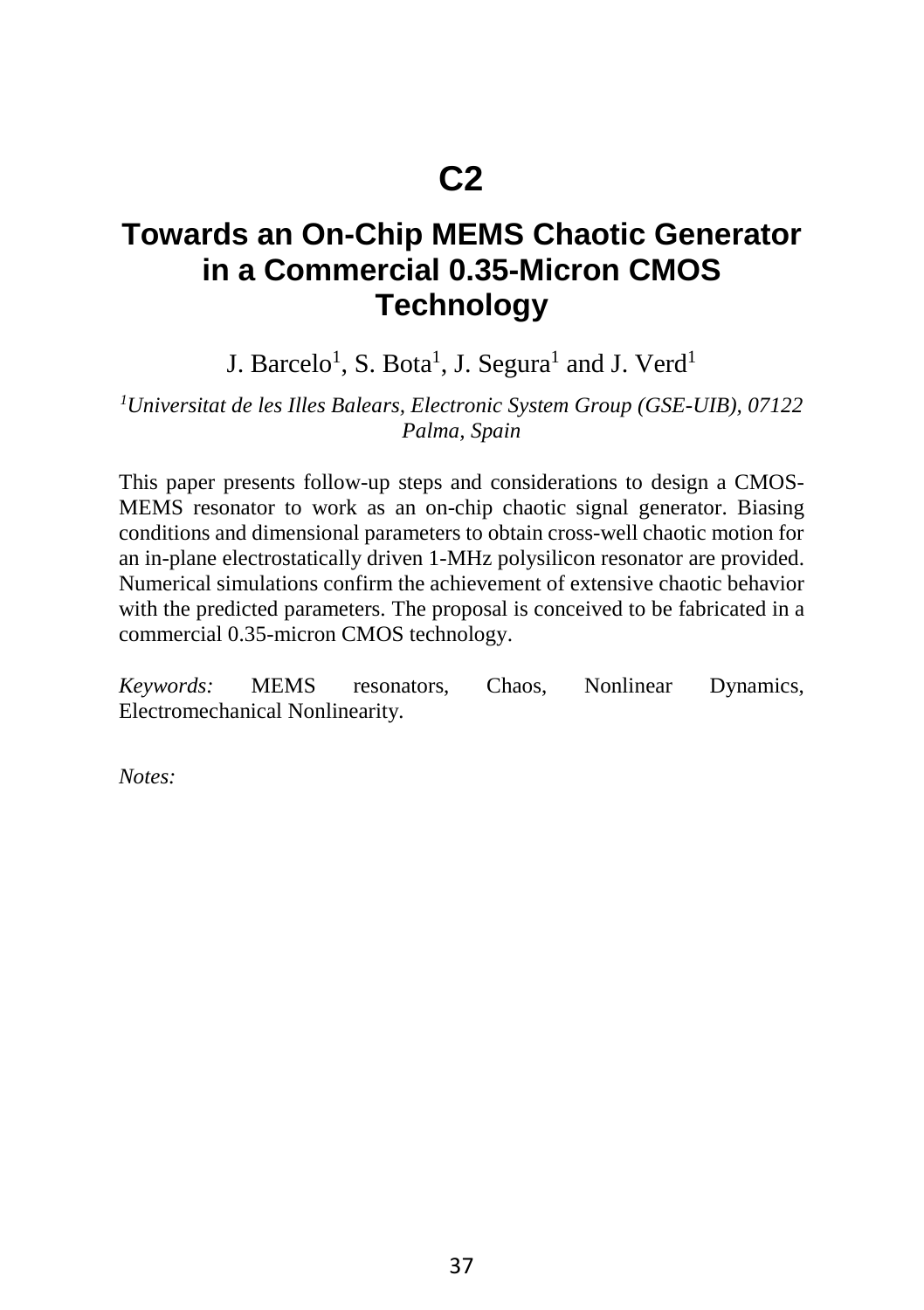#### **Analysis of Thin Film Stress in Energy Harvester**

#### R. Houlihan<sup>1</sup>, O. Olszewski<sup>1</sup>, A. Sharma<sup>2</sup>, N. Jackson<sup>1</sup> A. Blake<sup>1</sup> and A. Mathewson $<sup>1</sup>$ </sup>

*1 Tyndall National Institute; University College Cork, Lee Maltings, Cork, Ireland 2 Department of Electronic Science, Kurukshetra University, Kurukshetra, India*

In this paper we present an analysis of the stresses in the thin films used to define the capacitor in a micromachined piezoelectric energy harvester process. The stresses have been measured using wafer curvature techniques and using dedicated cantilever test structures. The Stoney formula is used to convert the wafer curvature and tip deflection measurements into stresses. Finite element modelling has been performed and the results are compared with the analytical model. The net stress in the thin films is found to be tensile and so a compressive silicon nitride layer is successfully used to passivate these stresses.

*Keywords:* Vibration Energy Harvesters, Thin Film Stress, Aluminium Nitride, Cantilevers.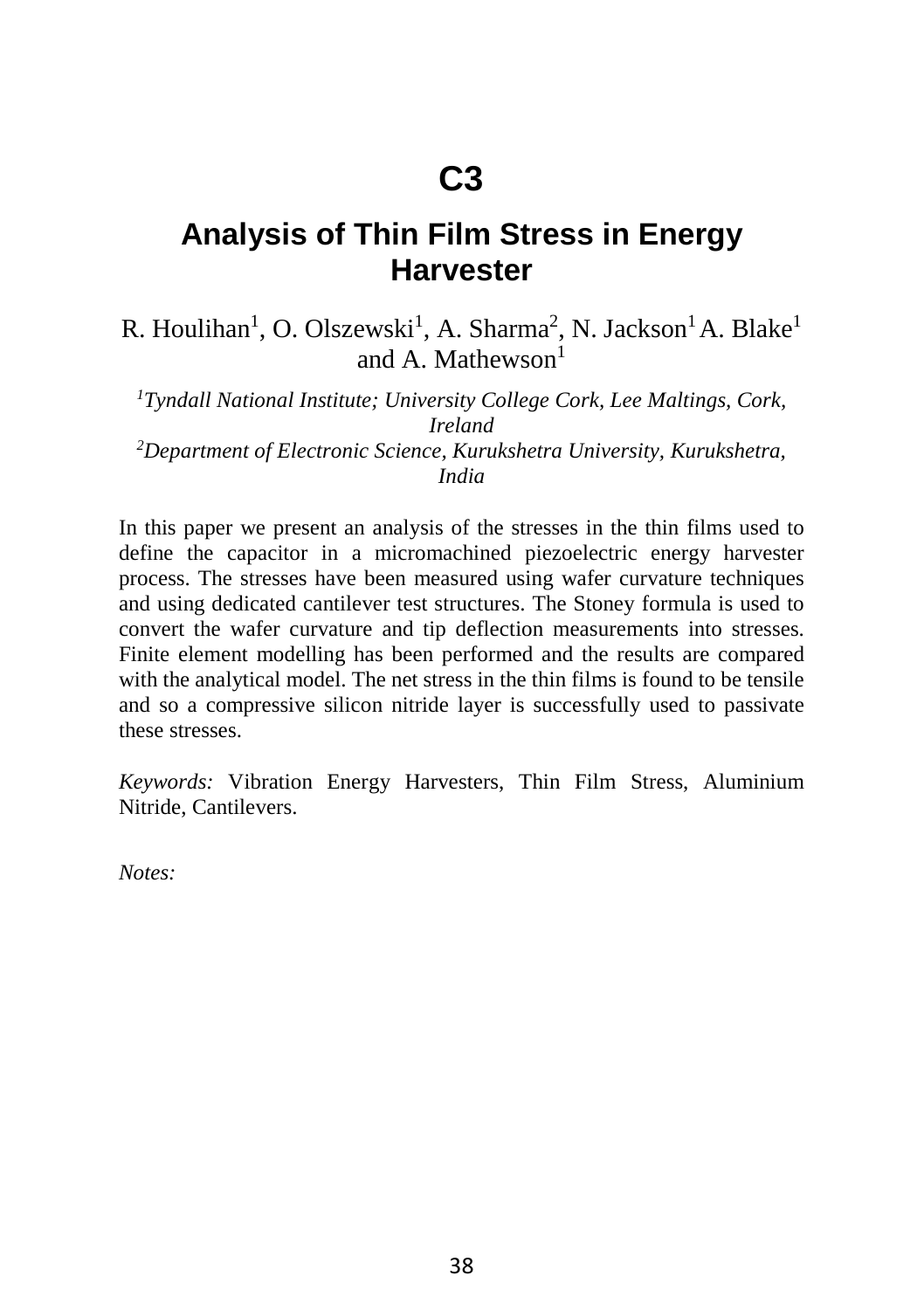#### **DRIE Process Optimization to Achieve High Aspect Ratio for Capacitive MEMS Sensors**

A. Aydemir<sup>1</sup> and T. Akin<sup>1,2</sup>

*1 MEMS Research and Applications Center, Middle East Technical University, Ankara, Turkey 2 Dept. of Electrical and Electronics Eng. Middle East Technical University, Ankara, Turkey*

This paper focuses on process optimization of deep reactive ion etching (DRIE) to achieve high aspect ratio structures, specifically the fabrication of capacitive sensors. Very high aspect ratios up to 70:1 on trenches of 1.0 µm and have been achieved using the Bosch process by optimizing the process parameters. Effects of the process parameters on the etch rate, profile angle, and selectivity to the masking material are investigated in detail. This approach can be easily integrated on conventional ICP equipment to achieve high aspect ratio structures on any trench dimension.

*Keywords :* DRIE, High Aspect Ratio, Process Optimization, Silicon Etching*.*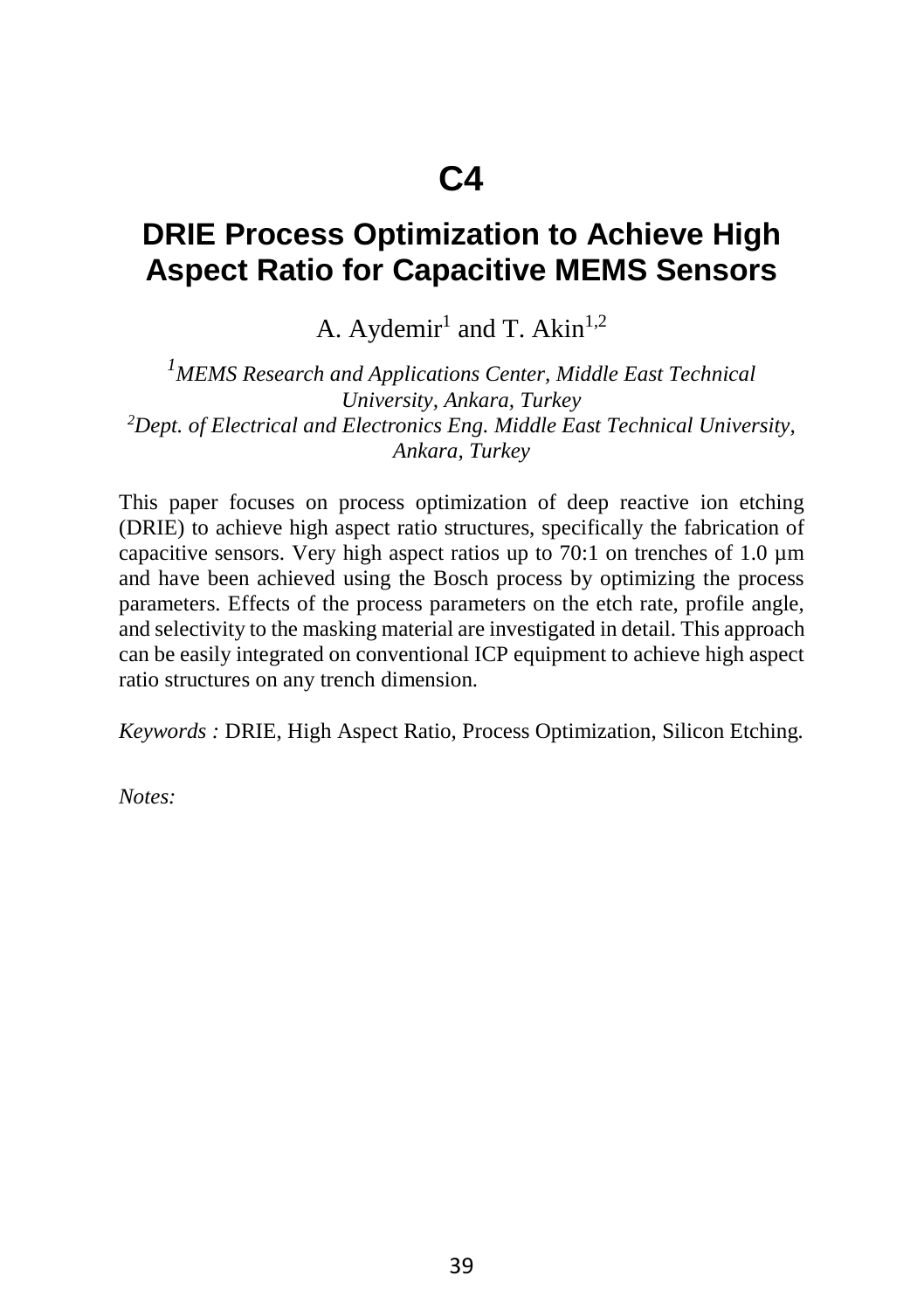#### **Flexible Solid-State Li–Ion Battery Using Ge Thin Film Anode and LiCoO<sub>2</sub> Cathode**

E. M. F. Vieira<sup>1</sup>, J. F. Ribeiro<sup>2</sup>, M. M. Silva<sup>3</sup>, L. Dupont<sup>4</sup>, J. H. Correia<sup>1</sup>, L. M. Goncalves<sup>1</sup>

*1 University of Minho, MEMS UMINHO, Guimaraes, Portugal 2 University of Minho, Algoritmi Center, Guimaraes, Portugal 3 University of Minho, Chemistry Center, Braga, Portugal 4 Université de Picardie Jules Verne, LRCS, UMR CNRS 7314, Amiens, France* 

Flexible and solid – state Li-ion batteries (LIBs) can offer flexibility, lightweight and easy portability in large-scale energy storage, with significantly higher power and long cycle life. The anode is a crucial component affecting the performance of LIBs. Here, we investigate the electrochemical performance of e-beam deposited Ge anode (300 nm thick) coupled with LiCoO2/LiPON (cathode/solid-state electrolyte) in a microbattery system fabricated only by PVD techniques.  $LiCoO<sub>2</sub>$  cathode was deposited by rf-sputtering with 120 W of power source and 17/3 sccm of  $Ar/O<sub>2</sub>$ , respectively. The LIPON was also deposited by rf-sputtering at 100 W of RF power. Microstructure and battery performance were investigated by scanning electron microscopy (SEM) and electrochemical measurements (open circuit potential (OCP), charge/discharge cycles and electrochemical impedance spectroscopy.

*Keywords:* Design, flexible Li-ion batteries, germanium, LIPON electrolyte.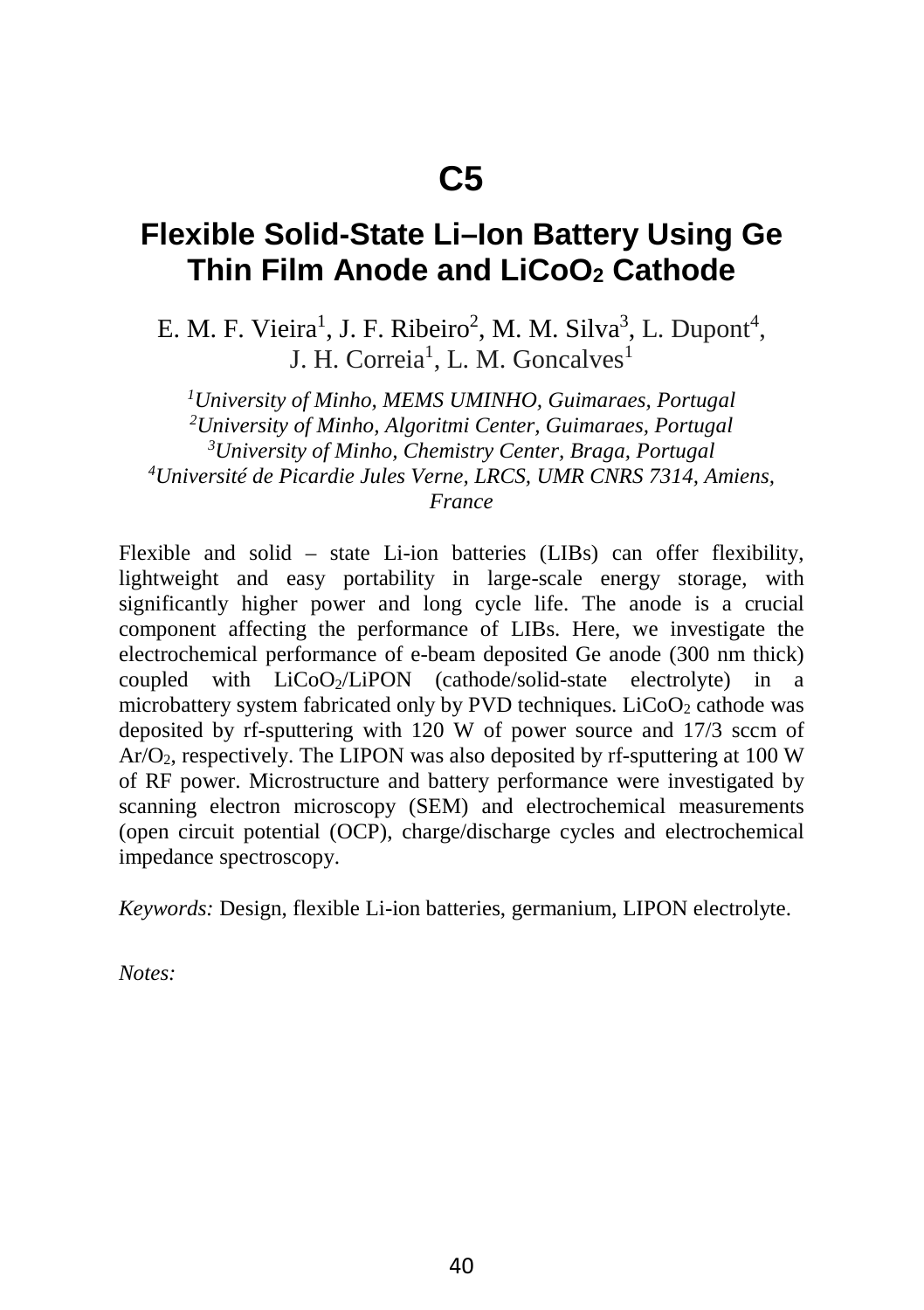#### **Damped Spring Model of a Piezoresistive Silicon Nanowire Coupled to a Low Frequency MEMS Resonator**

G. Lehée<sup>1,2</sup>, Y. Deimerly<sup>3,4</sup>, P. Rey<sup>3,4</sup>, A. Berthelot<sup>3,4</sup>, J. C. Riou<sup>2</sup>, A. Bosseboeuf<sup>1</sup>, G. Jourdan<sup>3,4</sup>

*1 Institut d'Electronique Fondamentale, Université Paris-Sud, Bat. 220, 91405 Orsay, France 2 SAGEM Defense Security, Safran Corp., 95 route de Montélier, 26000 Valence, France*<br><sup>3</sup>*Ilniy Grenoble Alnes, F.38000 C Univ. Grenoble Alpes, F-38000 Grenoble, France 4 CEA, LETI, MINATEC Campus, F-38054 Grenoble, France.*

Nanowire strain gages are attractive for high performance transduction of the motion of MEMS resonators. In this paper we develop a model to investigate their impact on the mechanical response of a low frequency (~4kHz) MEMS resonator. It is shown that, despite their low dimensions, nanowire strain gages can largely modify the resonance frequency and vacuum quality factor of a MEMS resonator and thus the sensitivity and resolution of resonant sensors. This study demonstrates that nanowires exhibit a damped spring behavior, in agreement with experimental results obtained for various nanowire positions along the resonator. Finally, as expected, we found that longitudinal thermoelastic damping is not the dominant damping mechanism, the quality factor being likely limited by anchor and surfaces losses.

*Keywords:* nanowire, viscous damping, damped spring model, MEMS resonator, thermoelastic damping, anchor stiffness.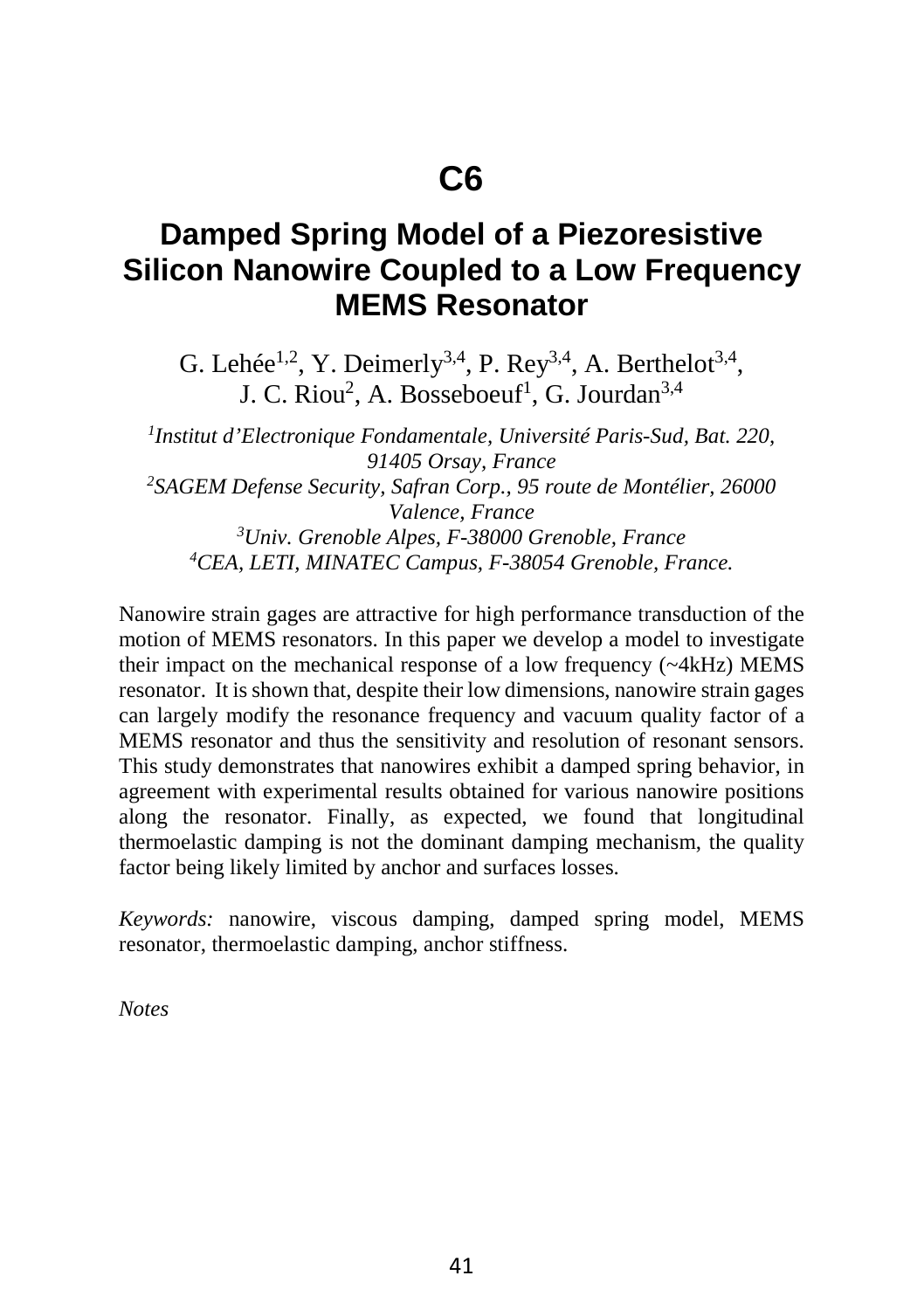### **Superhydrophobic Silicon without Hydrophobic Coating Using Plasma-Enhanced Atomic Layer Deposition of Platinum Nanoparticles and Metal-Assisted Chemical Etching**

S. Hoshian<sup>1</sup>, S. Franssila<sup>1</sup>

*1 Aalto University of Technology, School of Chemical Technology, Department of Materials Science and Engineering, Espoo, Finland*

This paper reports for the first time a systematic study of deposition of platinum (Pt) nanoparticles using plasma-enhanced atomic layer deposition (PEALD) on silicon substrate with controllable dimensions and particle density. Nanoparticles will act as seed layer for metal assisted chemical etching (MaCE) to produce superhydrophobic silicon surfaces without hydrophobic coatings. Four samples have been prepared using 25, 50, 100 and 200 PEALD cycles to study the effect of cycles on concentration and size of the particles. Then MaCE has been done in HF: H2O2 solution to produce the silicon nanowires. Contact angle measurements of samples revealed all the samples become very hydrophobic but the sample with 100 cycles became superhydrophobic with low contact angle hysteresis. The robustness of superhydrophobic surface has been studied against UV and IR exposure, mechanical abrasion, chemical exposure and water shower.

*Keywords:* ALD, water repellent, MaCE, robust superhydrophobic, coatingless*.*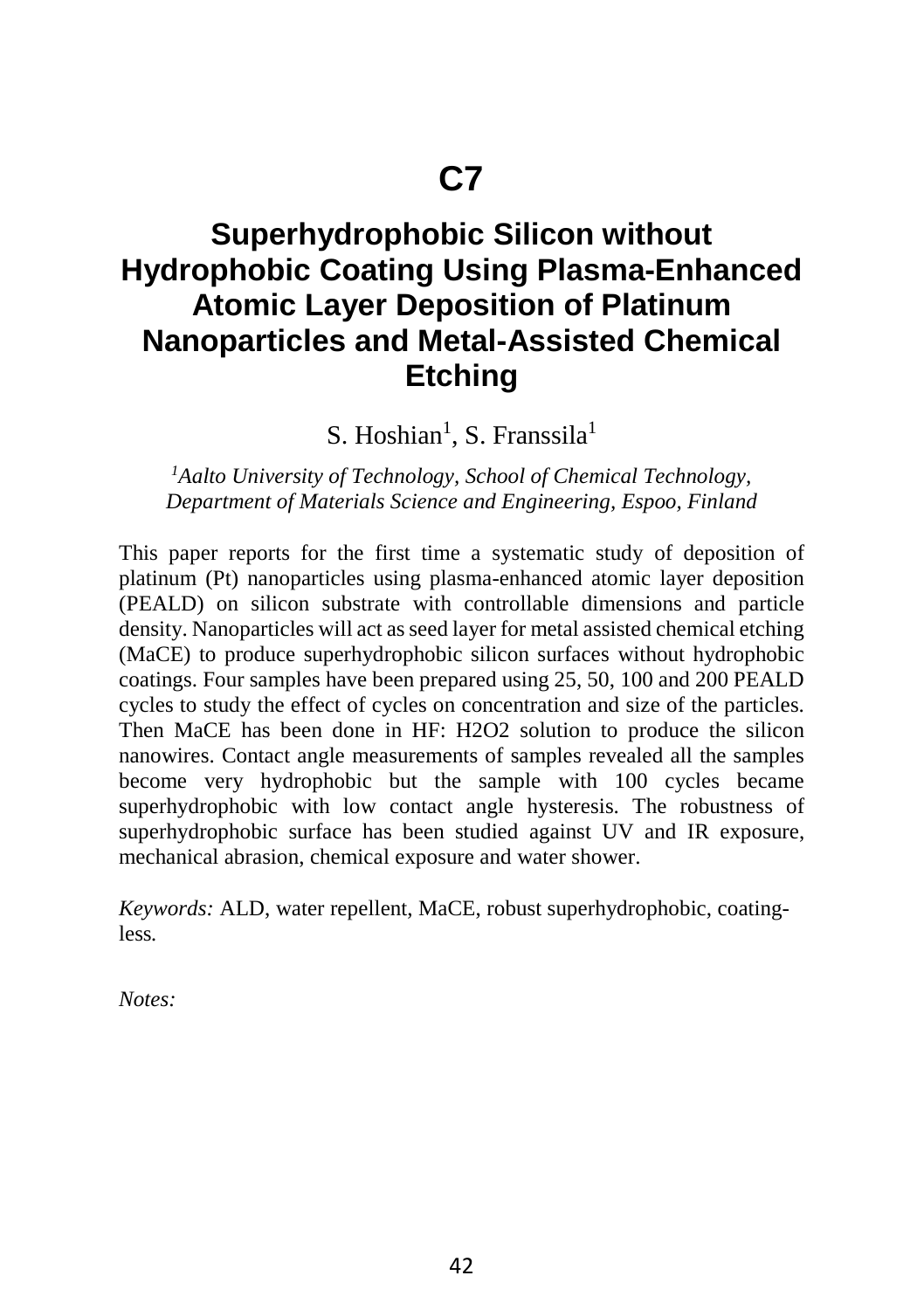#### **Modelling the Effects of the Electrode Size and Skin Properties in Biopotential Monitoring**

#### Z. Li<sup>1</sup>, R. Torah<sup>1</sup>, J. Tudor<sup>1</sup>

#### *1 Electronics and Computer Science, University of Southampton, UK*

In this paper, we present a platform COMSOL-based, finite element simulation, which connects the skin-electrode interface's structure to its electrical properties. The effect of changing the electrode size and skin properties are simulated to identify their effects on the bio-potential signals (e.g. electroencephalogram (EEG) or electrocardiogram (ECG)). In the simulation, the capacitance between the electrode and the body is used to describe the electrical properties of the model. As the electrode size increases from  $0.5 \text{ cm}^2$  to  $2.5 \text{ cm}^2$ , the capacitance between the electrode and the body increases by  $\sim$ 18% for each 0.5 cm<sup>2</sup> increment. However, when increasing from 2.5 cm<sup>2</sup> to 3.5 cm<sup>2</sup>, the capacitance increases  $\sim$ 8% for each 0.5 cm<sup>2</sup> increment. In addition, the effects of the Young's Modulus on the electrical properties of the main skin layers, Stratum, Corneum, Epidermis and Dermis, have been modelled. The results show that when varying the Young's Modulus of these three skin layers with variations found in the literature, the capacitance between the electrode and skin changes less than 1%. This model can therefore be used to determine the optimum size and materials for the development of new bio-potential electrodes.

Keywords: Materials simulation, Bio MEMS.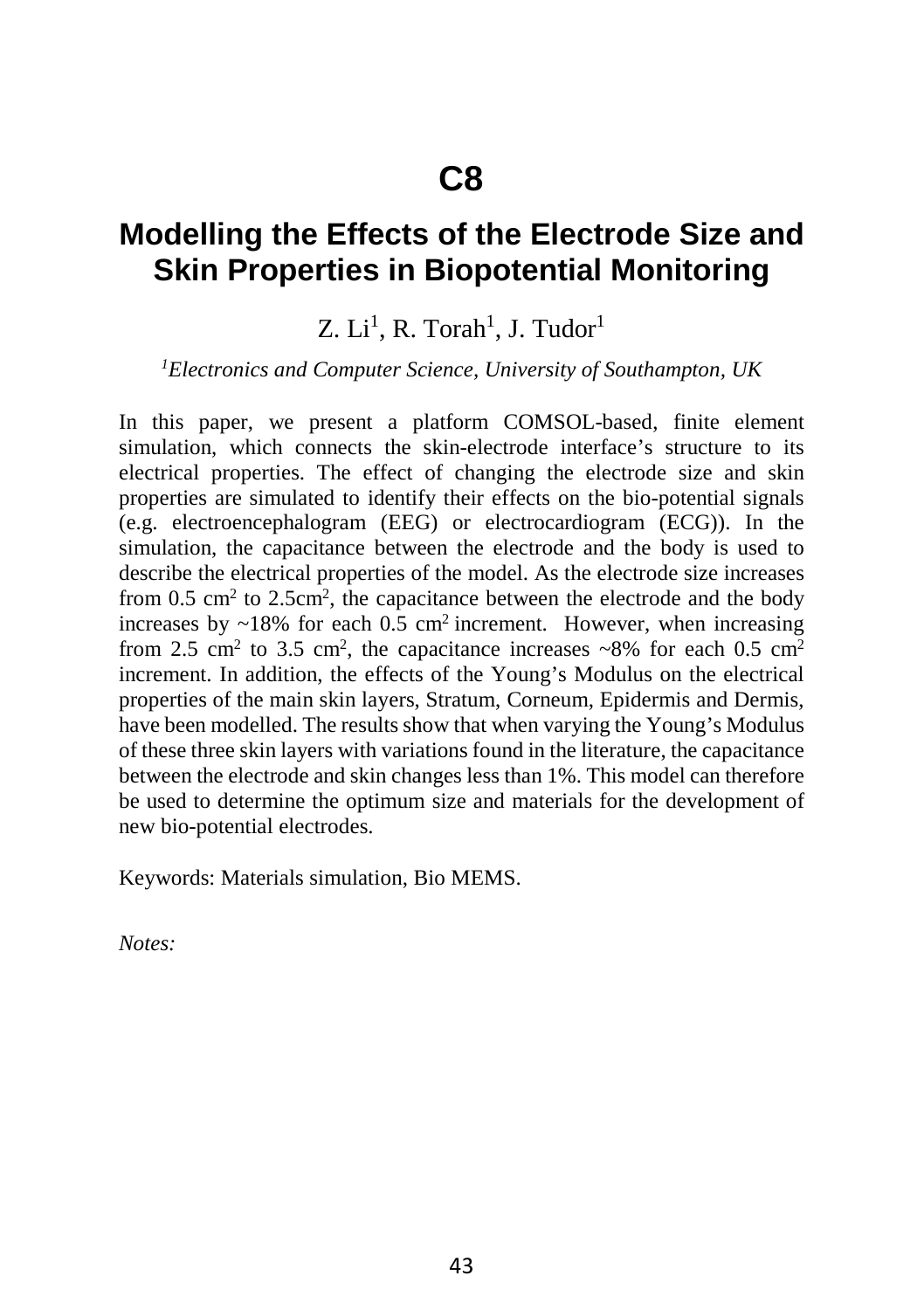### **Ten Thermal Gradients of Miniaturized Real-Time Polymerase Chain Reaction (PCR) Device Using Two Thermoelectric Coolers (TECs)**

#### Xiangping  $Li^{1,2}$ , Wenming Wu<sup>1,2</sup>, Andreas Manz<sup>1</sup>

*1 Kist-Europe, Campus E7 1, Saarbruecken, Germany D-66123 2 Saarland University, Saarbruecken, Germany D-66123*

In this paper we present a new type real-time thermal gradient micro polymerase chain reaction (micro PCR) system. It is a droplet microfluidic platform and fluorescence imaging set up designed to better meet the needs of high-throughput and high-dynamic-range by integrating thermal gradients processing schemes on the chip. It consists of a microscope glass cover slip placed on top of a micro machined silicon chip integrated with thermalelectric cooler (TEC) and temperature sensor. The thermal gradients are realized using 2 TECs. A 0.5 (or smaller) microliter of water based sample containing DNA was placed on the glass and encapsulated with mineral oil to prevent evaporation, forming a virtual reaction chamber. The design is capable of generating over 10 different thermal gradients across its block when undergoing on-chip PCR amplification. Wide-field fluorescence images are captured using a digital single lens reflex camera mounted with a specific green filter to digitally quantify the sample's nucleic acid contents. As the glass slip is disposable, cross-contamination from sample to sample is eliminated. The cost of running PCR is given only by the value of the cover slip and its treatment.

*Keywords:* droplet, thermal gradient, micro PCR, TEC, wide-field fluorescence detection.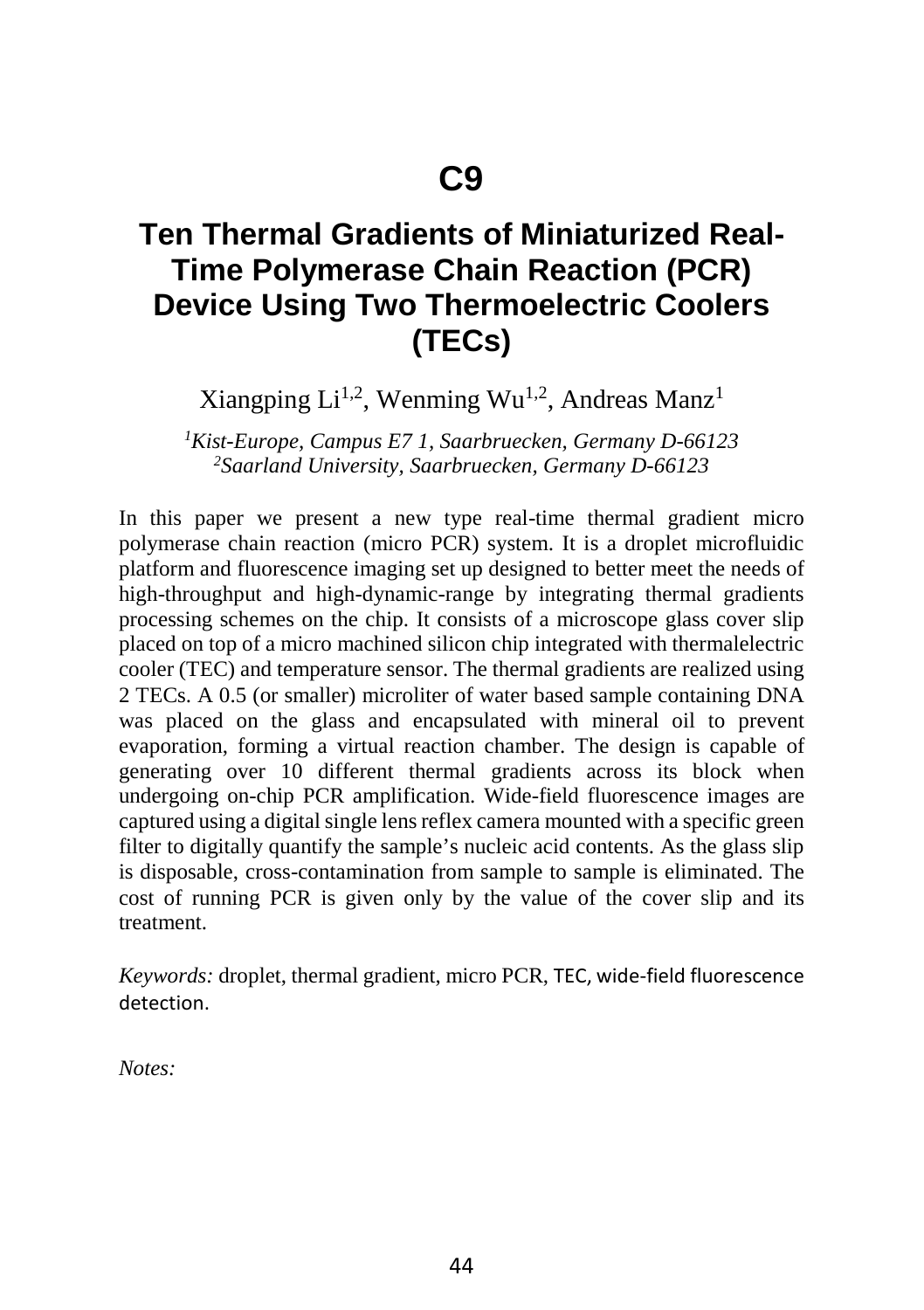# **C10**

#### **Micropatterning of Photocrosslinkable Hyaluronic Acid**

#### F. Sjögren<sup>1</sup>, D.Bermejo<sup>2</sup>, V.Sehlstedt<sup>1</sup>, J. Hilborn<sup>2</sup>, D. Ossipov<sup>2</sup> and M. Tenje $1,3,4$

<sup>1</sup>Uppsala University, Department of Engineering Sciences, Uppsala, Sweden *<sup>2</sup> Uppsala University, Department of Chemistry -Ångström, Uppsala, Sweden 3 Lund University, Department of Biomedical Engineering, Lund, Sweden 4 Science for Life Laboratory, Uppsala, Sweden* 

In this paper we investigate the patterning of hyaluronic acid using UVlithography. Different UV-light doses as well as pattern shapes and sizes have been evaluated. Hyaluronic acid is a suitable material for 3D cell cultures, which motivates this work. It is found that a UV-light dose of  $0.25$  J/cm<sup>2</sup> is enough to pattern the hyaluronic acid and that the optimal dose is a tradeoff between structure integrity and successful pattern transfer with the method used. Structures down to 20 µm were successfully patterned, but even smaller structures, down to 1.5 µm, should be possible by fine tuning of process parameters.

*Keywords:* UV-lithography, Hyaluronic acid, Photoinitiator Irgacure 2959, cell culture scaffold.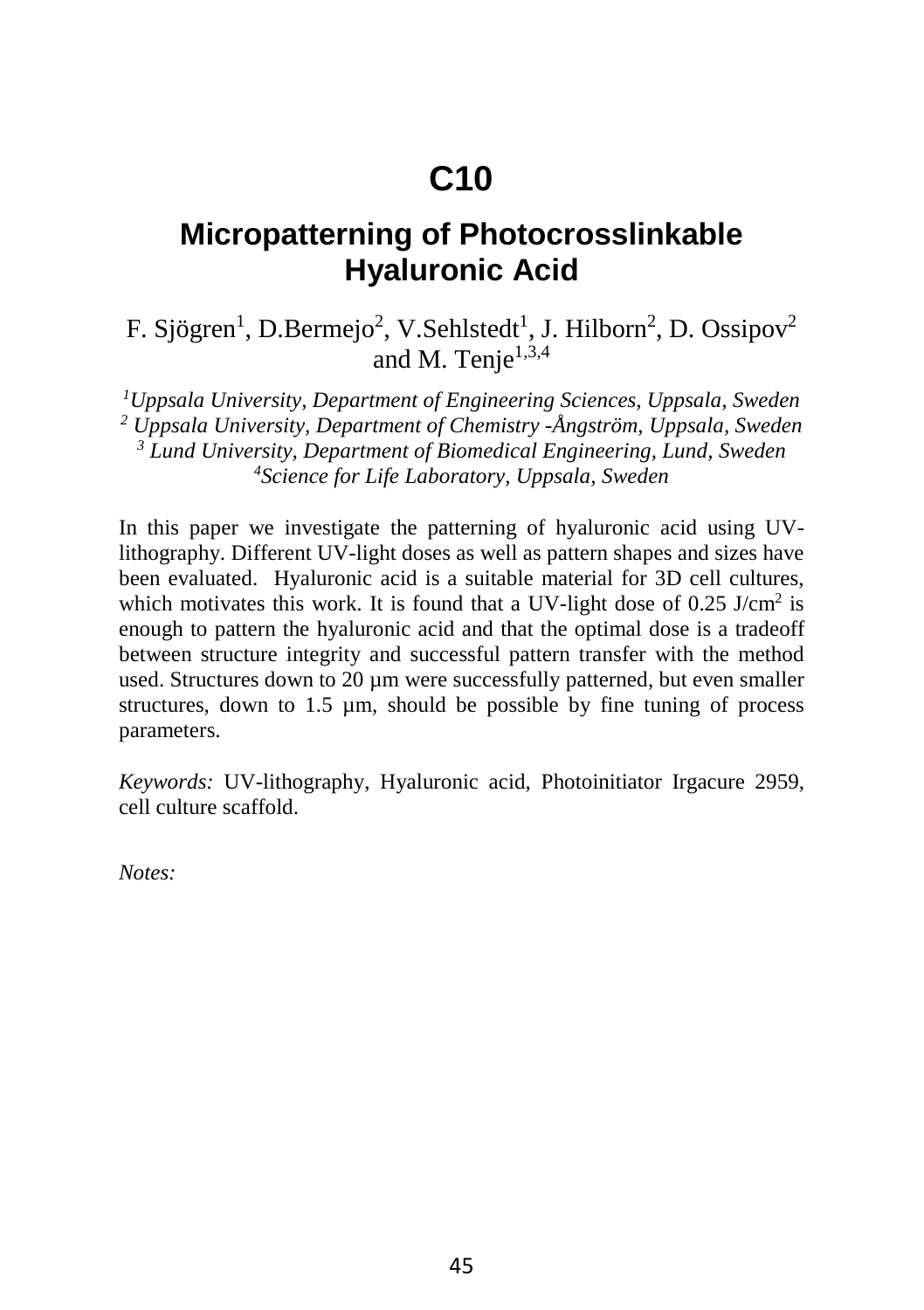#### **Fabrication of Microconcentrators for Volatile Organic Compounds Sensing At Trace-Level Applications**

Fernando Almazán<sup>1</sup>, Ismael Pellejero<sup>1</sup>, Alberto Almonda<sup>1</sup>, Miguel A. Urbiztondo<sup>1,2</sup>, Javier Sesé<sup>1</sup>, M. Pilar Pina<sup>1,3</sup>, Jesús Santamaría $1,3$ 

*1 Nanoscience Institute of Aragón (INA); University of Zaragoza; Edif. I+D+i, Campus Rio Ebro, c/Mariano Esquillor s/n, 50018 Zaragoza, Spain. 2 Centro Universitario de la Defensa, Academia General Militar, 50090 Zaragoza, Spain. 3 Networking Research Center on Bioengineering, Biomaterials and* 

*Nanomedicine, CIBER-BBN, 50018 Zaragoza, Spain.* 

In this paper we present the fabrication of microconcentrators with zeolites as active layers for gas trace detection, in particular for volatile organic compounds (VOCs). Microcantilevers functionalized with in situ synthesis of nanoporous material (pure silica MFI zeolite) are used as selective and high sensitivity sensors. Combination of pre-concentration and high sensitive sensor improves the limit of detection of the sensor.

*Keywords:* Microconcentrator, Zeolite, Cantilevers, VOCs.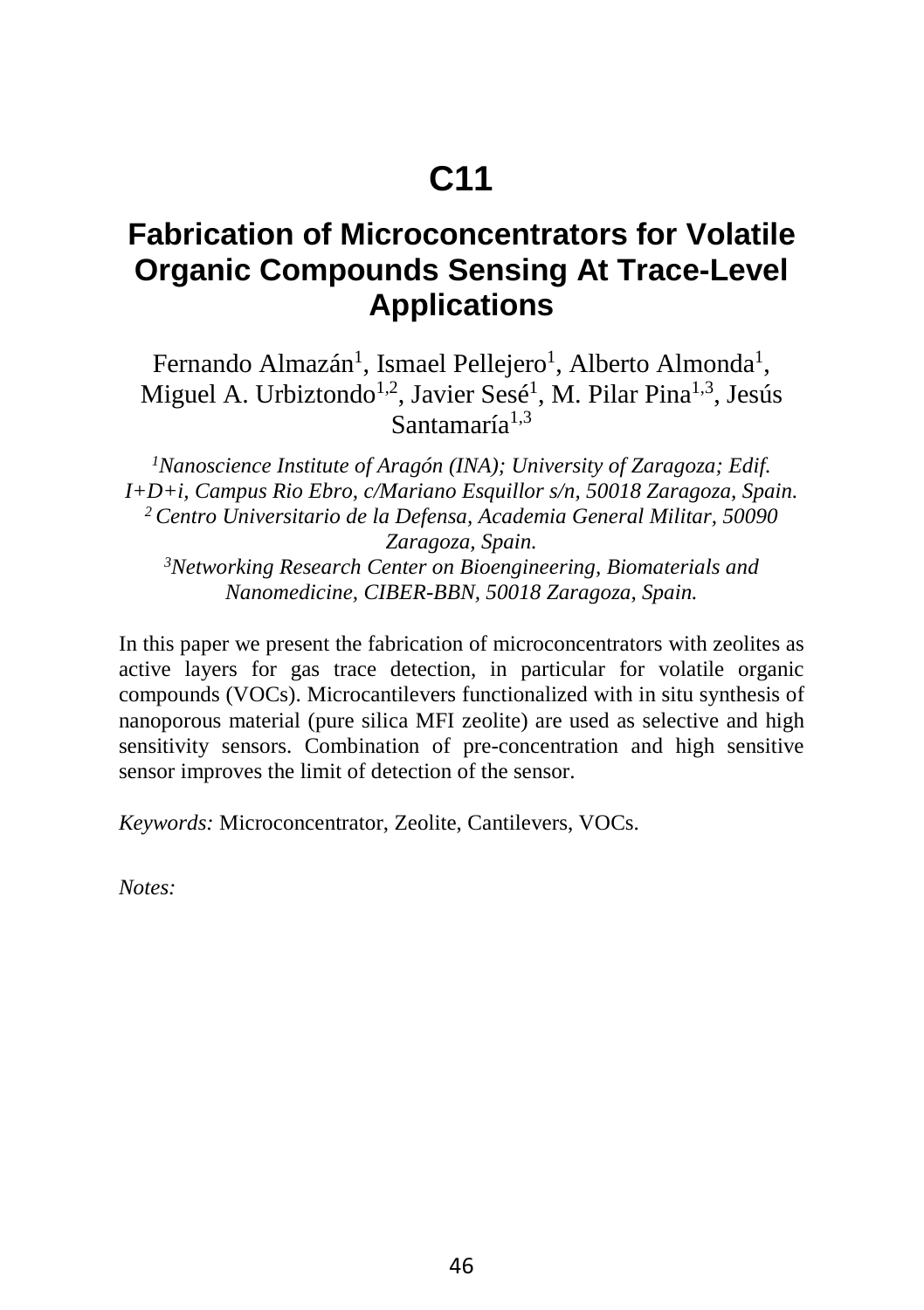# **C12**

#### **Characterization of a Smartphone Size Haptic Rendering System Based on Thin-Film AlN Transduction on Glass**

F. Bernard<sup>1, 2</sup>, F. Casset<sup>3</sup>, J.S Danel<sup>3</sup>, C. Chappaz<sup>2</sup>, S. Basrour<sup>1</sup>

*1 Univ. Grenoble Alpes, TIMA Laboratory, F-38031 Grenoble, France CNRS, TIMA Laboratory, F-38031 Grenoble, France 2 STMicroelectronics, 850 rue Jean Monnet, 38926 Crolles, France 3 CEA, LETI, MINATEC Campus, 38054 Grenoble, France* 

This paper presents for the first time the characterization of a smartphone-size haptic rendering system based on the friction modulation. According to previous work and finite element model, the  $A_0$  Lamb wave modes are needed to get the haptic feedback effect. The device studied consists of a thin film AlN transducers deposited on an  $110\times65$  mm<sup>2</sup> glass substrate. The transducer repartition on the glass slab allows a clear central area of  $90\times49$  mm<sup>2</sup>. Electrical and mechanical parameters of the system are extracted from measurement. AlN transducers used as sensors introduce the first step to a feedback loop.

*Keywords:* Haptic rendering system, Glass substrate, AlN transduction*.*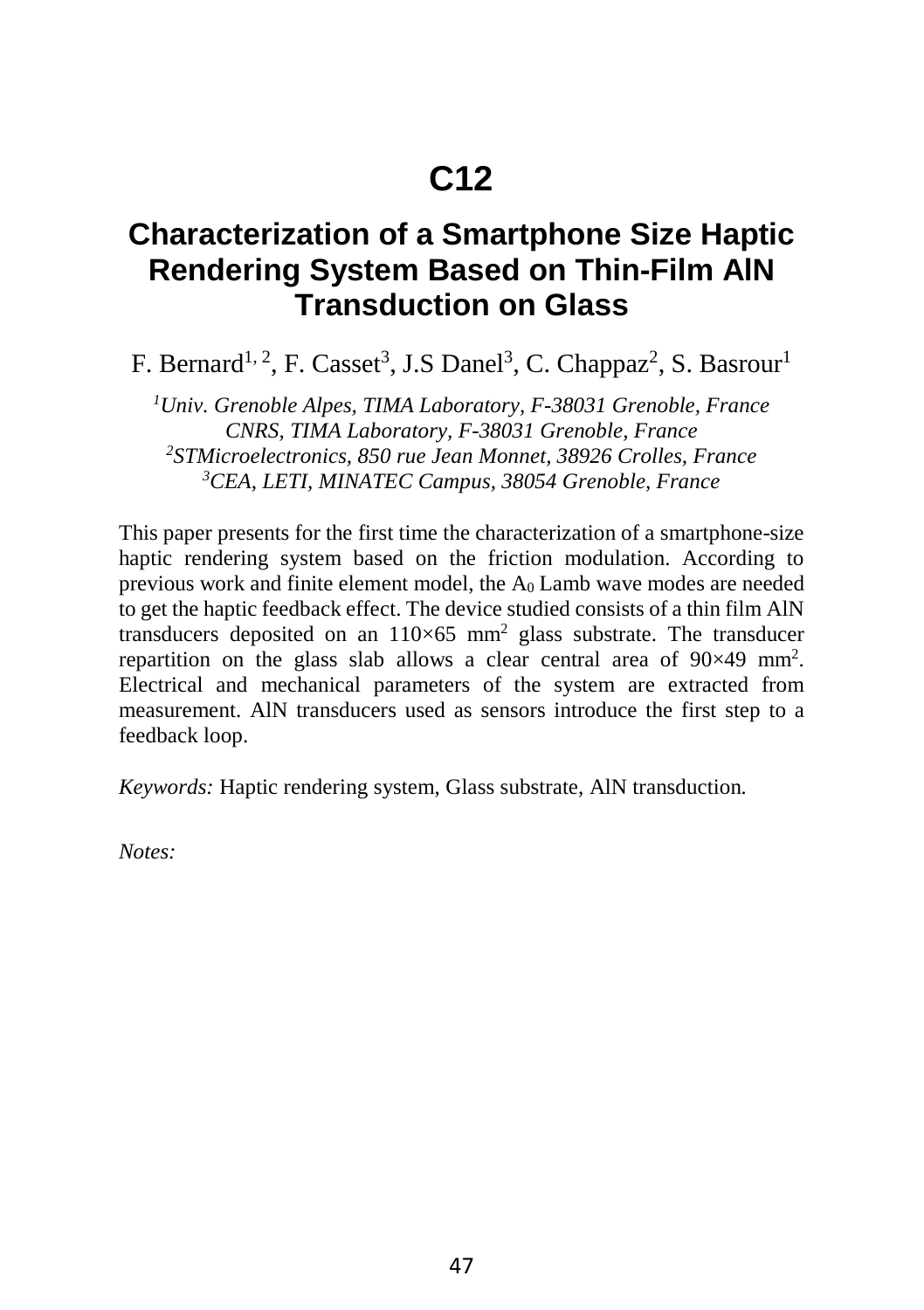#### **Impact of Substrate Temperature and Inductively Coupled Plasma Power on a-SiC:H Thin Film Properties**

T. Frischmuth<sup>1</sup>, D. Maurer<sup>2</sup>, M. Schneider<sup>1</sup>, T. Grille<sup>2</sup> and  $U$ . Schmid<sup>1</sup>

*1 Vienna University of Technology, Institute of Sensor and Actuator Systems, Vienna, Austria 2 Infineon Technologies Austria AG, Villach, Austria* 

In recent years, hydrogenated amorphous silicon carbide (a-SiC:H) with its high thermal stability and mechanical robustness has become a material of interest for high performance micro electromechanical systems. In this study, the impact of plasma power and substrate temperature of inductively coupled chemical vapor deposited a-SiC:H thin films is discussed. The changes of the refractive index and mechanical thin film parameters like residual stress and mass density are shown and its correlation with the chemical composition taken from Fourier transformed infrared spectra is explained. Measurements are linked with deposition kinetics, revealing an increase of compressive film stress as well as mass density independent which of the two deposition parameter is increased. Refractive index on the other hand decreases with increasing plasma power, but increases at higher substrate temperatures.

*Keywords:* Silicon carbide, CVD, inductively coupled, infrared spectroscopy, mass density, residual stress, refractive index.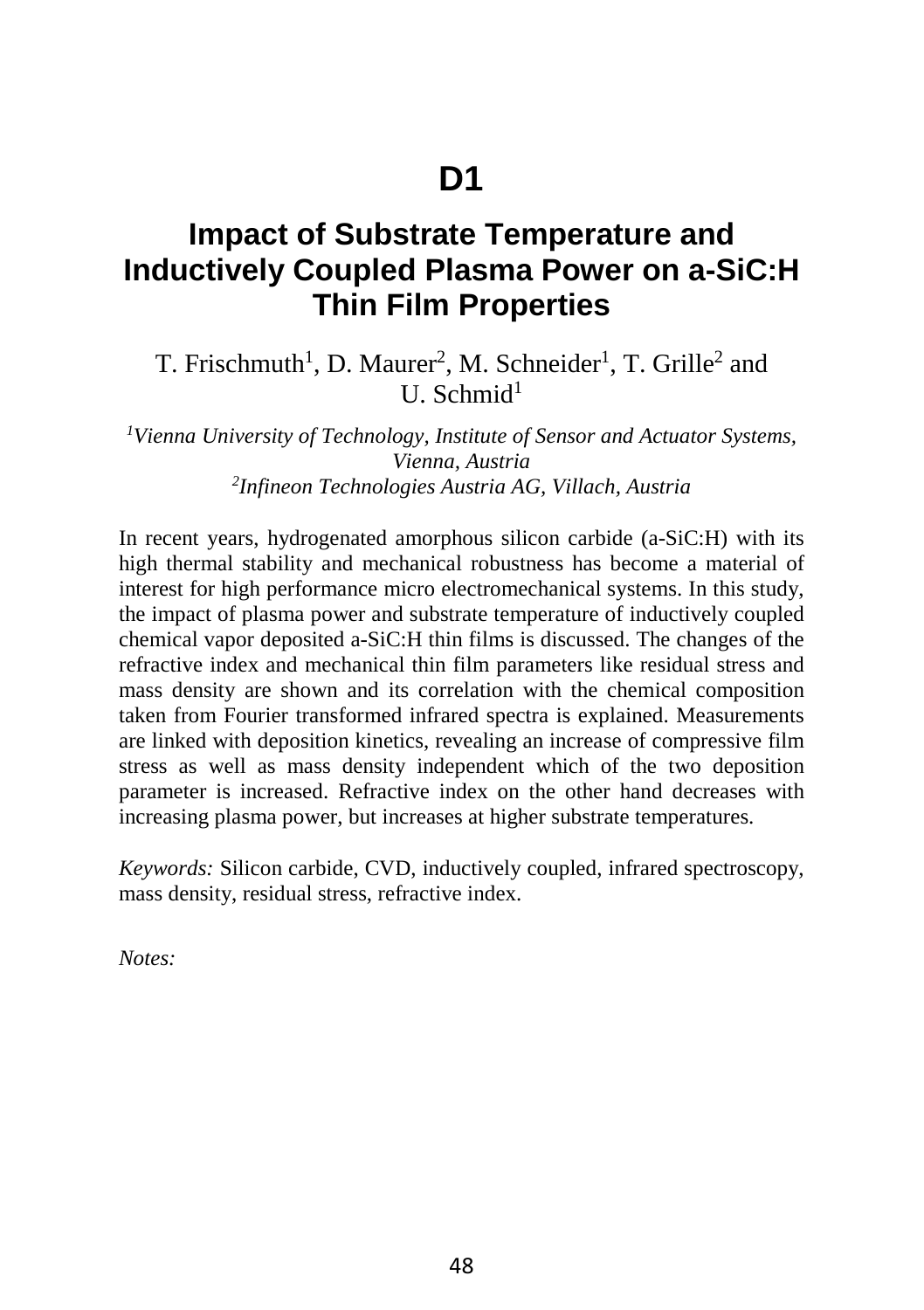#### **Oscillator Circuit Based on Higher-Order Out-Of-Plane Piezoelectric Resonators for Density-Viscosity Sensing up to 0.5 Pa·s**

J. Toledo<sup>1</sup>, T. Manzaneque<sup>1</sup>, V. Ruiz-Díez<sup>1</sup>, M. Kucera<sup>2,3</sup>, G. Pfusterschmied<sup>2</sup>, E. Wistrela<sup>2</sup>, U. Schmid<sup>2</sup>, J.L. Sánchez-Rojas<sup>1</sup>.

*1 Microsystems, Actuators and Sensors Group, Universidad de Castilla-La Mancha, Ciudad Real, Spain; 2 Institute of Sensor and Actuator Systems, Vienna University of Technology, Vienna, Austria; 3 Austrian Centre of Competence for Tribology, AC2T research GmbH, Wr. Neustadt, Austria* 

We report the use of two AlN-based piezoelectric microresonators for the monitoring of lubricant oil dilution with diesel. Two devices designed to resonate with the 5<sup>th</sup>-order out-of-plane modal vibration, but with different anchor schemes, were fabricated. Interface circuits were designed to convert the one-port impedance into a resonant two-port transfer function. This allowed us to design a PLL-based oscillator circuit implemented with a commercial lock-in amplifier. Our results demonstrate the performance of the resonators in fluids having viscosities up to 500 mPa·s. The performance of the sensors in terms of sensitivity and resolution are compared for both configurations.

*Keywords:* Microresonators, piezoelectric, density, viscosity, rheology, AlN, lubricant oil, oscillator circuits.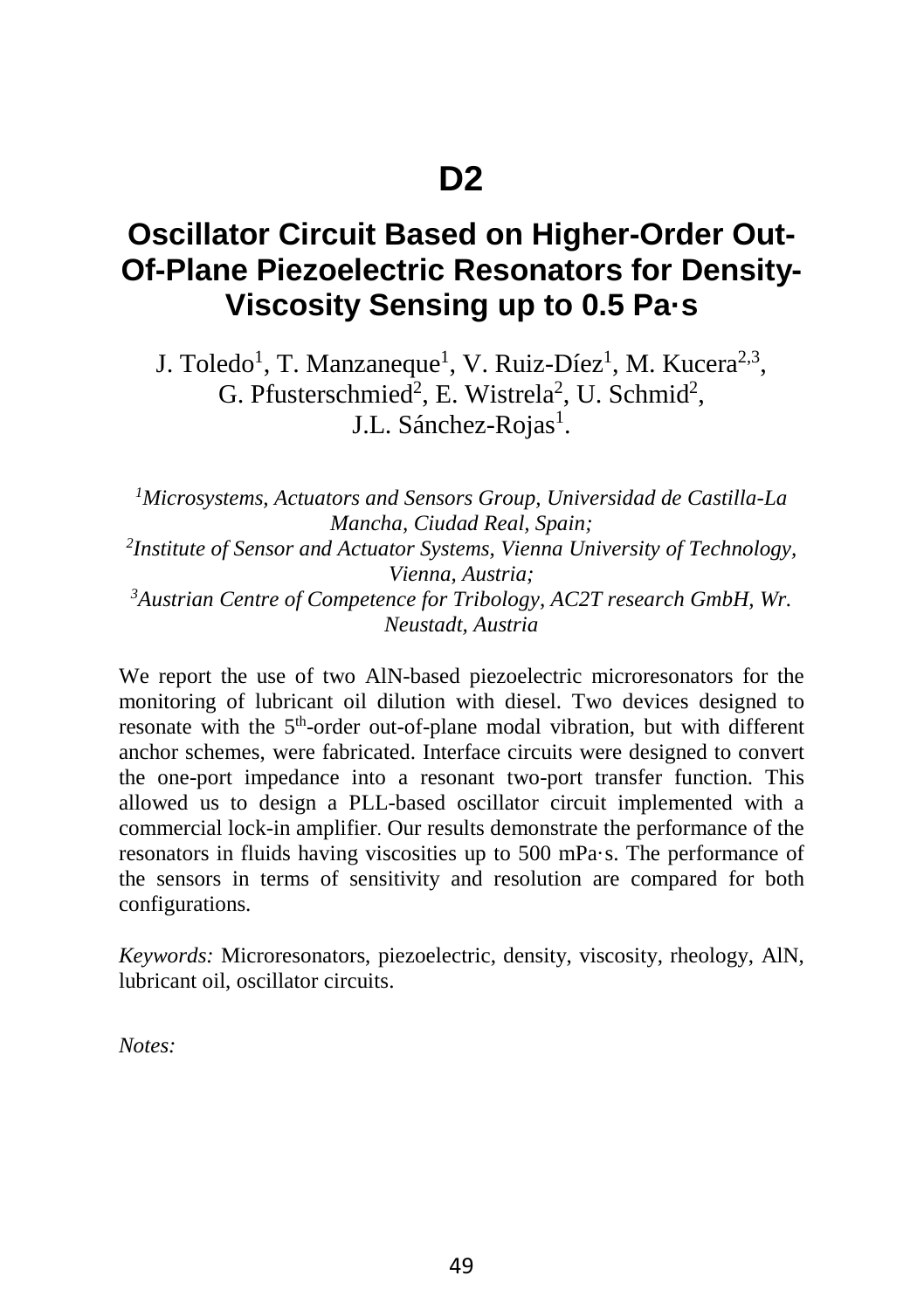#### **Design and Wafer-Level Fabrication of a Micro Beam Splitter for Application in Optical Coherence Tomography**

M.J. Maciel<sup>1</sup>, M.F. Silva<sup>1</sup>, A.C. Peixoto<sup>1</sup>, C.G. Costa<sup>1</sup>, R.F. Wolffenbuttel<sup>2</sup> and I.H. Correia<sup>1</sup>

<sup>1</sup> *University of Minho; CMEMS-UMinho; Guimaraes, Portugal Delft University of Technology; Faculty of EEMCS; Delft, The Netherlands* 

The wafer-level fabrication of a micro beam splitter (MBS) is presented. The intended application is in Optical Coherence Tomography (OCT), which includes a Michelson interferometer, with the MBS as an essential component. The proposed fabrication method is based on 45º saw-dicing of glass substrates and subsequent deposition of a thin-film multilayer by RF magnetron sputtering. The MBS was designed for the near-infrared spectral range of 800- 900 nm, which is typically used in OCT applications. The cuts, which were performed by conventional rectangular-shape blades, result in smooth slopes close to the intended  $45^{\circ}$  inclination. A TiO<sub>2</sub>/SiO<sub>2</sub> multilayer using only 4 layers was designed in TFCalc<sup>TM</sup> to obtain the required 50/50 non-polarized split ratio. Preliminary experimental validation confirms operation and indicates a transmittance range of 56-68%. This is a first steps towards OCT miniaturization.

*Keywords:* Micro beam-splitter, 45º saw dicing, RF magnetron sputtering, OCT miniaturization*.*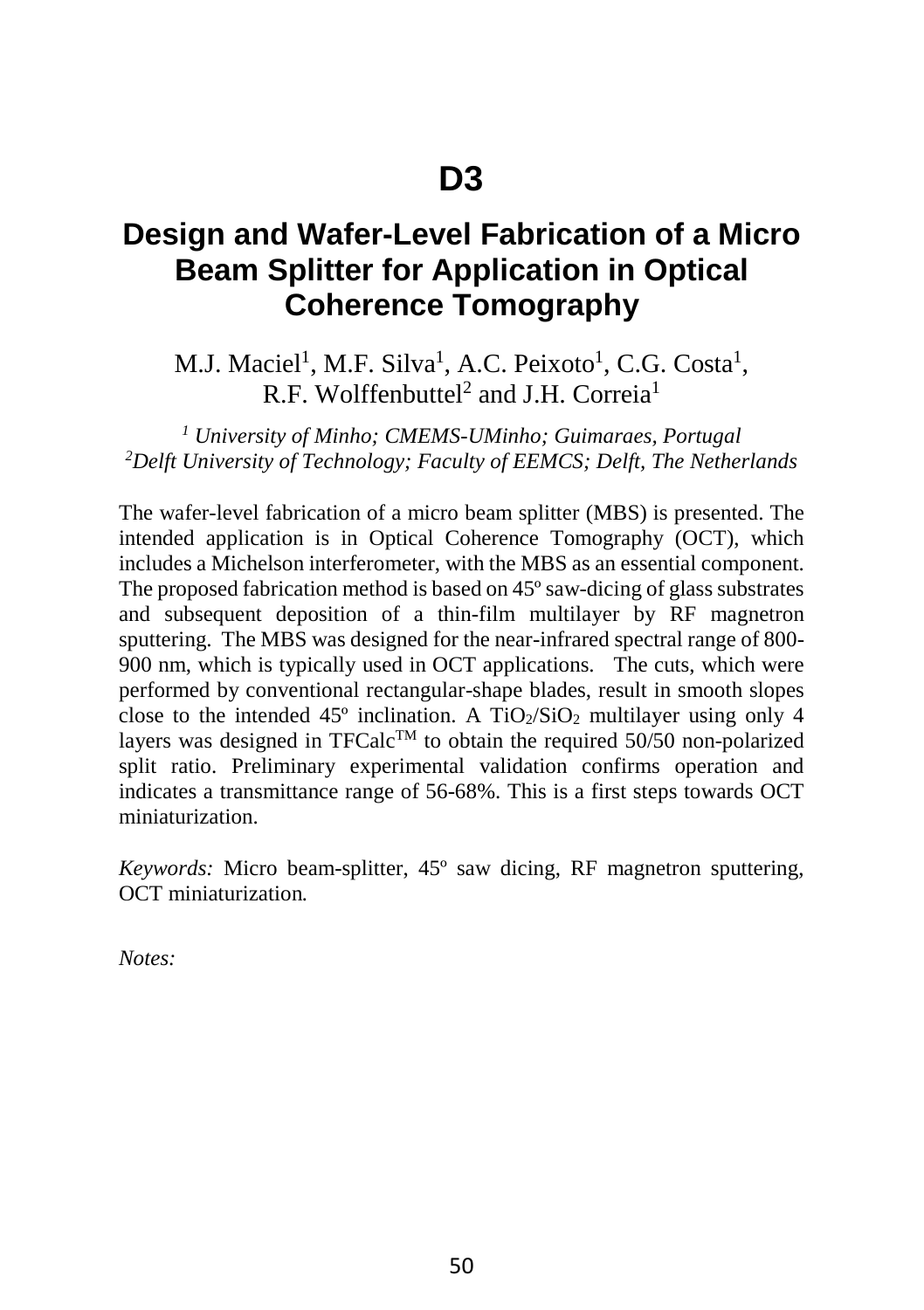#### **Study on Reliability of the Piezoelectric Energy Harvesting Micro-Devices**

S. Maaroufi<sup>1,2</sup>, F. Parrain<sup>1</sup>, G. Letrionnaire<sup>1</sup>, E. Lefeuvre<sup>1</sup>,  $B.$  Boutaud<sup>2</sup>, R. Dal Molin<sup>2</sup>

*1 University Paris-Sud: Institute of Fundamental Electronic (IEF) Orsay, France 2 SORIN CRM: Advanced research department, Clamart, France* 

This paper presents an approach to study the reliability of energy harvesting microdevices in autonomous systems and more particularly active medical implants (pacemakers). The structure is designed as a cantilever and will be submitted to a low frequency mechanical force  $(\sim 10 \text{ Hz})$ . Piezoelectric transduction converts mechanical energy provided by heartbeat into electrical energy. Knowing the electromechanical characteristics of the structure is made possible through its analytical modeling and FEM simulations as a function of different types of excitation. To study the reliability and durability of the structure we propose to establish an accelerated test bench, massively parallel, where the environment and stimuli can be precisely controlled over a wide period of time. This will permit the characterization of potential failure modes through a regular review by mechanical and / or electrical system.

*Keywords:* Reliability, energy harvesting, piezoelectric transducer.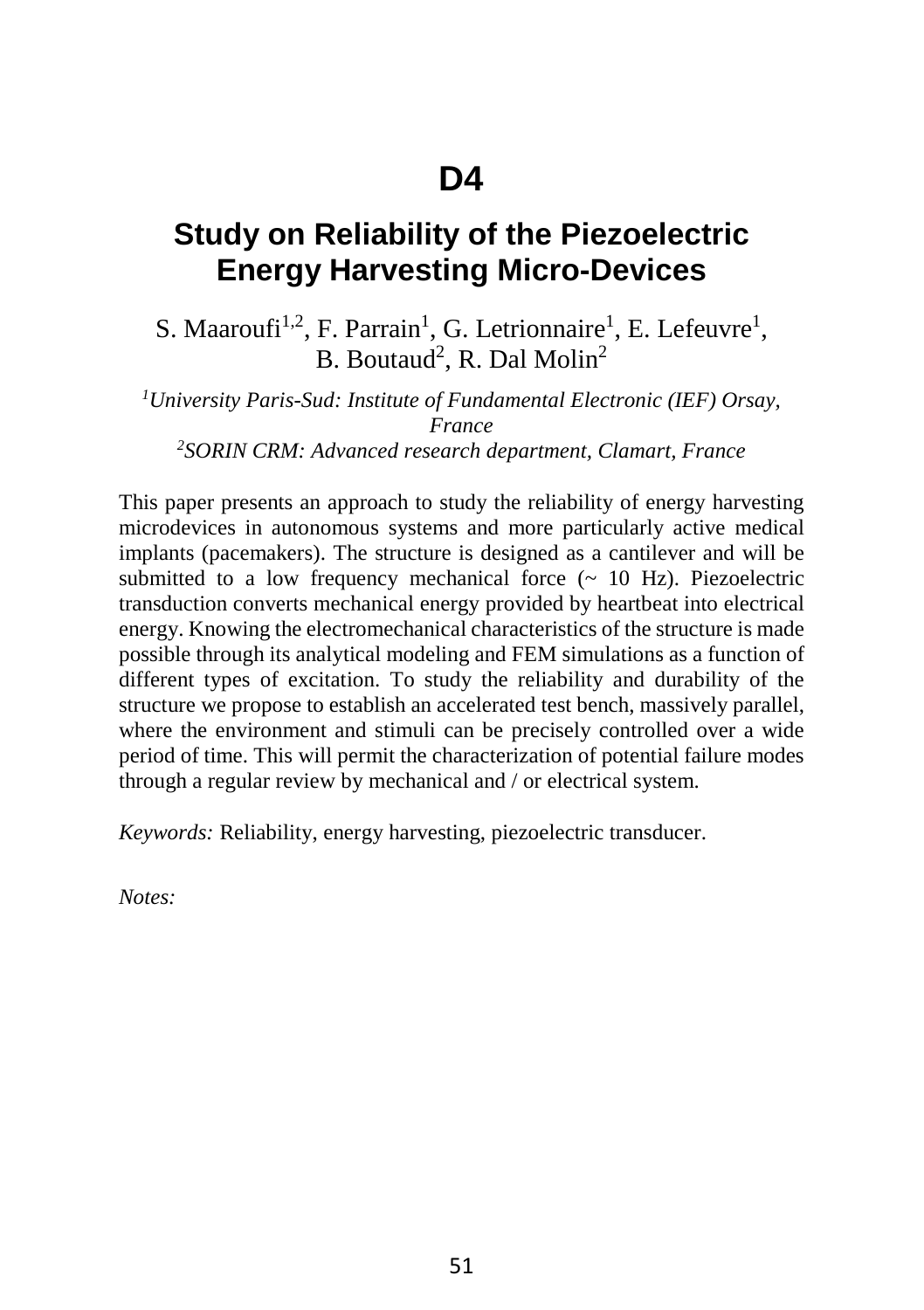#### **Comparative Study of Au/Ti, Au/V, and Au/Zr Films Gettering Ability for Application to Wafer-Level Vacuum Packaging**

M.  $Wu^1$ , J. Moulin<sup>1</sup>, P. Coste<sup>1</sup>, S. Perrot<sup>1,2</sup>, J-L Perrossier<sup>1</sup>, A. Bosseboeuf1

*1 Institut d'Electronique Fondamentale, CNRS, Université Paris-Sud, 91405 Orsay Cedex, France 2 Fogale nanotech, 125 Rue de l'Hostellerie-Bât. A, Nîmes, F-30900, France*

In this work, thermal diffusion of titanium, vanadium and zirconium through an ultrathin capping gold layer has been investigated and compared in terms of gettering ability after activation at low temperature. The changes of sheet electrical resistance, SEM cross section observation and mechanical stress have been studied. The results show that Au/Zr system might be the best candidate for a low activation temperature getter material.

*Keywords:* getter, diffusion, oxide, vacuum packaging.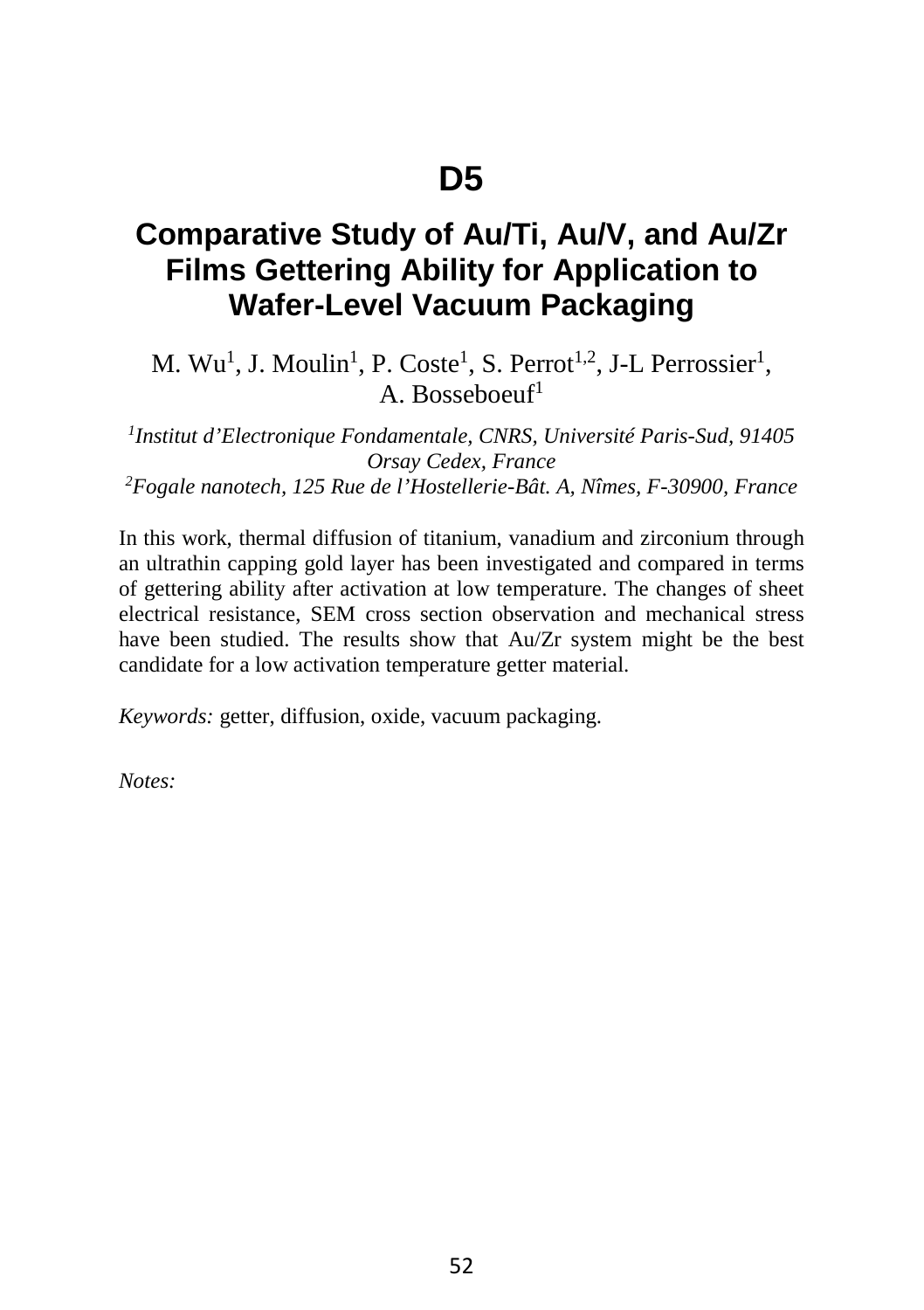#### **Design and Measurements of a MEMS Lamb Wave Resonator for GHz Applications**

 $O. Z. Olszewski<sup>1</sup>, N. Jackson<sup>1</sup>, A. Blake<sup>1</sup>, and A. Mathewson<sup>1</sup>$ 

*1 Tyndall National Institute, University College Cork, Lee Maltings, Dyke Parade, Cork, Ireland* 

This paper presents the design, fabrication and measurement results from a Lamb Wave Resonator (LWR). The resonator is composed of 0.5µm thick aluminium nitride (AlN) piezoelectric film on 3µm silicon and is fabricated from an SOI wafer. The center frequency measured on the device agrees well with that predicted by FEM simulation, i.e. 885MHz and 833MHz, respectively. The acoustic wave velocity and electromechanical coupling factor were evaluated from measurements to be 8851m/s and 1.1%, respectively. The measured Q-factor of the resonator is low  $(Q_1\{13})$ . The interferometry analysis indicates that there is a high residual stress within the resonator stack that may be the primary mechanism of energy loss in the resonator.

*Keywords:* MEMS, lamb waves, resonators, oscillators, filters, aluminium nitride, silicon on insulator.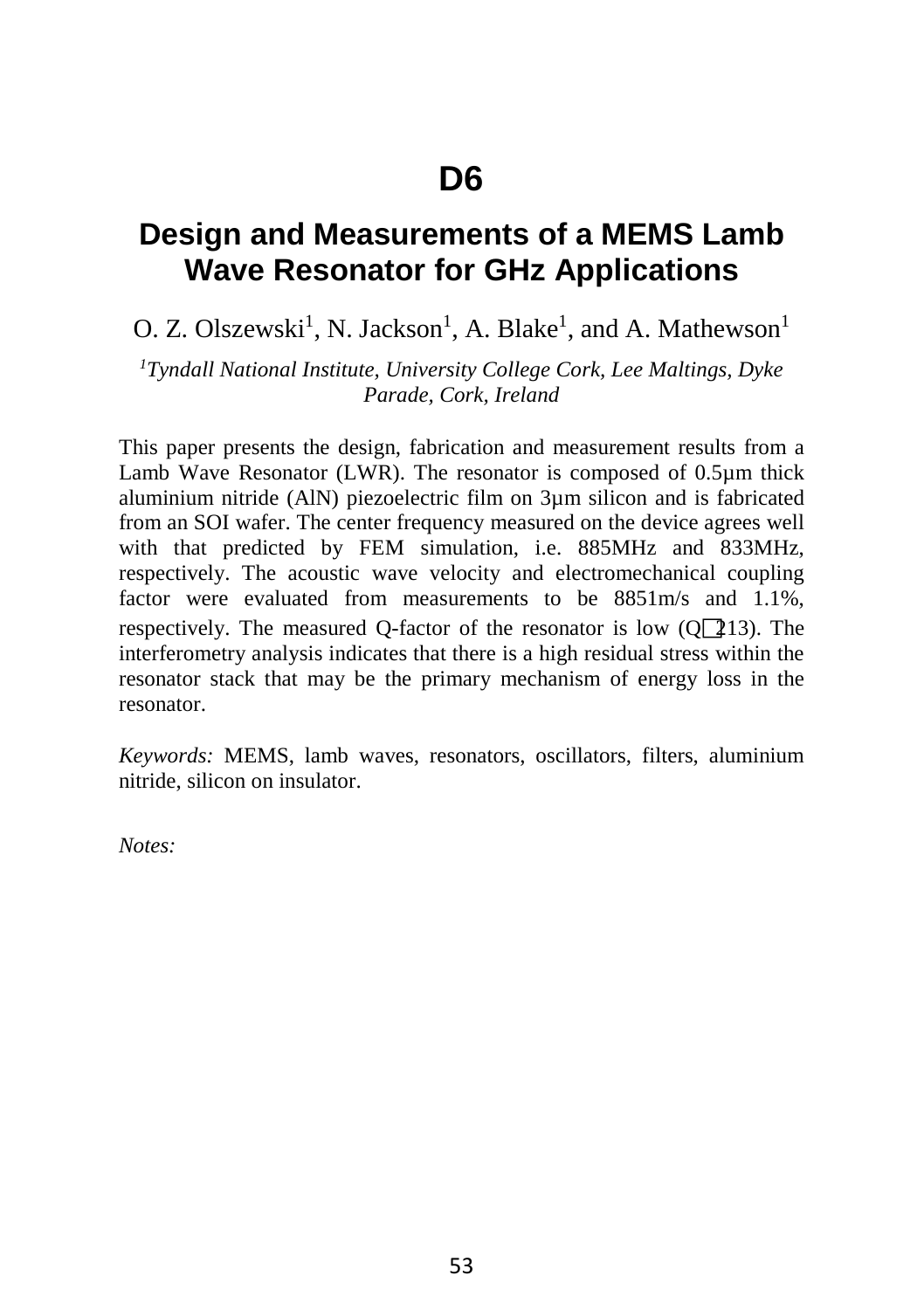#### **Fabrication of Titanium Oxide Nanostructures Using HSQ E-Beam Resist**

I. Hotovy<sup>1</sup>, I. Kostic<sup>2</sup>, P. Nemec<sup>2</sup>, M. Predanocy<sup>1</sup>, V. Rehacek<sup>1</sup>

*1 Institute of Electronics and Photonics, Slovak University of Technology, Ilkovicova 3, 812 19 Bratislava, Slovakia 2 Institute of Informatics, Slovak Academy of Sciences Bratislava, Slovakia* 

Fabrication of metal oxide nanostructures with precisely controlled geometries and spacings can play an important role in the improvement of sensors for gas detection. Titanium oxide thin films were deposited on oxidized silicon substrates by reactive magnetron sputtering at room temperature. Fabrication of TiO2 nanostructures was conducted by electron beam lithography combined with plasma etching. It was found that for  $120 \text{ nm}$  thick  $TiO<sub>2</sub>$  nanostructure formation HSQ e-beam resists prove to be suitable mask materials.  $TiO<sub>2</sub>$ nanostructures with a minimal diameter of 70 nm and spacing of 200 nm were successfully fabricated by ICP etching in  $CF_4/Ar$  plasma through negative ebeam resist HSQ.

*Keywords:* TiO<sub>2</sub> nanostructures, EB lithography, HSQ resist, ICP etching.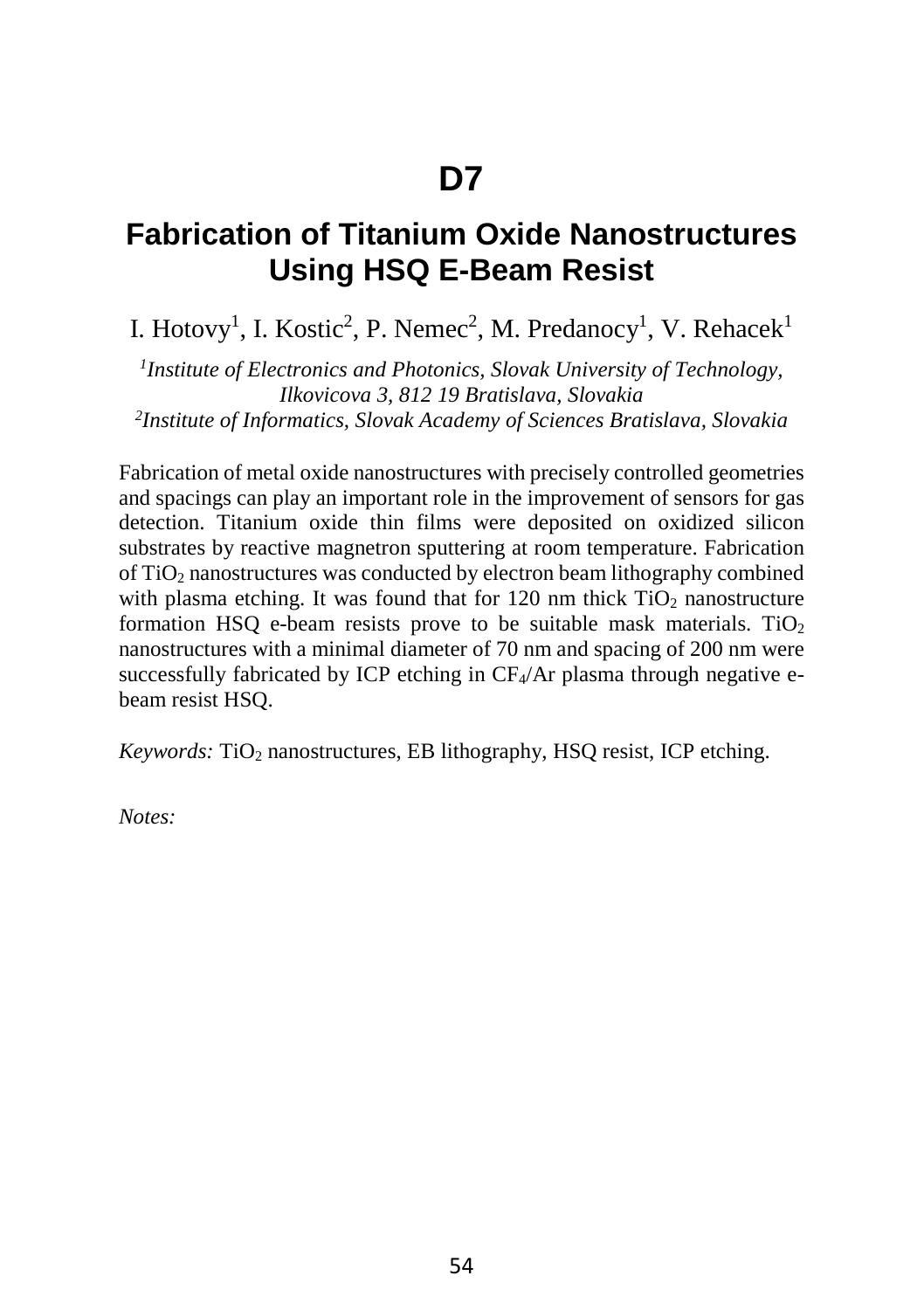#### **Influence of Surface Modification and Static Pressure on Microdialysis Protein Extraction Efficiency**

Jiangtao Chu<sup>1</sup>, Torgny Undin<sup>2</sup>, Sara Bergström Lind<sup>2</sup>, Klas Hiort<sup>1</sup> and Andreas P. Dahlin<sup>1</sup>

<sup>1</sup>Uppsala University, Department of Engineering Sciences, Uppsala, Sweden *2 Uppsala University, Department of Chemistry-BMC, Analytical Chemistry and Science for Life Laboratory, Uppsala, Sweden* 

There is growing interest in using microdialysis (MD) for monitoring larger and more complex molecules such as neuropeptides and proteins. This promotes the use of MD membranes with molecular weight cut off (MWCO) of 100 kDa or above. The hydrodynamic property of the membrane goes to ultrafiltration or beyond, making the MD catheters more sensitive to pressure. In the meantime, despite the large pore size, studies have shown that membrane biofouling still lead to unstable catheter performance. The objective is to study in vitro how 500 kDa dextran and Poloxamer 407 surface modification affect the fluid recovery (FR) and extraction efficiency (EE) of 100 kDa MWCO MD catheters. A pressure chamber was designed to facilitate the tests, using as MD sample a protein standard with similar concentrations as in human cerebral spinal fluid, comparing native and Poloxamer 407 modified MD catheters. The collected dialysate fractions were examined for FR and protein EE, employing Dot-it Spot-it Protein Assay for total protein EE and targeted mass spectrometry (MS) for EE of individual proteins and peptides. The FR results suggested that the surface modified catheters were less sensitive to the pressure and provide higher precision, and provided a FR closer to 100%. The surface modification did not show a significant effect on the protein EE. […]

*Keywords:* Microdialysis, surface modification, poloxamer, protein, extraction efficiency.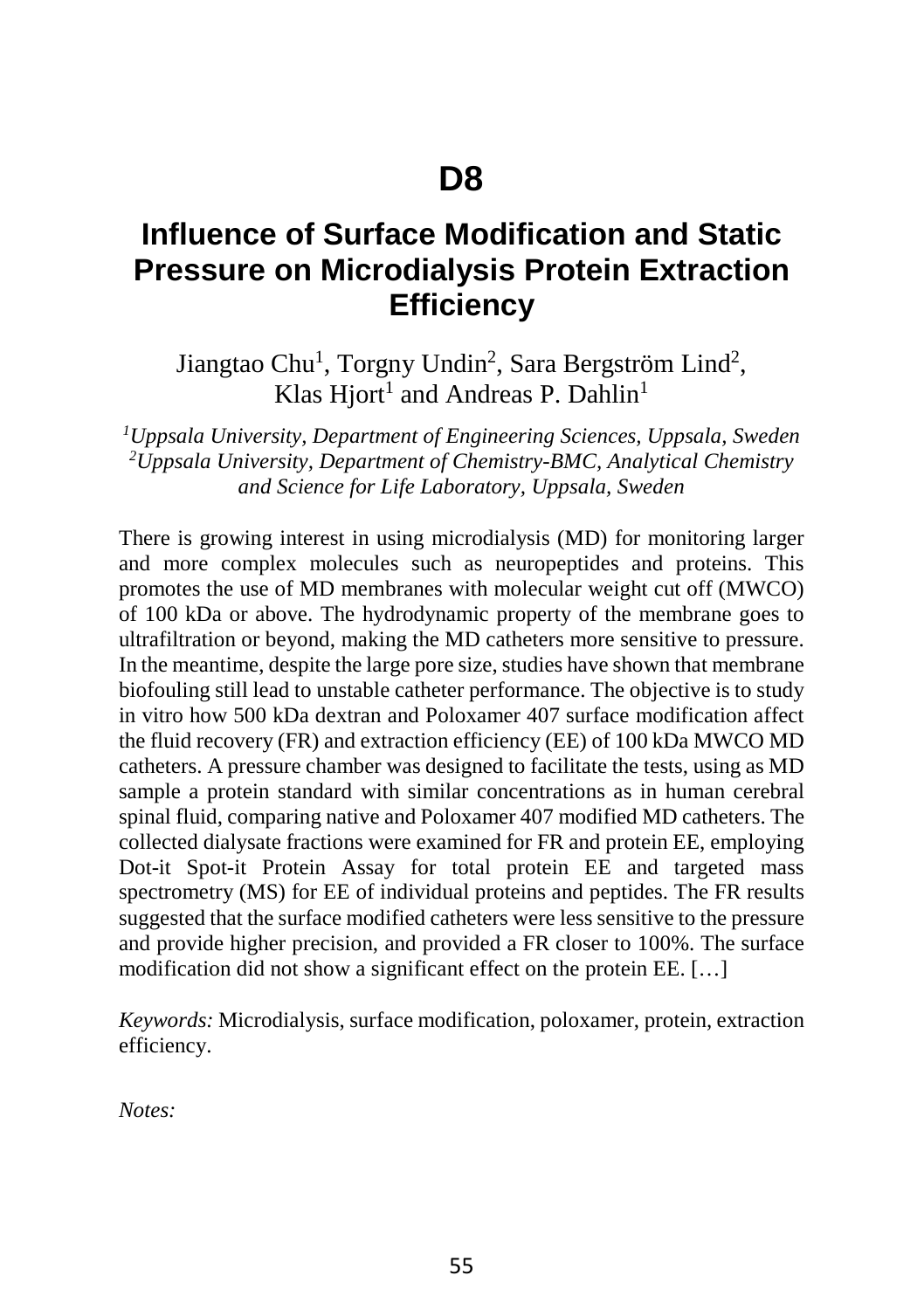#### **A Four Level Silicon Microstructure Fabrication by DRIE**

#### P. Cegielski<sup>1</sup>, S. Rahiminejad<sup>1</sup>, S. Carpenter<sup>1</sup>, M. Abassi<sup>1</sup>, P. Enoksson $<sup>1</sup>$ </sup>

*1 Chalmers University of Technology, Department of Micro and Nanotechnology, Sweden*

We present a one-sided micromachining process for four level silicon microstructures, with focus on depth greater 200 µm and a low surface roughness. The process is based on deep reactive ion etching. Four hard masks are patterned. Suitable masking materials, which have a high selectivity with respect to silicon and can be removed selectively with respect to each other, have been found  $(SiO<sub>2</sub>, Al, AZ 4562$  resist, Al). As a result, a four level structure with a total depth of 1 mm, a surface roughness below 200 nm RMS, and an aspect ratio of 7:1 (for 1 mm walls) has been obtained.

*Keywords:* MEMS, DRIE, Micromachining.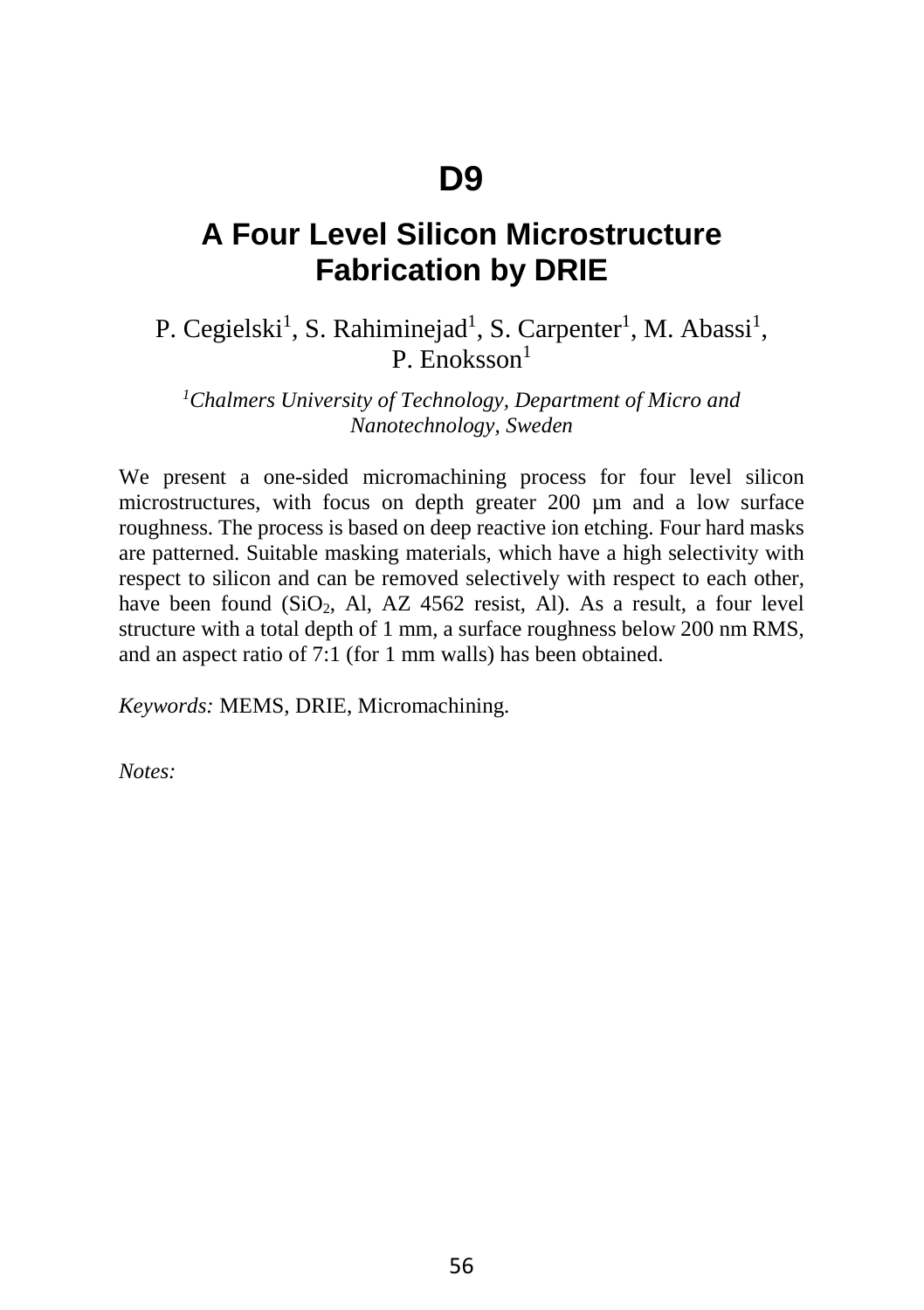# **D10**

### **Experimental and Numerical Study of Temperature Distribution in a Novel Microchannel Heat Sink Having Leaf Venation Pattern**

S. S. Mohite<sup>1</sup> and V. P. Gaikwad<sup>2</sup>

*1 Government College of Engineering, Karad, Maharashtra, India 2 Textile and Engineering Institute, Ichalkaranji, Maharashtra, India* 

Microchannel based heat exchangers for electronic cooling are the area of current interest. In this paper, the thermal and hydrodynamic behaviour of a novel microchannel heat sinks, inspired by leaf venation, is investigated. The potential of this innovative cooling technology for removal of large amount of heat from a small area with increased mechanical integrity is assessed. First, the concept of leaf venation is explained. This is followed by design and fabrication of microchannel heat sink having leaf venation pattern. Next, the performance of microchannel heat sinks is analysed experimentally and numerically. Finally, the results are compared with recent research work.

*Keywords:* microchannel, leaf venation.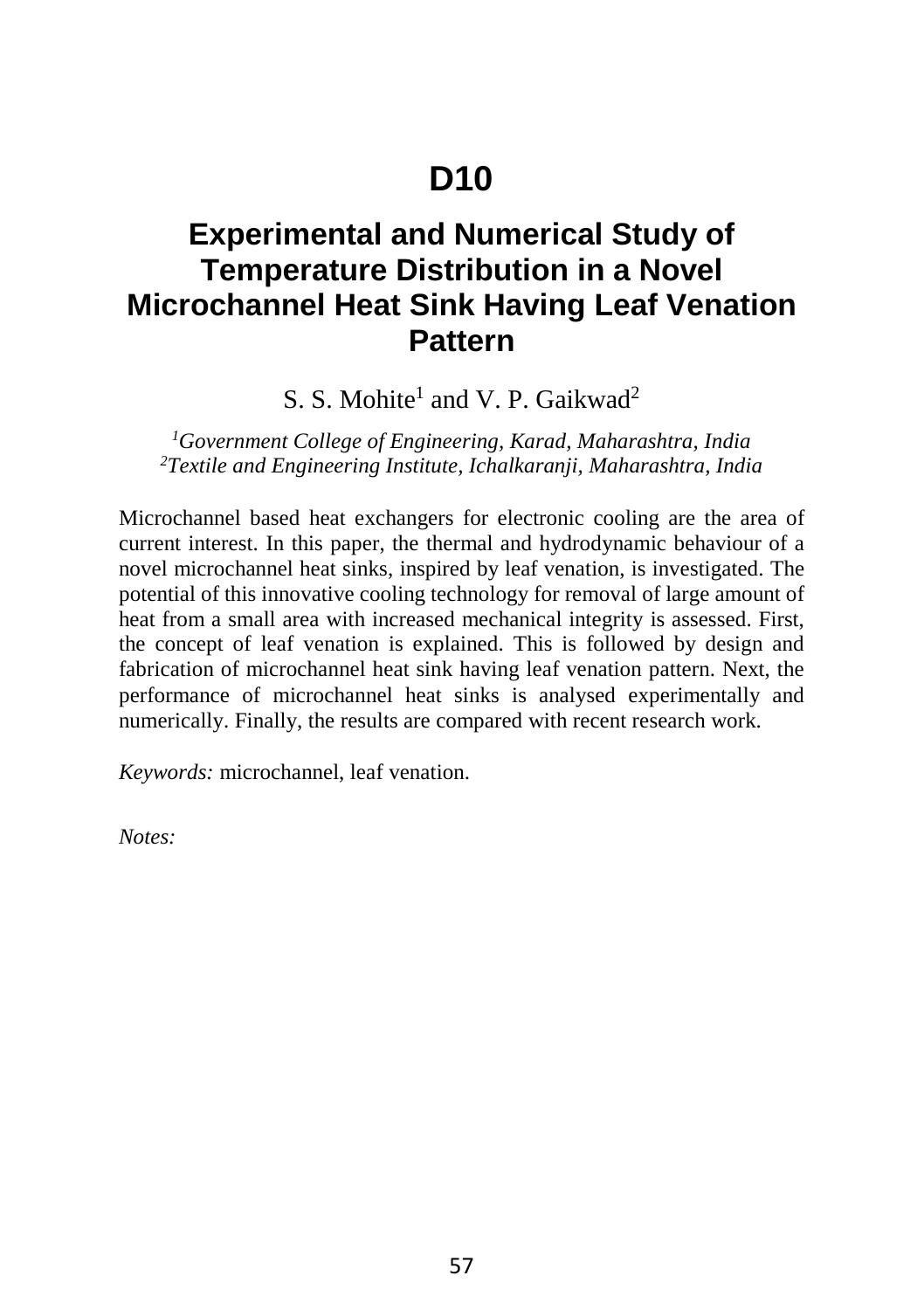|                                    |                 |                      | <b>MME 2015 - ALL AUTHORS</b>                                  |
|------------------------------------|-----------------|----------------------|----------------------------------------------------------------|
| <b>Author</b>                      | Contr.          | <b>Country</b>       | <b>Affiliation</b>                                             |
| Abelmann, Leon                     | A11-B7-         | Germany              | KIST Europe / Twente University                                |
|                                    | B <sub>9</sub>  |                      |                                                                |
| Akin, Tayfun                       | <b>B1-C4</b>    | Turkey               | Middle East Technical University                               |
| Allende, Miguel A.                 | <b>B12</b>      | Spain                | Universidad de Cantabria                                       |
| Almazán, Fernando                  | C <sub>11</sub> | Spain                | Universidad de Zaragoza                                        |
| Almonda, Alberto                   | C <sub>11</sub> | Spain                | Universidad de Zaragoza                                        |
| Altmeyer, Matthias O.              | A11             | Germany              | KIST Europe / Twente University                                |
| Amirov, Ildar                      | A2              | Russia               | Institute of Physics and Technology                            |
| Aydemir, Akin                      | <b>B1-C4</b>    | Turkey               | <b>METU-MEMS</b>                                               |
| Bachmann, Till                     | A10             | United K.            | University of Edinburgh                                        |
| Baracu, Angela                     | B <sub>3</sub>  | Romania              | National Institute for R&D in<br>Microtechnologies             |
| Barcelo, Joan                      | C <sub>2</sub>  | Spain                | Universitat de les Illes Balears                               |
| Basrour, Skandar                   | C12             | France               | Univ. Grenoble Alpes                                           |
| <b>Berglund, Martin</b>            | A12             | Sweden               | <b>Uppsala University</b>                                      |
| Bermejo, Daniel                    | C10             | Sweden               | Uppsala University                                             |
| <b>Bernard, Francois</b>           | C <sub>12</sub> | France               | <b>STMicroelectronics</b>                                      |
| <b>Berthelot, Audrey</b>           | C6              | France               | CEA-LETI                                                       |
| Beygi, Mohammad                    | A3              | Turkey               | <b>Bogazici University</b>                                     |
| <b>Blake, Alan</b>                 | A5-C3-D6        | Ireland              | <b>Tyndall National Institute</b>                              |
| Bonabi, Ashkan                     | A4              | Finland              | University of Helsinki                                         |
| Bosseboeuf, Alain                  | C6-D5           | France               | Université Paris-Sud/CNRS                                      |
| Bota, Sebastià                     | C2              | Spain                | Universitat de les Illes Balears                               |
| <b>Brodin, Birger</b>              | A6              | <b>Denmark</b>       | University of Copenhagen                                       |
| Camli, Berk                        | <b>B11</b>      | Turkey               | <b>Bogazici University</b>                                     |
| Cardoso, Susana                    | A14             | Portugal             | <b>INESC-MN</b>                                                |
| Carpenter, Sona                    | D9              | Sweden               | <b>Chalmers University of Technology</b>                       |
| <b>Casset, Fabrice</b>             | C <sub>12</sub> | France               | CEA, LETI, MINATEC Campus                                      |
| Cegielski, Piotr                   | D9              | Poland               | <b>Chalmers University of Technology</b>                       |
| Chappaz, Cedrick                   | C <sub>12</sub> | France               | <b>STMicroelectronics</b>                                      |
| Chu, Jiangtao                      | D <sub>8</sub>  | Sweden               | <b>Uppsala University</b>                                      |
| Ciarlone, Antonio                  | A5-B2           | Italy                | Politecnico di Torino                                          |
| Cito, Salvatore                    | A4<br>A5        | Finland              | University of Helsinki                                         |
| Clover, Anthony<br>Correia, José H | C <sub>5</sub>  | Ireland              | Cork University Hospital<br>University of Minho                |
| Correia Maciel, Marino De          | D <sub>3</sub>  | Portugal<br>Portugal | University of Minho                                            |
| Jesus                              |                 |                      |                                                                |
| Costa, Catarina G.                 | D3              | Portugal             | University of Minho                                            |
| <b>Coste, Philippe</b>             | D5              | France               | Université Paris-Sud/CNRS                                      |
| Cruz, Francisco Javier             | A8              | Sweden               | <b>Uppsala University</b>                                      |
| <b>Cummins, Gerard</b>             | A10             | United K.            | <b>Heriot Watt University</b>                                  |
| Dahlin, Andreas                    | D8              | Sweden               | Uppsala University                                             |
| Danel, Jean-Sebastien              | C <sub>12</sub> | France               | CEA, LETI, MINATEC Campus                                      |
| de Graaf, Ger                      | C <sub>1</sub>  | <b>Netherlands</b>   | Delft University of Technology                                 |
| Deimerly, Yannick                  | C6              | France               | CEA-LETI                                                       |
| Desmulliez, Marc                   | A10             | United K.            | <b>Heriot Watt University</b>                                  |
| Dupont, Loic                       | C5              | France               | Université de Picardie Jules Verne, LRCS                       |
| Franssila, Sami                    | C7              | Finland              | <b>Aalto University</b>                                        |
| Frischmuth, Tobias                 | D1              | Austria              | <b>TU WIEN</b>                                                 |
| Gaikwad, Vinayak                   | D <sub>10</sub> | India                | <b>DKTES Textile and Engineering Institute</b><br>Ichalkaranji |
| Galvin, Paul                       | A5-B2           | Ireland              | Tyndall                                                        |
| Geukens, Laura                     | A7              | Belgium              | <b>KULeuven</b>                                                |
| Ghaderi, Mohammadamir              | C1              | Netherlands          | Delft University of Technology                                 |
| Giannoni, Giuseppe                 | A5-B2           | Italy                | Politecnico di Torino                                          |
| Gomes Correia, José Higino         | D <sub>3</sub>  | Portugal             | University of Minho                                            |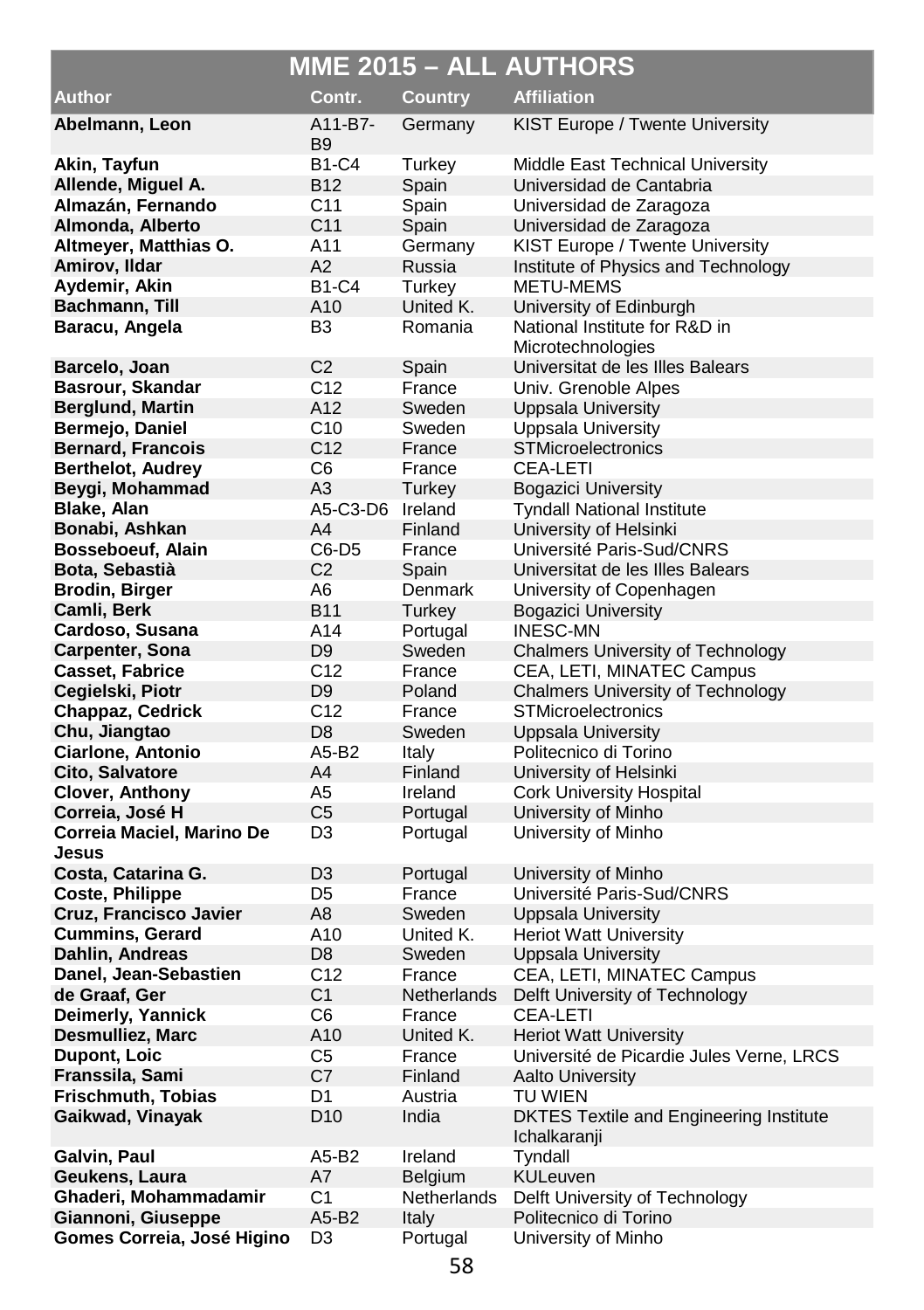|                                      |                           |                      | MME 2015 - ALL AUTHORS                        |
|--------------------------------------|---------------------------|----------------------|-----------------------------------------------|
| Author                               | Contr.                    | <b>Country</b>       | <b>Affiliation</b>                            |
| Goncalves, Luis M.                   | <b>B10-C5</b>             | Portugal             | University of Minho                           |
| Gonçalves, Luís                      | A14                       | Portugal             | University of Minho                           |
| <b>Grille, Thomas</b>                | D1                        | Austria              | Infineon Technologies Austria AG              |
| Grygoryev, Konstantin                | A5-B2                     | Ireland              | <b>Tyndall National Institute</b>             |
| Güçlü, Burak                         | A3                        | Turkey               | <b>Bogazici University</b>                    |
| Haberl, Verena                       | A1                        | Austria              | Infineon Technologies Austria AG              |
| Hageman, Tijmen A. G.                | A11-B7-<br>B <sub>9</sub> | Germany              | KIST Europe / Twente University               |
| Hemmi, Tetsuya                       | B6                        | Japan                | Kyoto University                              |
| Hernando-García, Jorge               | A9                        | Spain                | University of Castilla-La Mancha              |
| Hilborn, Jöns                        | C <sub>10</sub>           | Sweden               | Uppsala university                            |
| Hirai, Yoshikazu                     | B6                        | Japan                | <b>Kyoto University</b>                       |
| Hjort, Klas                          | A8-D8                     | Sweden               | <b>Uppsala University</b>                     |
| Hoffmann, Martin                     | A13-B8                    | Germany              | Technische Universität Ilmenau                |
| Hoshian, Sasha                       | C7                        | Finland              | Aalto university                              |
| Hotovy, Ivan                         | B4-B5-D7                  | Slovakia             | Slovak University of Technology in Bratislava |
| Houlihan, Ruth                       | C <sub>3</sub>            | Ireland              | <b>Tyndall National Institute</b>             |
| Jackson, Nathan                      | $C3-D6$                   | Ireland              | <b>Tyndall National Institute</b>             |
| Janson, Thomas G.                    | B9                        | Germany              | <b>KIST Europe</b>                            |
| Jeong, Seung Hee                     | A8                        | Sweden               | <b>Uppsala University</b>                     |
| Jourdan, Guillaume                   | C6                        | France               | CEA-LETI                                      |
| Kearney, John                        | A5                        | Ireland              | Tyndall National Institute                    |
| Kenthao, Anan                        | $A5-B2$                   | Thailand             | Khon Kaen University                          |
| Khaji, Zahra                         | A12                       | Sweden               | <b>Uppsala University</b>                     |
| Konrath, Jens Peter                  | A1                        | Austria              | Infineon Technologies Austria AG              |
| Koroleva, Olga                       | A2                        | Russia               | Institute of Physics and Technology           |
| Kostic, Ivan                         | D7                        | Slovakia             | Slovak Academy of Sciences                    |
| Kucera, Martin                       | A9-D2                     | Austria              | Vienna University of Technology               |
| Kusakci, Emre                        | <b>B11</b>                | Turkey               | <b>Bogazici University</b>                    |
| Lechuga, Yolanda<br>Lehee, Guillaume | <b>B12</b>                | Spain                | University of Cantabria                       |
|                                      | C6                        | France               | Instiut d'Eléctronique Fondamentale           |
| Leopold, Steffen<br>Li, Zihao        | A13-B8                    | Germany<br>United K. | Technische Universität Ilmenau                |
|                                      | C8                        |                      | University of Southampton<br>KIST europe      |
| Li, Xiangping<br>Lind, Sara          | C9<br>D8                  | Germany<br>Sweden    | <b>Uppsala University</b>                     |
| Lo Re, Gilberto                      | A5                        | Italy                | Politecnico di Torino                         |
| Löthman, Per A.                      | B7-B9                     | Germany              | KIST Europe                                   |
| <b>Maaroufi, Seifeddine</b>          | D4                        | France               | Insitut Electronique Fondamentale             |
| Mahmood, Salman                      | A10                       | United K.            | <b>Heriot Watt University</b>                 |
| Manz, Andreas                        | B7-B9-C9                  | Germany              | KIST Europe                                   |
| Manzaneque, Tomás                    | A9-D2                     | Spain                | University of Castilla-La Mancha              |
| <b>Martinez, Mar</b>                 | B12                       | Spain                | University of Cantabria                       |
| Marton, Marian                       | B4                        | Slovakia             | STU                                           |
| <b>Mathewson, Alan</b>               | $C3-D6$                   | Ireland              | <b>Tyndall National Institute</b>             |
| <b>Maurer, Daniel</b>                | D1                        | Austria              | Infineon Technologies Austria AG              |
| <b>Mehner, Hannes</b>                | B8                        | Germany              | Technische Universität Ilmenau                |
| Miquel Díaz, Jose Ángel              | B12                       | Spain                | University of Cantabria                       |
| Minas, Graça                         | A14-B10                   | Portugal             | University of Minho                           |
| <b>Mohite, Suhas</b>                 | D10                       | India                | Government College of Engineering Karad       |
| Monteiro, Tiago                      | A14                       | Portugal             | UMinho/INESC-MN                               |
| Moulin, Johan                        | D5                        | France               | Université Paris-Sud/CNRS                     |
| Muller, Raluca                       | B <sub>3</sub>            | Romania              | National Institute for R&D in                 |
|                                      |                           |                      | Microtechnologies                             |
| Mutlu, Senol                         | A3                        | Turkey               | <b>Bogazici University</b>                    |
| Naumov, Victor                       | A2                        | Russia               | Institute of Physics and Technology           |
| Nemec, Pavol                         | D7                        | Slovakia             | Slovak Academy of Sciences                    |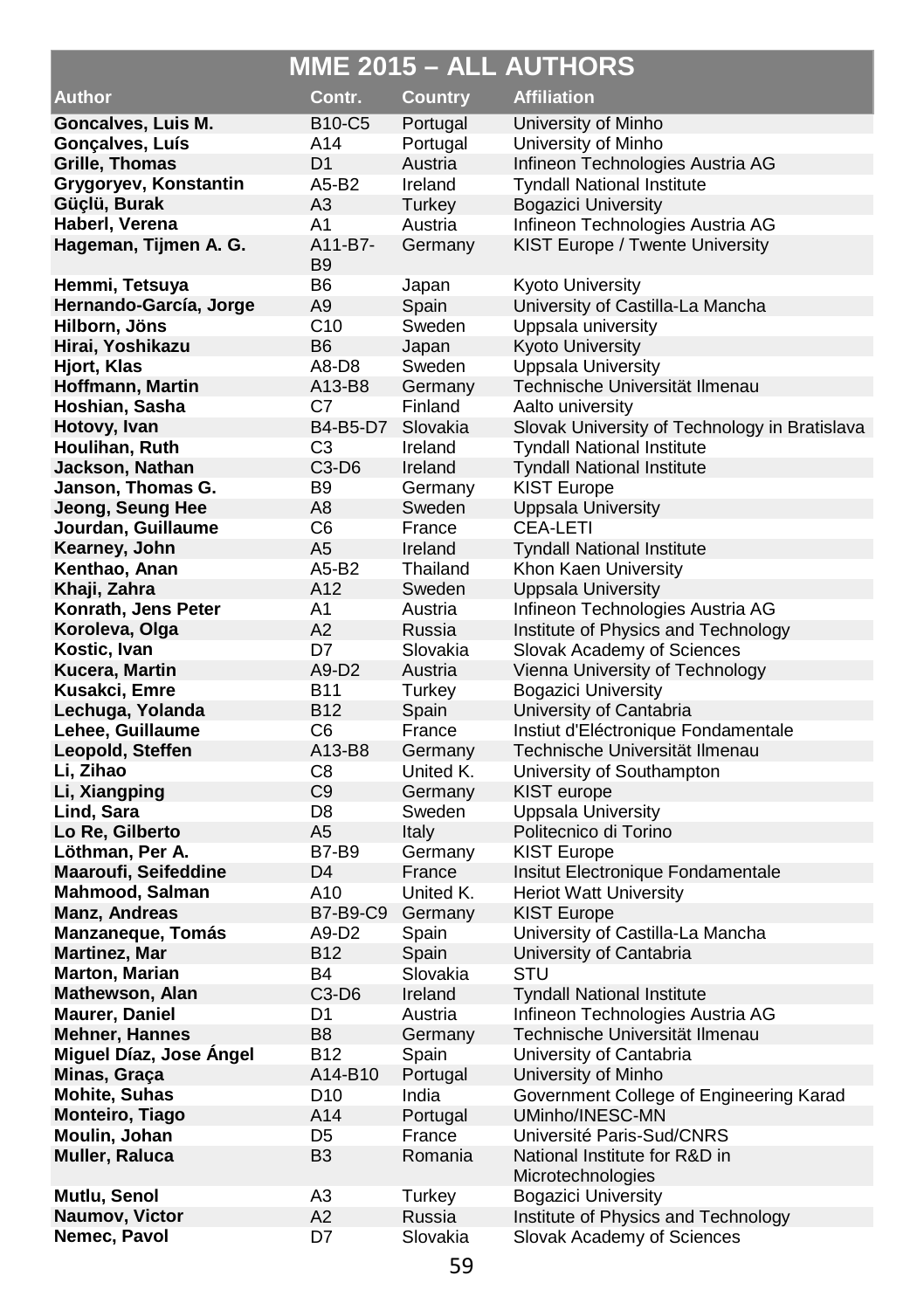|                                               |                      |                            | MME 2015 - ALL AUTHORS                        |
|-----------------------------------------------|----------------------|----------------------------|-----------------------------------------------|
| <b>Author</b>                                 | Contr.               | <b>Country</b>             | <b>Affiliation</b>                            |
| Obaje, Ele                                    | A10                  | United K.                  | University of Edinburgh                       |
| Olszewski, Oskar Z.                           | C3-D6                | Ireland                    | <b>Tyndall National Institute</b>             |
| O'Mahony, Conor                               | A5-B2                | Ireland                    | <b>Tyndall National Institute</b>             |
| Ossipov, Dmitri                               | C <sub>10</sub>      | Sweden                     | <b>Uppsala University</b>                     |
| Pallares, Jordi                               | A4                   | Spain                      | Universitat Rovira i Virgili                  |
| Parrain, Fabien                               | D4                   | France                     | Institute of Fundamental Electronic (IEF)     |
| Pätz, Daniel                                  | A13                  | Germany                    | Technische Universität Ilmenau                |
| Peixoto, Alexandre C.                         | D3                   | Portugal                   | University of Minho                           |
| Pellejero, Ismael                             | C <sub>11</sub>      | Spain                      | Universidad de Zaragoza                       |
| Perrossier, Jean-Luc                          | D5                   | France                     | Université Paris-Sud/CNRS                     |
| Perrot, Sylvain                               | D <sub>5</sub>       | France                     | Fogale nanotech                               |
| Persson, Anders                               | A12                  | Sweden                     | <b>Uppsala University</b>                     |
| Pfusterschmied, Georg                         | D <sub>2</sub>       | Austria                    | Vienna University of Technology               |
| Pichel, Marc P.                               | A11                  | Germany                    | <b>KIST EUROPE</b>                            |
| Pina, M. Pilar                                | C <sub>11</sub>      | Spain                      | Universidad de Zaragoza                       |
| Pinto, Vania C.                               | B10                  | Portugal                   | University of Minho                           |
| <b>Predanocy, Martin</b>                      | B5-D7                | Slovakia                   | Slovak University of Technology in Bratislava |
| Puers, Robert                                 | Α7                   | Belgium                    | K.U.Leuven ESAT-MICAS                         |
| Rahiminejad, Sofia                            | D <sub>9</sub>       | Sweden                     | Chalmers University of Technology             |
| Rehacek, Vlastimil                            | <b>B4-B5</b>         | Slovakia                   | Slovak University of Technology in Bratislava |
| Rehacek, Vlastimil                            | D7                   | Slovakia                   | Slovak University of Technology in Bratislava |
| <b>Rey, Patrice</b>                           | C6                   | France                     | <b>CEA-LETI</b>                               |
| <b>Reynaerts, Dominiek</b><br>Ribeiro, João F | A7<br>C5             | <b>Belgium</b><br>Portugal | <b>KULeuven</b><br>University of Minho        |
| Riou, Jean-Christophe                         | C6                   | France                     | <b>SAGEM</b>                                  |
| Rivas Marchena, David                         | B12                  | Spain                      | Universidad de Cantabria                      |
| Ruiz-Díez, Víctor                             | A9-D2                | Spain                      | University of Castilla-La Mancha              |
| Sánchez-Rojas, José Luis                      | A9-D2                | Spain                      | University of Castilla-La Mancha              |
| Sancho, Irene                                 | A4                   | Spain                      | Universitat Rovira i Virgili                  |
| Santamaria, Jesus                             | C11                  | Spain                      | Universidad de Zaragoza                       |
| Schmid, Ulrich                                | A1-A9-D1- Austria    |                            | Vienna UT, Institute of Sensor and Actuator   |
|                                               | D <sub>2</sub>       |                            | Systems                                       |
| Schneider, Michael                            | A1-D1                | Austria                    | Vienna UT, Institute of Sensor and Actuator   |
|                                               |                      |                            | Systems                                       |
| Schulze, Holger                               | A10                  | United K.                  | University of Edinburgh                       |
| Schwebke, Silvan                              | B8                   | Germany                    | Technische Universität Ilmenau                |
| Scully, Jim                                   | A5<br>C <sub>2</sub> | Ireland                    | <b>Tyndall National Institute</b>             |
| Segura, Jaume<br>Sehlstedt, Viktor            | C10                  | Spain<br>Sweden            | Universitat de les Illes Balears              |
| Sese, Javier                                  | C11                  | Spain                      | Uppsala University<br>Universidad de Zaragoza |
| Sharma, Anurekha                              | C3                   | India                      | Tyndall National Institute                    |
| Sikanen, Tiina                                | A4                   | Finland                    | University of Helsinki                        |
| Silva, Luis R.                                | <b>B10</b>           | Portugal                   | University of Minho                           |
| Silva, Manuela M                              | C5                   | Portugal                   | University of Minho                           |
| Silva, Manuel F.                              | D <sub>3</sub>       | Portugal                   | University of Minho                           |
| Sinzinger, Stefan                             | A13                  | Germany                    | Technische Universität Ilmenau                |
| Sjögren, Frida                                | C10                  | Sweden                     | Uppsala University                            |
| Söderberg, Johan                              | A12                  | Sweden                     | Uppsala University                            |
| Sousa, Paulo J.                               | <b>B10</b>           | Portugal                   | University of Minho                           |
| Stöber, Laura                                 | Α1                   | Austria                    | Vienna UT, Institute of Sensor and Actuator   |
|                                               |                      |                            | Systems                                       |
| Sturesson, Peter                              | A12                  | Sweden                     | <b>Uppsala University</b>                     |
| Tabata, Osamu                                 | B6                   | Japan                      | Kyoto University                              |
| Tähkä, Sari                                   | A4                   | Finland                    | University of Helsinki                        |
| Tenje, Maria                                  | A6-C10               | Sweden                     | Uppsala University / Lund University          |
| <b>Thornell, Greger</b>                       | A12                  | Sweden                     | Uppsala University                            |